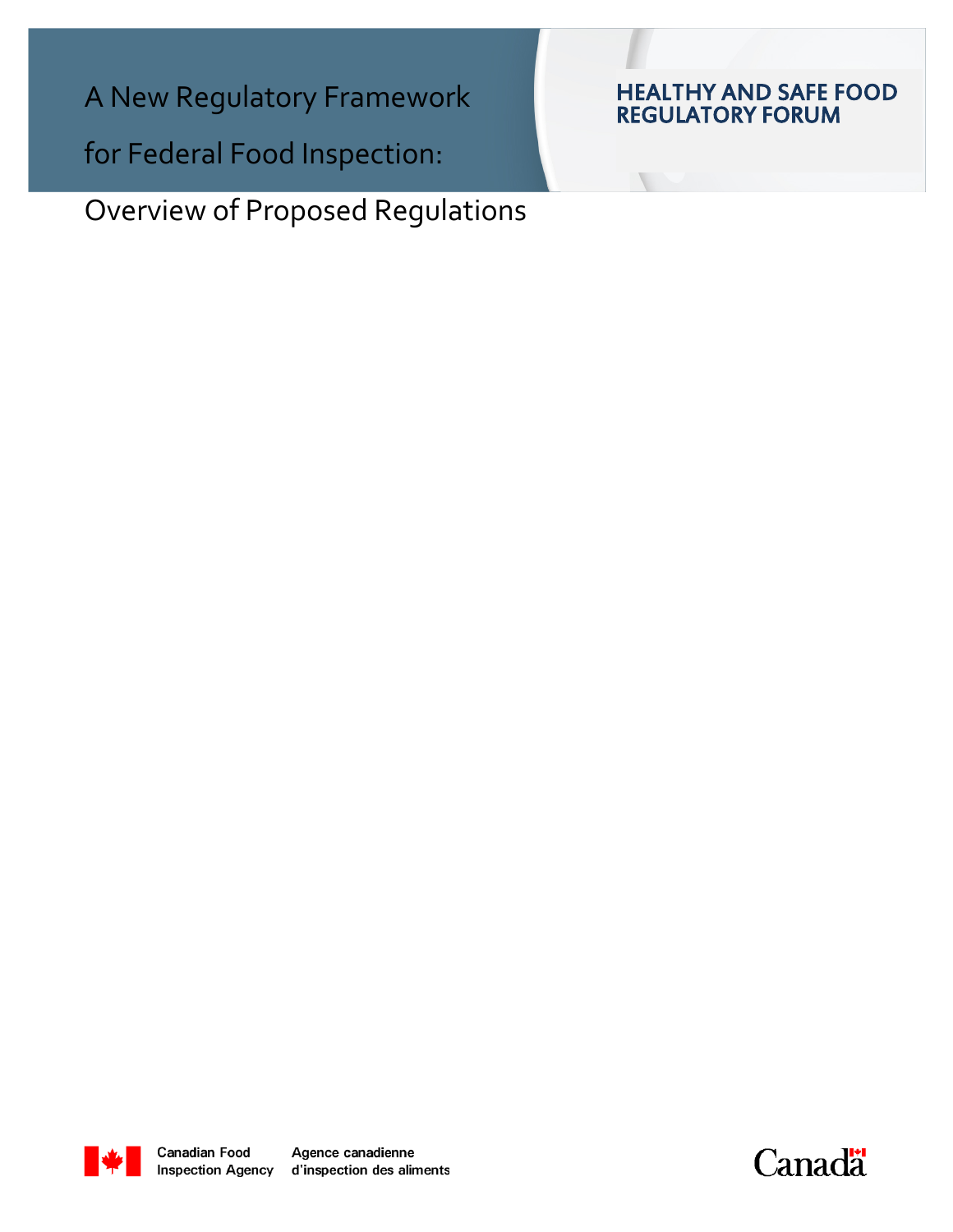# Contents

| Membership Requirements for Buyers and Sellers of Fresh Fruit and Vegetables 21 |  |
|---------------------------------------------------------------------------------|--|
|                                                                                 |  |
|                                                                                 |  |
|                                                                                 |  |
|                                                                                 |  |
|                                                                                 |  |
|                                                                                 |  |
|                                                                                 |  |
|                                                                                 |  |
|                                                                                 |  |
|                                                                                 |  |
|                                                                                 |  |
|                                                                                 |  |
| Annex 3: Preliminary Text for Key Provisions of the Proposed Regulations40      |  |
|                                                                                 |  |
|                                                                                 |  |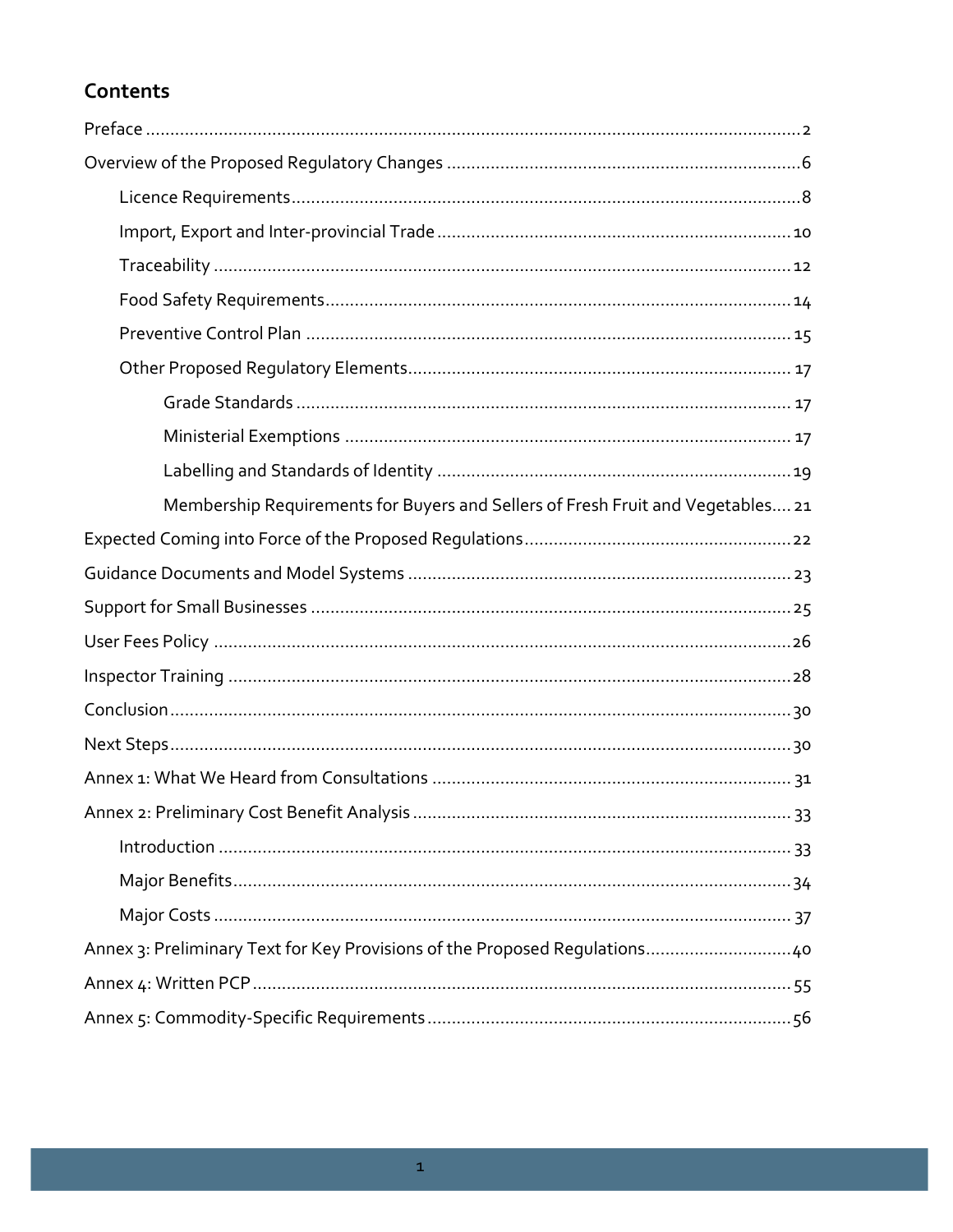# <span id="page-2-0"></span>**Preface**

Recent decades have seen significant changes in the global food environment. Over 70% of processed food and fresh fruit and vegetables are now imported into Canada. An increasingly global marketplace for food commodities means that there are more opportunities for the introduction and spread of contaminants. With advances in science and technology have come new and innovative food commodities and processes, as well as increased capacity to detect food safety risks. Global commerce and consolidation in the food sectors have led to new business models that have effectively changed the makeup of the industry. At the same time, the food industry is pioneering new approaches to traceability, third party certification, and other ways to make food safer.

In response to these and other developments, governments around the world are rethinking their approach to food safety and consumer protection, including renewing legislative frameworks and better leveraging oversight resources.

Canada has one of the best food safety systems in the world. However, continuous improvement is needed not only to maintain the existing levels of food safety, but to drive the system to be even more effective at prevention of food risks to consumers and, when necessary, allow for a rapid response to food safety incidents.

The *Safe Food for Canadians Act* (SFCA), which received Royal Assent in November 2012, establishes a modern and robust legislative framework for the safety of food commodities. The legislation, which will come into force with the adoption of new regulations, marks the first step in the transformation of Canada's food safety system.

The SFCA is the foundational element of the Safe Food for Canadians Action Plan *-* a comprehensive set of activities to improve Canada's food safety system and to better manage risks facing Canadian families. The Plan represents an ambitious transformation agenda in four strategic areas:

- Stronger food safety rules
- More effective inspection
- Renewed commitment to service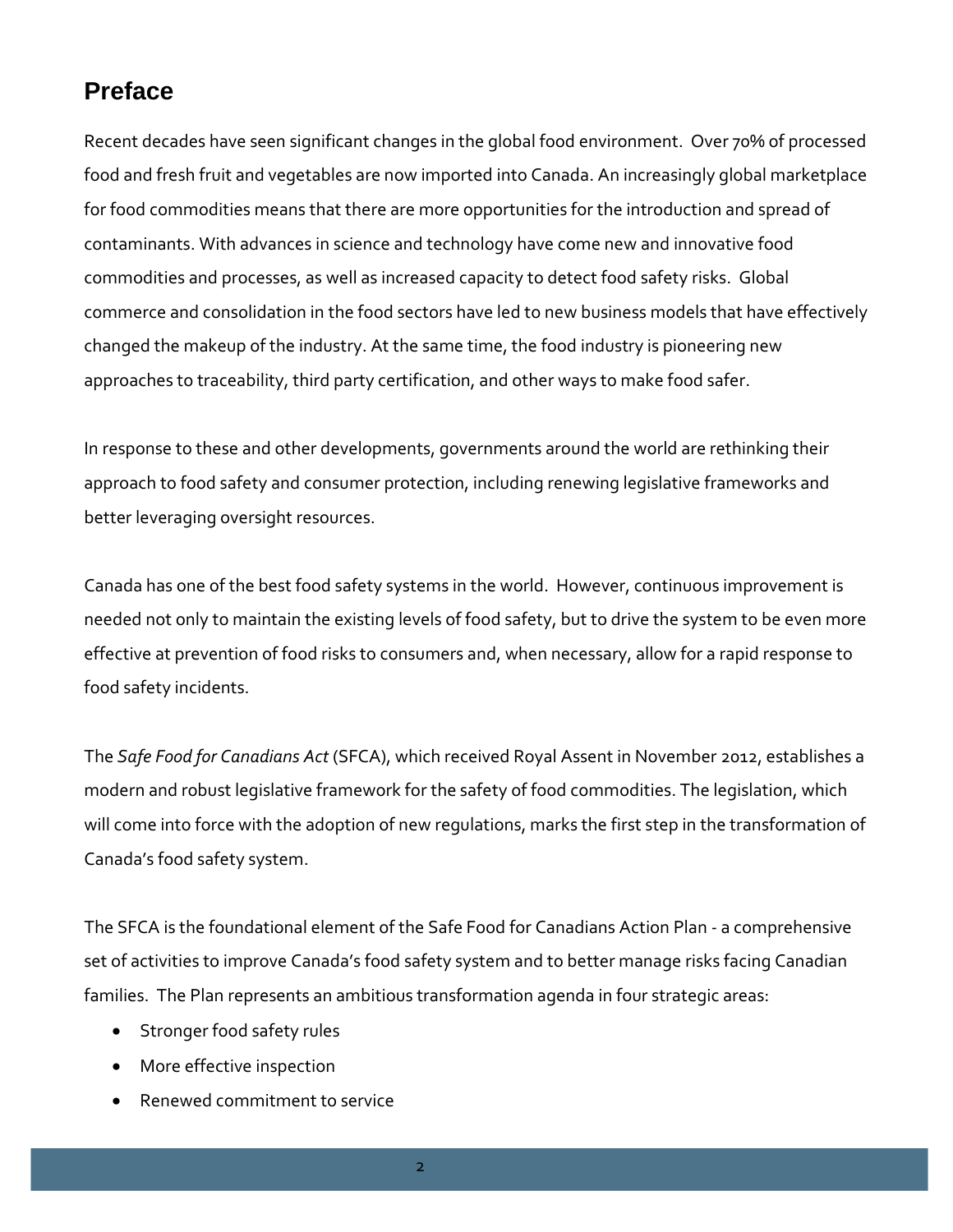• More information for consumers

The Action Plan is a key component of the [Healthy and Safe Food for Canadians Framework](http://www.healthycanadians.gc.ca/eating-nutrition/safety-salubrite/safe_food-securite_alimentaire-eng.php?hycnd_src=flu_13&medium=banner_link&campaign=hpfeaturebox)  introduced by the Government of Canada in October 2013 to inform consumers about healthy and safe food choices, to minimize food safety risks, and to protect Canadians when unsafe food enters the marketplace.

In June 2013, the Canadian Food Inspection Agency (CFIA) released a discussion paper entitled Proposed Regulatory Framework for Federal Food Inspection that marked the first consultation step in the CFIA's regulatory transformation process under the SFCA. It highlighted key elements of the proposed regulations and posed a number of questions to stimulate debate and generate ideas. Over the course of the consultation period, which closed on November 30, 2013, CFIA consulted with close to 2 100 stakeholders in person and through webinars. In addition, the CFIA received 78 written submissions and responses to on-line questions from associations, individuals and other governments. A summary of what we heard during the consultation is included in Annex 1 to this document.

Feedback from the comprehensive engagement with stakeholders confirmed the policy direction in most areas, while providing important feedback on some outstanding policy issues.

The CFIA intends to pre-publish the proposed regulations under the SFCA in *Canada Gazette Part I* in late Fall 2014 followed by a formal consultation period of 75-days. The proposed regulations are expected to be published in *Canada Gazette Part II*, in mid-2015.

The following document provides an overview of the proposed regulatory framework and an early look at the initial regulatory draft of the key elements of the proposed regulations -- licensing, trade, preventive control plans and requirements related to the preparation<sup>[1](#page-3-0)</sup> of food and traceability. It represents an additional opportunity for stakeholders to consider the intent of the proposed regulations and provide feedback before the formal regulatory consultation process through *Canada* 

l

<span id="page-3-0"></span> $1$  The use of "prepare/preparation/preparer" when speaking of regulated activities throughout this document means "manufacture, prepare as defined in the SFCA, store, package and label" except when referring to licensed activities. Reference to "prepare" in the context of licensing in this document means, "manufacture, process, treat, preserve, grade, slaughter, package and label".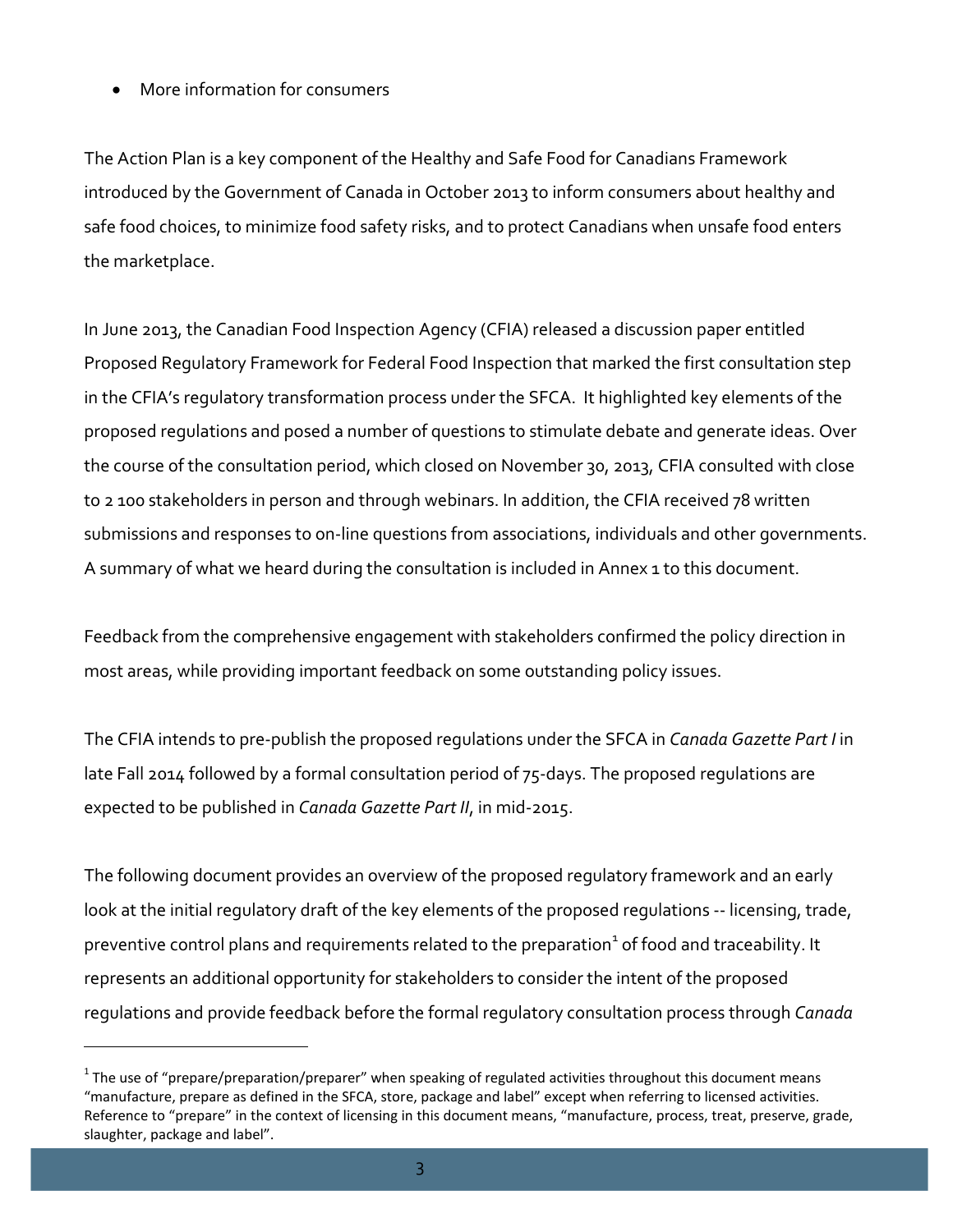*Gazette Part I.* The document builds on the feedback from the engagement in 2013, clarifies the policy direction on a number of questions posed in the 2013 document and highlights some significant regulatory proposals.

The document is intended to inform stakeholders of the proposed changes and provide initial draft regulatory language of the most transformational elements in advance of the formal regulatory consultation process. Comments received by August 29, 2014 will be taken into consideration for *Canada Gazette Part I*. Stakeholders will have an opportunity to comment on the full set of proposed regulations during the formal 75-day consultation period following publication in *Canada Gazette Part I* in late Fall 2014. The document also contains, in Annex 2, an overview of preliminary findings with respect to the potential major impacts (costs and benefits) associated with the proposed regulations.

Once the SFCA is in force, two federal legislative regimes will apply to food in Canada – the *Food and Drugs Act* (FDA) and its Regulations, which apply to all food sold in Canada, and the SFCA and its Regulations. The result will be a streamlined and comprehensive set of legislative tools focussed on prevention and providing improved capacity to respond to food safety incidents.

While not addressed in the following document, the CFIA is planning to release future regulatory proposals related to: disclosure of information; violations that are subject to penalties under the *Agriculture and Agri-Food Administrative* 

# Beyond the regulations:

The SFCA and the proposed regulations are only part of CFIA's transformation story.

Implementation of the proposed regulations will be achieved through a number of complementary initiatives, including:

- New quidance documents that facilitate compliance;
- New compliance promotion tools and model systems to assist industry to meet the regulatory requirements;
- A new Learning and Training Architecture, including a national, career-spanning curriculum for food inspectors;
- An updated science-based approach to risk rating of food commodities to better utilize inspection resources;
- A modernized and integrated approach to inspection;
- Modern IMIT systems and tools,
- A new performance measurement framework that considers a range of systemic indicators and accountabilities; and,
- Increased emphasis on government-industry partnership on food safety.

The result is systemic change that will ultimately strengthen the food safety culture in Canada, and better protect Canadian consumers through improved prevention.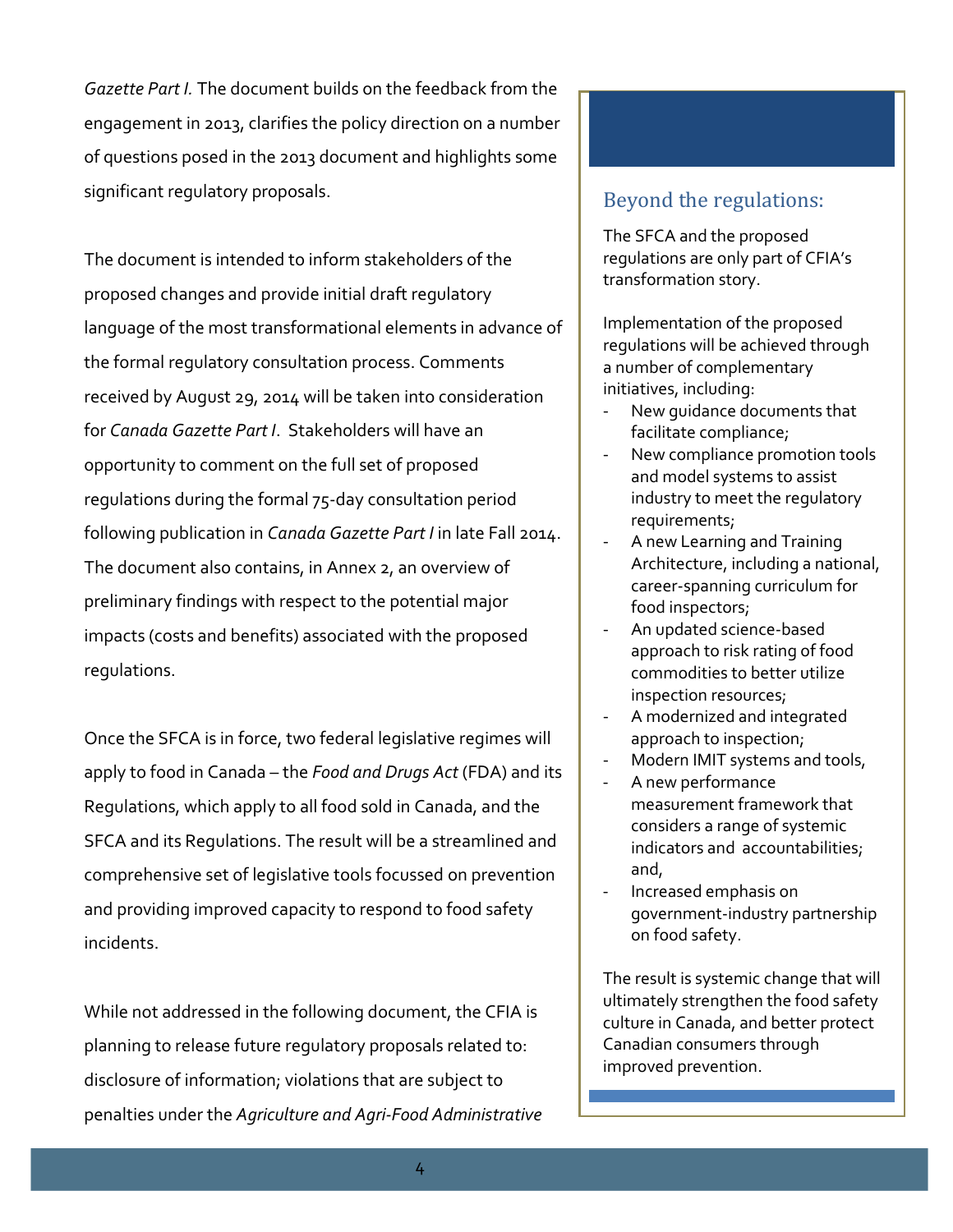*Monetary Penalties Act*; and recall and review mechanisms under the *Canadian Food Inspection Agency Act*.

The proposed SFCA regulations align well with legislative changes in other countries, such as those underway in the United States with the *Food Safety Modernization Act*.

Changes to Canada's regulatory framework for food inspection will not end in 2015 with the proposed coming into force of the SFCA. The CFIA, in the context of its Food Labelling Modernization Initiative, is reviewing responses from its 2013 consultation, and will further engage on options in 2014. This could lead to further regulatory changes in areas such as labelling, grades and standards of identity. In addition, over the course of the engagement on the proposed regulations, several areas were identified that could be addressed in a future round of regulatory changes, such as requirements for transporters, warehouses and distribution centres. The CFIA hopes to begin consultations on these issues in 2016.

## Your opinion counts

The CFIA welcomes feedback from its stakeholders and the public on the proposed regulatory changes presented in this document.

Written comments regarding any element of the proposed regulations should be forwarded to:

Food Regulatory Modernization Canadian Food Inspection Agency 1400 Merivale Road, T1-4-327 Ottawa, Ontario K1A 0Y9

Comments can also be emailed t[o cfia-Modernisation-acia@inspection.gc.ca](mailto:cfia-Modernisation-acia@inspection.gc.ca) Comments received by August 29, 2014 will be taken into consideration prior to publication of the proposed regulations in *Canada Gazette Part I.*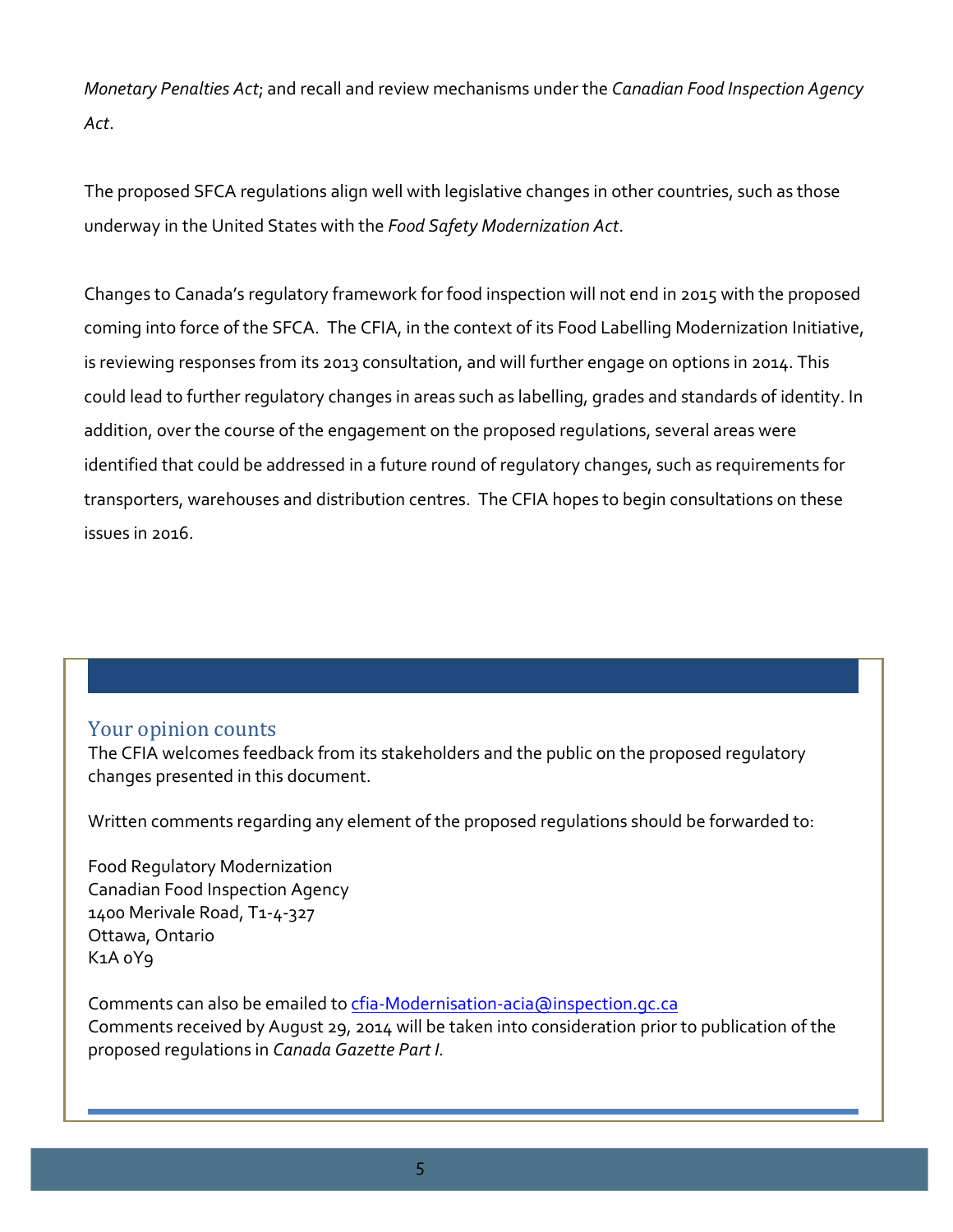# <span id="page-6-0"></span>**Overview of the Proposed Regulatory Changes**

The SFCA has provided an opportunity for Canada to fundamentally change its regulatory framework for food inspection and oversight and to continue to position Canada as a leader in food safety prevention and incident response.

Rather than making incremental changes to existing CFIA commodity regulations, the proposed regulations would consolidate them in a single set of food regulations and establish minimum food safety requirements for all food imported or prepared for interprovincial trade or export. It is proposed that commodity-specific requirements would be continued where necessary.

The proposed regulations would reflect internationally recognized standards and management-based requirements, including HACCP<sup>[2](#page-6-1)</sup> principles and good manufacturing practices, and would support the implementation of the CFIA Improved Food Inspection Model which was developed following extensive consultations in 2012 and 2013.

The proposed regulations also move toward more outcome-based requirements where it makes sense, to provide industry with flexibility and the opportunity for innovation. For example, many of the proposed food safety requirements are outcome-based to allow for their application to a wide range of foods and processes and to reflect differences in the size of businesses and processing complexity. Certain commodity-specific requirements and processes would maintain their current approach, but be re-written to streamline, consolidate and achieve a specific outcome while allowing for innovation.[3](#page-6-2)

The proposed regulatory framework would further:

- focus on prevention and enable regulated parties to rapidly mitigate emerging food safety risks;
- confirm industry responsibility and accountability for preparing safe food;
- enable the CFIA to apply a consistent science and risk-based approach to inspection;

l

<span id="page-6-1"></span><sup>2</sup> Hazard Analysis Critical Control Point

<span id="page-6-2"></span><sup>3</sup> The proposed regulations will be made under the SFCA only. The *Food and Drug Regulations* will not be modified.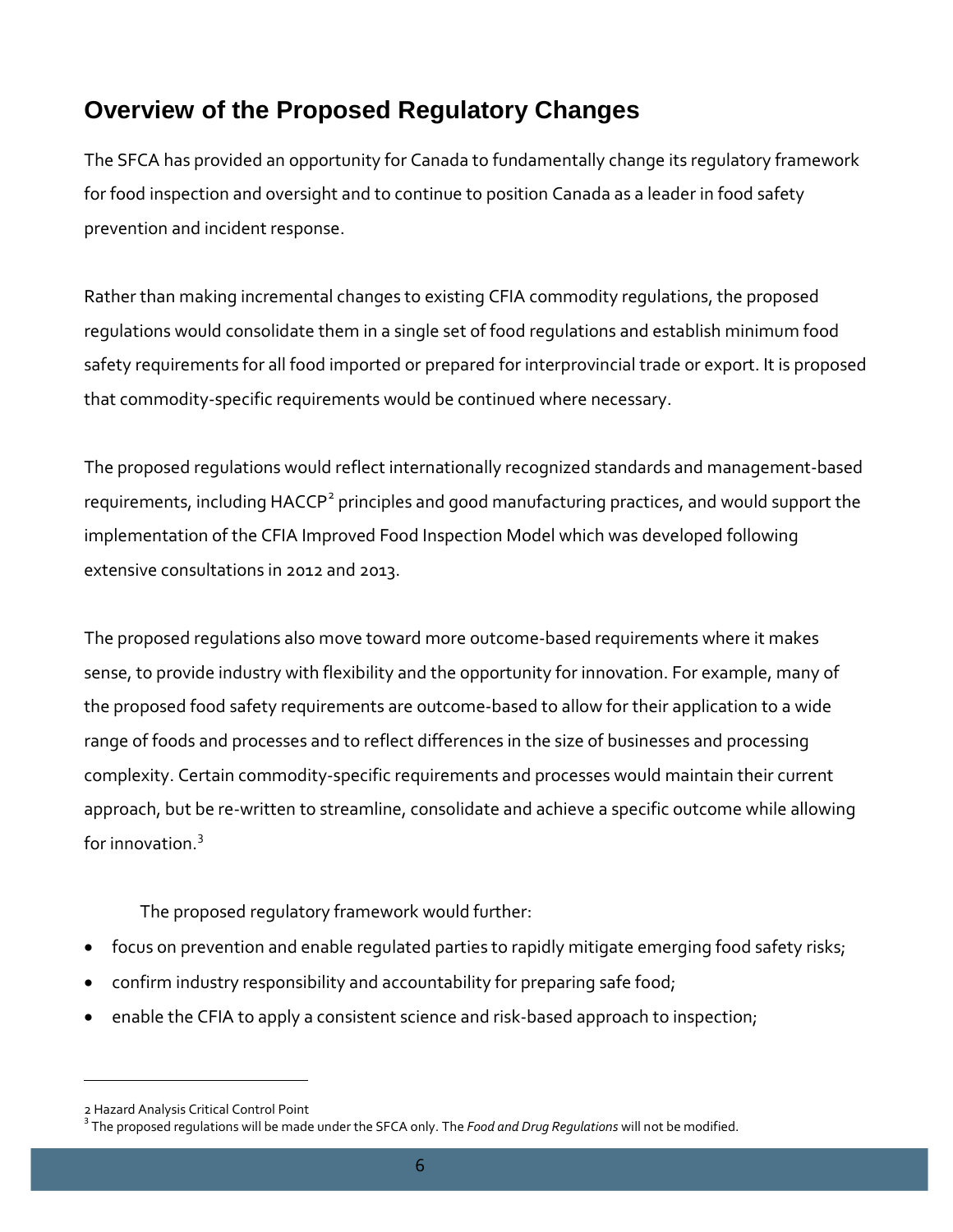- apply consistent approaches to procedural elements of the requiations (e.g. seizure and detention, applications for Ministerial Exemptions, use of inspection marks); and,
- address non-food safety requirements in a more consistent manner.

The proposed regulations would be supplemented by a suite of new guidance documents that outline the intent of the requirements and will assist regulated parties in complying with the requirements, along with model systems that have been demonstrated to achieve compliance when properly applied. The CFIA s releasing examples of guidance documents and plain language model systems developed to assist small businesses to meet the requirements in May and intends to hold a series of focus groups with small businesses in 2014 to determine how best to draft guidance documents to help industry achieve regulatory compliance. Additional information on the guidance documents is available in this document.

The following sections provide an overview of the key elements of the proposed regulations: licensing, trade, traceability, requirements related to the preparation of food and preventive control plan. These elements represent the most transformational changes to the food inspection framework and impact all food imported, exported or traded inter-provincially.

Annex 3 presents most of the preliminary regulatory text for some elements of the proposed regulations relating to licensing; import, export and inter-provincial trade; traceability; and requirements for everyone importing, or preparing, growing or harvesting food for interprovincial trade or for export.

The draft text is being released by the CFIA as part of the consultation process for discussion purposes only and to inform stakeholders of the regulatory intent well in advance of the formal consultation process through *Canada Gazette Part I*. The preliminary regulatory text for these clauses is likely to change over the course of drafting and based on feedback from this on-going consultation.

Annex 4 includes an outline of the proposed requirements related to preparation of a written Preventive Control Plan (PCP).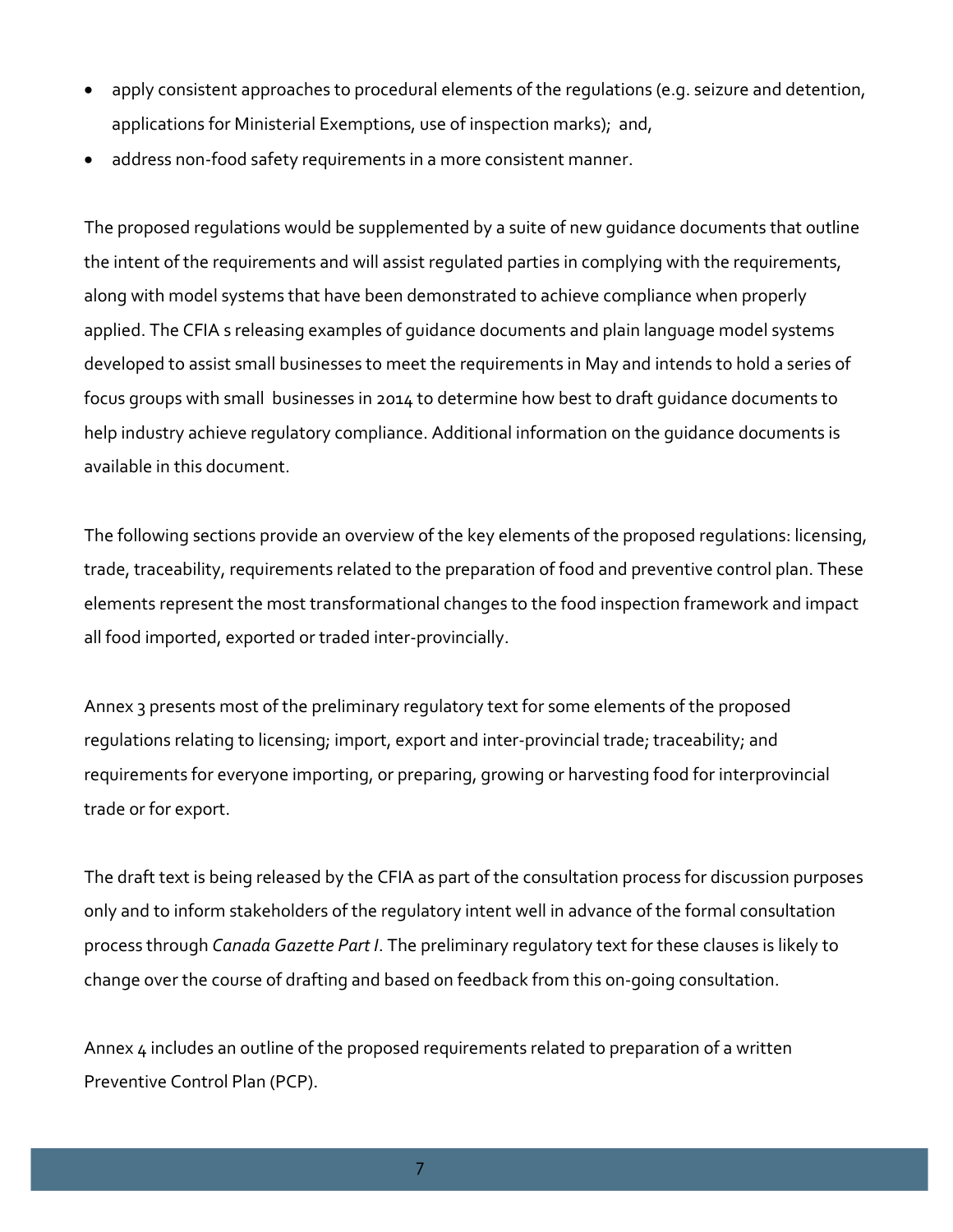# <span id="page-8-0"></span>**Licence Requirements**

Under the proposed regulations, everyone importing, preparing food for export or for inter-provincial trade, or exporting a food for which they are requesting an export certificate, would be required to have a licence and comply with the requirements of the SFCA and its Regulations. This would improve the existing system by:

- Extending the coverage of licensing beyond the 9 sectors currently under CFIA regulations to all food types<sup>[4](#page-8-1)</sup>;
- Providing an accurate and complete picture of who is involved in the preparation of food for inter-provincial trade or export (in some cases) and import of food into Canada;
- Allowing for the collection of essential data to conduct oversight on the basis of food safety risk;
- Having a single, consistent approach to authorization, as opposed to the range of existing commodity requirements for licensing and registration.

# Proposed Approach To:

Importers: All licence holders would require a fixed place of business in Canada **or** in a foreign state that has a food safety system that provides a similar level of protection to that of Canada.

CFIA will be releasing a draft Framework for Foreign Food Safety Systems Recognition. Canada is currently engaged in a reciprocal assessment of the operation of the respective food safety systems with the US FDA, under the Canada-US Regulatory Cooperation Council Action Plan.

Mandatory systems recognition would continue to be a requirement for meat products. This is consistent with Codex standards.

In addition, industry would be able to take a more systemic approach to licences and PCPs to cover activities in multiples locations.

The proposed licence would be valid for a period of two years, for a fee of approximately  $$250<sup>5</sup>$  $$250<sup>5</sup>$  $$250<sup>5</sup>$ , and regulated parties would be able to apply for multiple licences (for each establishment, activity or food commodity) or a single licence (for all their establishments, activities and food commodities). The licence application would collect basic information about the licence holder, where food businesses are located and key activities (e.g. preparing food to be exported or traded interprovincially, importing and exporting with a certificate). Licence numbers would be generated, as well

l

<span id="page-8-1"></span><sup>4</sup> Exemptions are proposed for food additives and alcohol.

<span id="page-8-2"></span><sup>&</sup>lt;sup>5</sup> Subject to a comprehensive user fee assessment.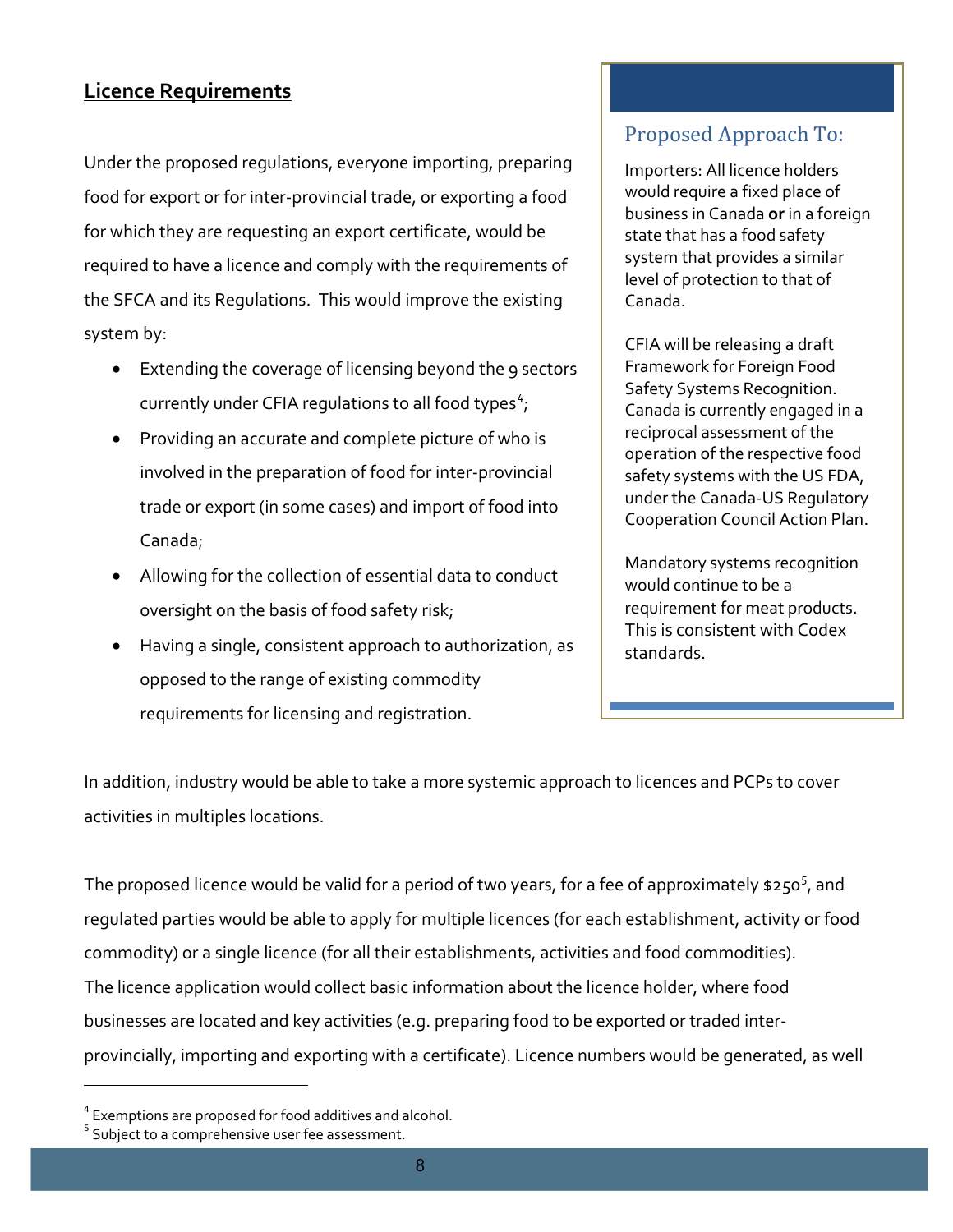as a number for each establishment covered by the licence. It may

also collect information to enable risk-based oversight such as:

For establishments in Canada:

- product type (e.g. fish, cheese, meat, vegetables)
- intended use (e.g. ready-to-eat, raw, preserved)
- processing (e.g. canning, pasteurization, freezing, drying)
- annual volume of production
- consumer susceptibility (e.g. general population or atrisk groups)

For importers:

- product type (e.g. fish, cheese, meat, vegetables)
- intended use (e.g. ready-to-eat, raw, preserved)
- processing (e.g. canning, pasteurization, freezing, drying,
- annual volume of imported products
- typical country of origin of products

Licence renewal every two years would ensure CFIA has up-todate information on licence holders and their activities. This information is necessary for risk-based oversight.

# Proposed Approach To:

Establishment Numbers: In addition to a licence number, a unique establishment number, based on the licence number, will be generated for each establishment in Canada at the time of licence issuance.

The CFIA will cross-reference new establishment numbers with existing establishment registration numbers to minimize trade disruptions.

Establishment identification is necessary for risk-based oversight and identification.

Based on the information received in the licence application, an inspection prior to the issuance, renewal, or amendment of a licence may be required depending on product risk and compliance history. This is likely to be the case initially for food that has historically been recognized as having higher food safety risks, such as meat, fish, dairy and eggs.

When there is non-compliance, the proposed regulations would allow the Minister to suspend a licence. For example, a licence would be suspended immediately, upon notice, where there is a risk of injury to human health. This enforcement tool would be in addition to other compliance and enforcement measures available to inspectors.

Annex 3 includes preliminary regulatory text for most elements of licensing.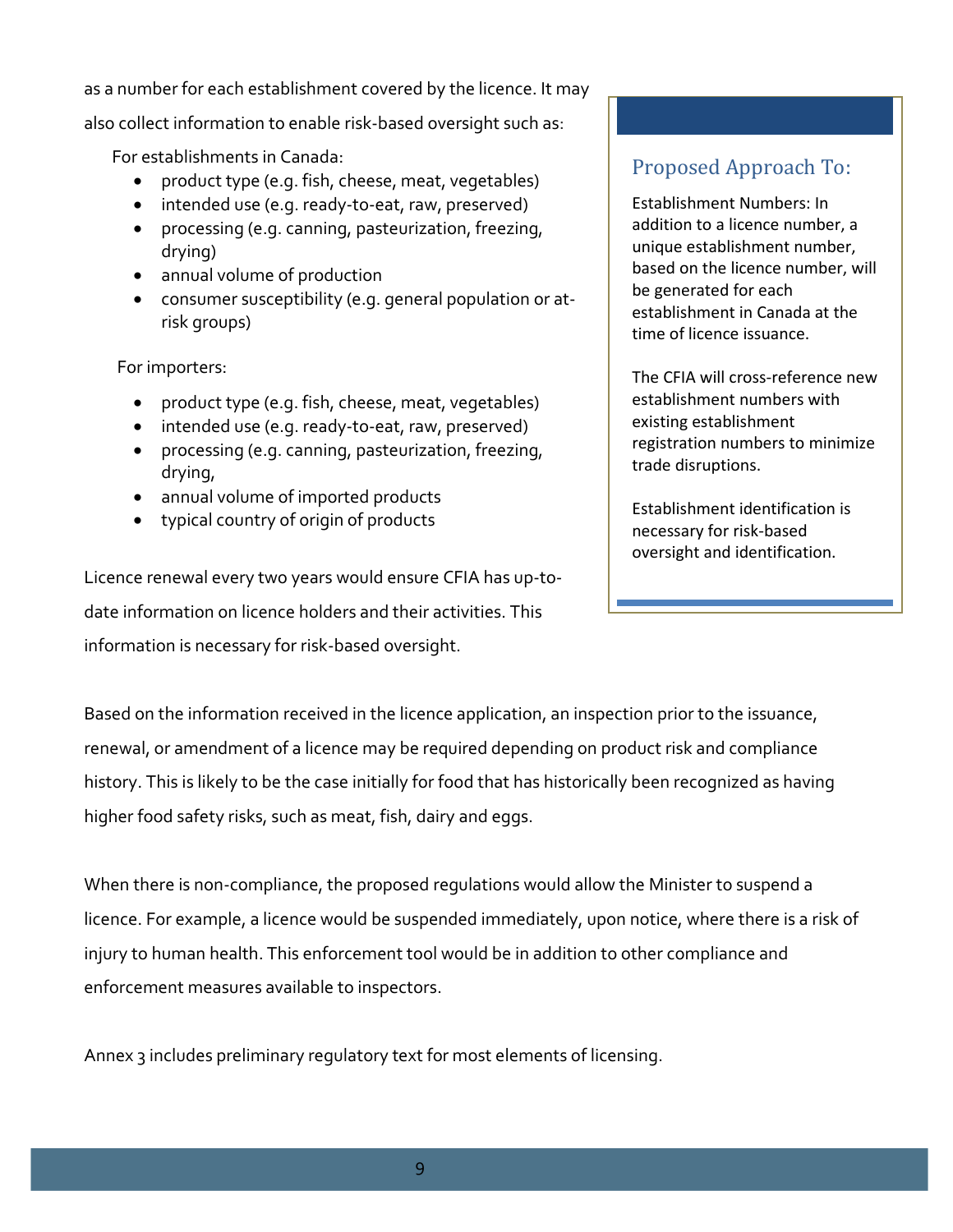# <span id="page-10-0"></span>**Import, Export and Inter-provincial Trade**

The proposed regulations would require everyone importing or preparing food for export or interprovincial trade to be licensed and comply with all the requirements of the Act and Regulations, including labelling, packaging, standards and documentation requirements, unless an exemption applies to their situation (see below).

It is further proposed that food sent or conveyed from one province to another or outside of Canada would need to be prepared by a licence holder. This would assure that those who send or convey food – such as brokers, distribution centres and internet sales – source their food from a licence holder.

The proposed regulations would include certain exemptions that are similar to those that exist in current regulations, including: food for personal use; carried on any conveyance intended for the crew or passengers; for scientific analysis, trade shows or market analysis; or products not intended for human consumption (e.g. pet food). Transshipment of food commodities through Canada is also proposed for exemption, provided the shipment travels in bond.

Several regulated parties currently import food commodities into Canada to be subsequently brought into compliance before being offered for sale. This practice is particularly used to correct a noncompliance related to product labelling and often on products for smaller market segments. Other food commodities, such as spices, are imported into Canada for further processing before sale to Canadians. In order to allow existing practices to continue, the proposed regulations would permit non-compliant food to be imported or traded inter-provincially on the condition that the food is clearly labelled with, "For further preparation only" and that it is brought into compliance within three months after the day on which it is imported or traded inter-provincially (unless a longer period is specified by the Minister).

A prohibition is proposed against the mixture/dilution of contaminated food with non-contaminated food in order to bring the product into compliance. This is in keeping with international practice in the food sector and current regulations.

Exemptions are also being proposed for:

10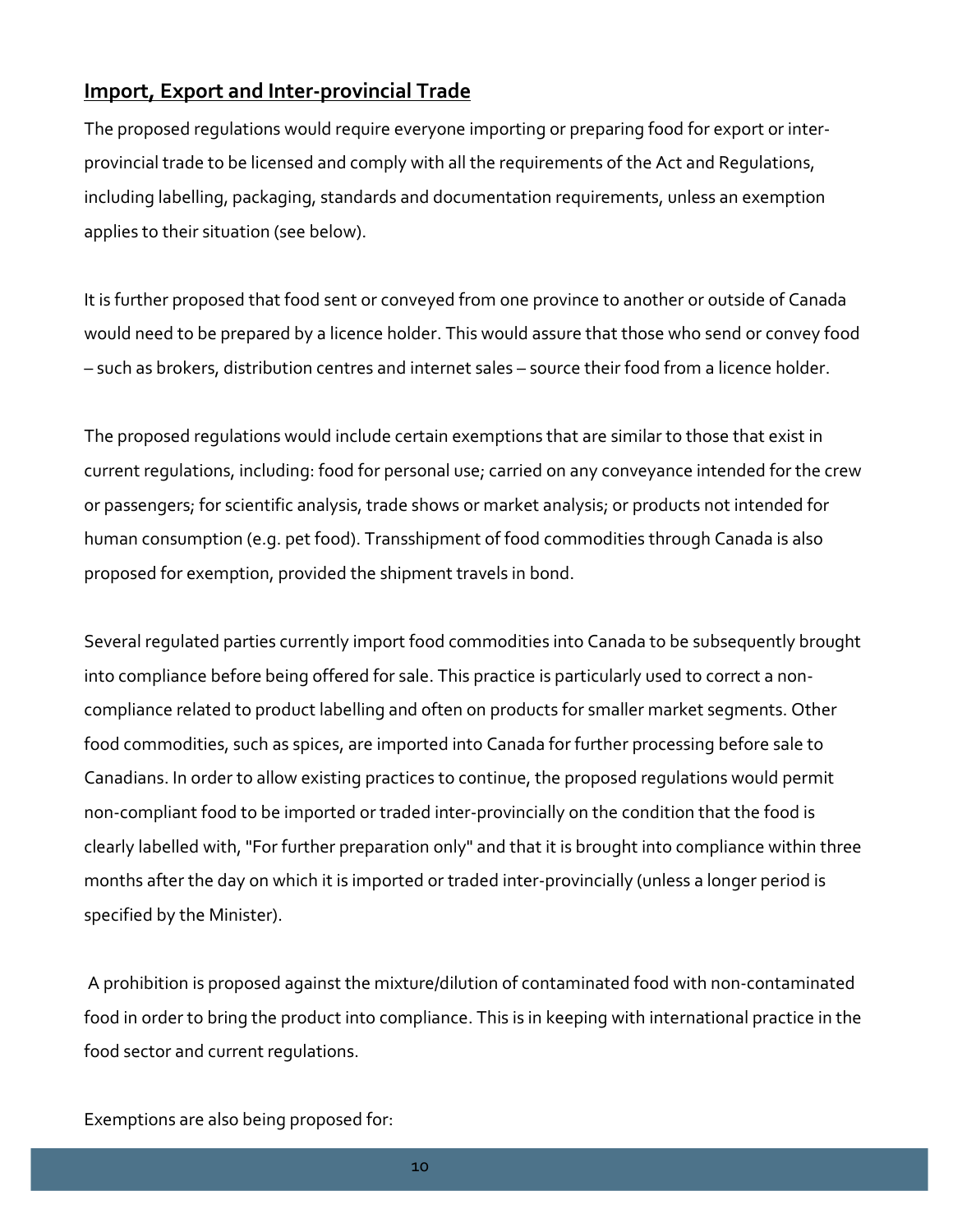- alcoholic beverages which are covered under the *Importation of Intoxicating Liquors Act* which are subject to provincial oversight: and,
- food additives, which are regulated under the FDA and *Food and Drug Regulations* (FDR) and therefore will continue to be covered under the FDA.

Annex 3 includes preliminary regulatory text for most elements of import, export and inter-provincial trade.

# Proposed Approach To: Exports

The proposed approach to exports reflects two primary policy drivers: Safe food and facilitating market access.

A. Canadian exporters have a responsibility to ensure that exported food is safe.

Regulatory proposal: All persons preparing food for export would be required to have a licence and to meet the requirements of the SFCA and its Regulations with respect to food safety.

Anyone who exports food (e.g. manufacturer, export brokers, internet sales) would need to ensure that the food was prepared by a CFIA licence holder and ensure that the food meets foreign state requirements.

Where foreign state and the requirements of the SFCA and its Regulations differ, foreign requirements can apply.

B. CFIA has a role in facilitating market access by certifying that food meets foreign state requirements.

Regulatory proposal: Anyone who requires an export certificate from the CFIA for the purpose of export would be required to have a licence and a preventive control plan to cover their operations. A fee would apply for an export certification.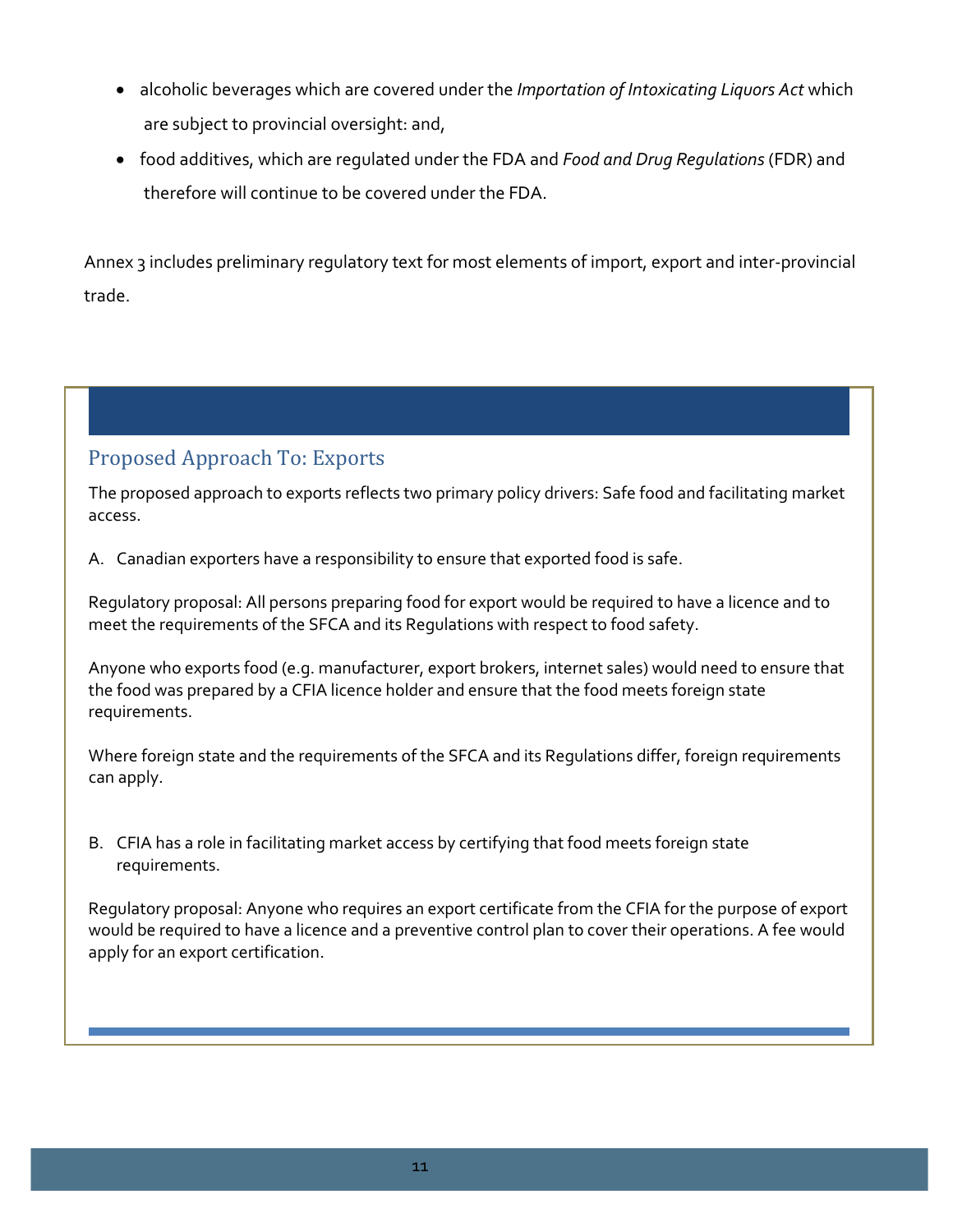# <span id="page-12-0"></span>**Traceability**

While many companies have implemented voluntary, and in some cases comprehensive, traceability systems, others often lack the basic record-keeping practices necessary for timely food safety investigations, recalls or withdrawals. The resulting information gaps within the food supply chain can lead to a less efficient response to a food safety incident.

The proposed regulations would apply the international standard for traceability established by *Codex Alimentarius* to licence holders and persons importing, exporting or trading inter-provincially. The Codex standard calls for tracking of food *forward* to the immediate customer and *backwards t*o the

immediate supplier ("One step forward, one step back"). These requirements are aimed at enhancing consumer protection during a food safety incident by providing for more accurate information to facilitate the rapid identification of the origin and movement of a food through the food supply chain.

Currently, in some recall situations, information is provided to the CFIA but crucial time is lost deciphering company encryptions or codes, or illegible records. The proposed regulations would address this challenge by requiring that traceability information be provided electronically, upon request, in plain text and in a format that can be imported and

# It is proposed that…

Given that better protection of consumers from food-borne illness is the objective for traceability requirements, and that many pathogens can survive the freezing process, the proposed regulations would require traceability records to be retained for 3 years for all products, including those that are perishable.

manipulated by standard commercial software, in French or English. The information would need to be **accessible** in Canada.

The requirements would apply to regulated parties receiving food animals. Canada already has robust livestock traceability requirements for several animal species under the *Health of Animals Regulations*  and initiatives in place that meet or exceed the minimum requirements of the proposed regulations.

Enhancements to traceability requirements could be included in future regulatory changes to build on the foundation that would be established through the current regulatory proposal. In the interim, the

12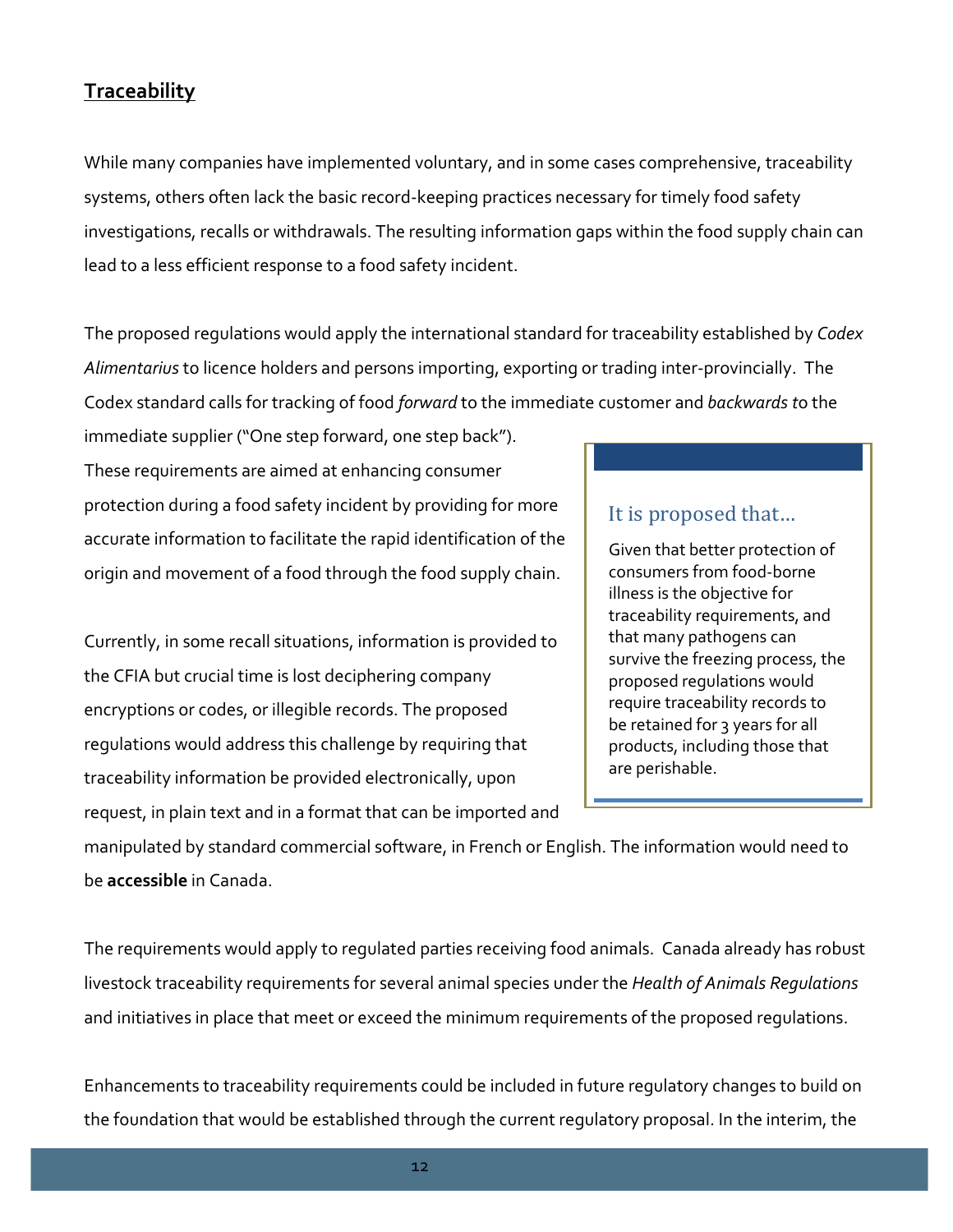CFIA encourages regulated parties to be proactive in enhancing their traceability and record-keeping systems beyond the proposed minimum requirements.

Annex 3 includes preliminary regulatory text for traceability.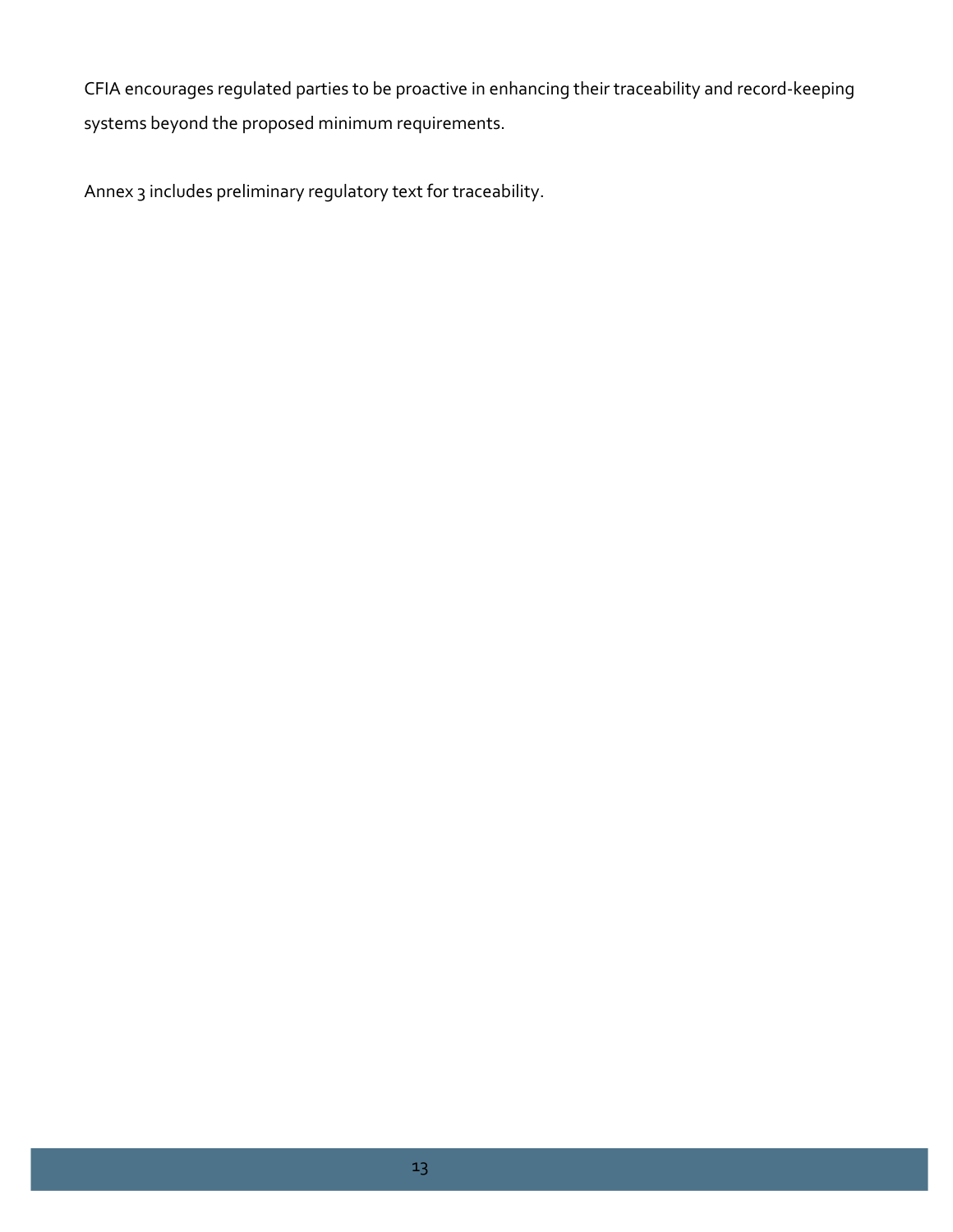# <span id="page-14-0"></span>**Food Safety Requirements**

It is proposed that the regulations under the SFCA establish minimum requirements for everyone who imports, prepares, grows or harvests food for inter-provincial trade or export, regardless of the commodity or size of operation. This would be a fundamental improvement in Canada's food safety regulatory framework. This would include requirements that address seven key elements to good manufacturing and agricultural pract ices:

- 1. Products and processes;
- 2. Sanitation, pest control, sanitizers and chemical agents;
- 3. Hygiene and competencies;
- 4. Equipment and conveyances to be used in an establishment;
- 5. Physical structure and maintenance of the establishment;
- 6. Receiving, transportation and storage; and
- 7. Investigation and notification, complaints and recall procedures.

The proposed requirements are integral to any food safety system. They are recognized pre-requisites for safe food and require that industry anticipate and take the necessary measures to address the hazards that can be present in a food, on the equipment or in the establishment and its facilities where that food is prepared. Each element would address specific hazards in the food preparation continuum. Regulated parties would still have to comply with all the other requirements of the proposed regulations and FDA and FDR.

Annex 3 includes preliminary regulatory text for some of the food safety requirements.

In addition to the above-mentioned baseline requirements, the proposed regulations would include commodity-specific requirements necessary for food safety. A side-by-side review of existing and proposed regulatory requirements is being done to determine current provisions that are addressed by horizontal requirements, those that are no longer needed, and, and those that would be new for a given commodity. In addition, commodity-specific requirements to be maintained are being assessed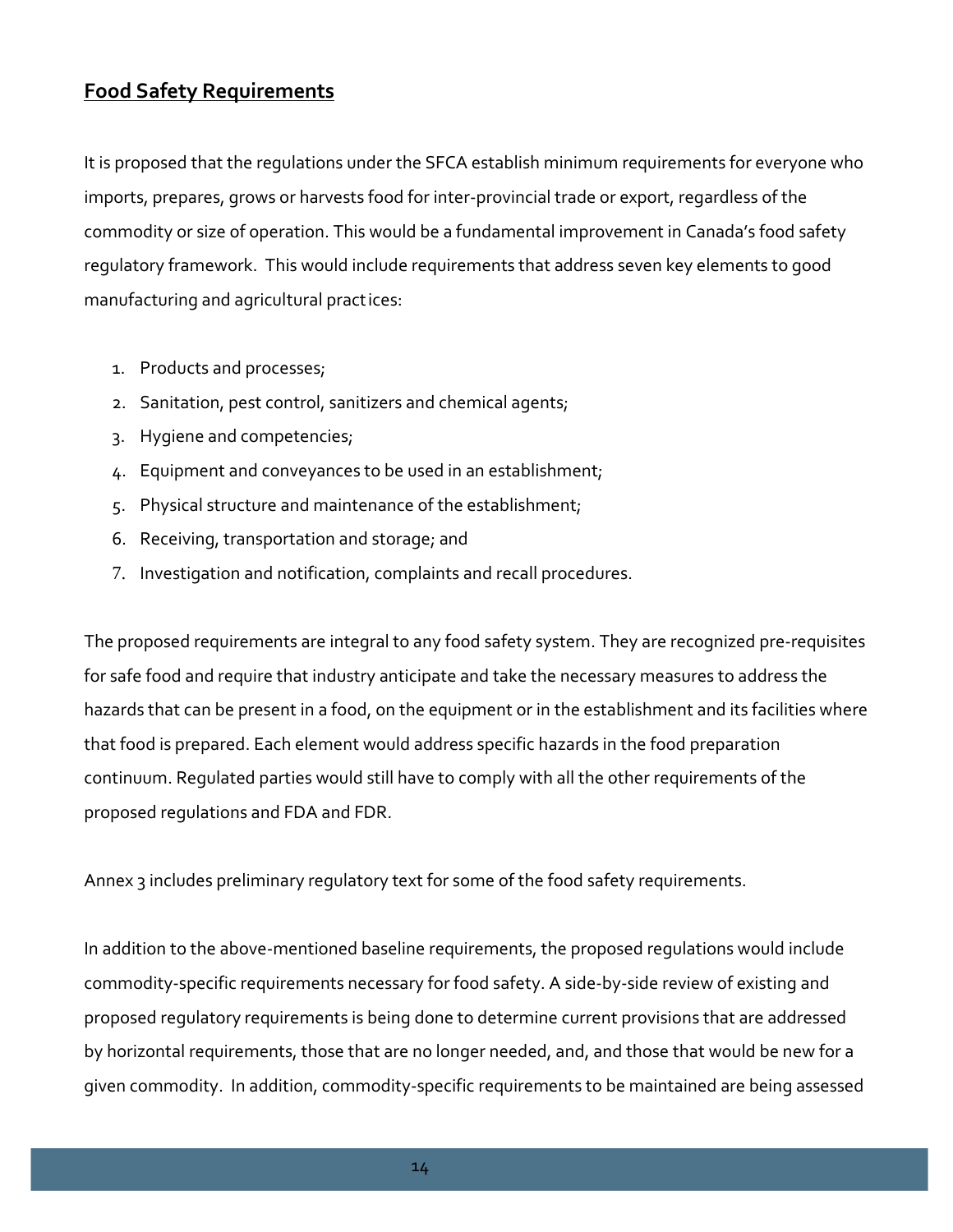as to whether they could be streamlined or made more outcome-based, while still achieving the same regulatory outcome.

Annex 5 contains examples of some of the anticipated commodity-specific food safety requirements.

# <span id="page-15-0"></span>**Preventive Control Plan**

A PCP would be required from:

- Every licence holder importing a food or preparing a food to be sent or conveyed from one province to another.
- Every person who grows or harvests fresh fruit or vegetables to be sent or conveyed from one province to another for direct sale to the consumer without being further manufactured, prepared, stored, packaged or labelled.
- Persons preparing food for export, exporting, or growing and harvesting fresh fruit and vegetable for export, that require a certificate from the CFIA.

The requirement for a PCP would improve food safety by requiring that these regulated parties implement a systembased approach to their operations that focusses on prevention and management systems. The steps related to the preparation of a PCP in the proposed regulations are expected to be consistent with HACCP which is the internationally recognized approach to food safety. They include the identification of:

# It is proposed that…

Control measures will need to be validated by evidence that demonstrates they effectively control identified hazards.

CFIA will provide "model systems", drawn initially from existing manuals, that have been validated and proven effective, when properly applied.

CFIA will also provide guidance on "validations", consistent with Codex.

- I. All hazards
- II. Critical control points and related control measures that are validated by evidence
- III. Critical limits
- IV. Monitoring procedures
- V. Corrective action procedures
- VI. Verification procedures
- VII. Record keeping procedures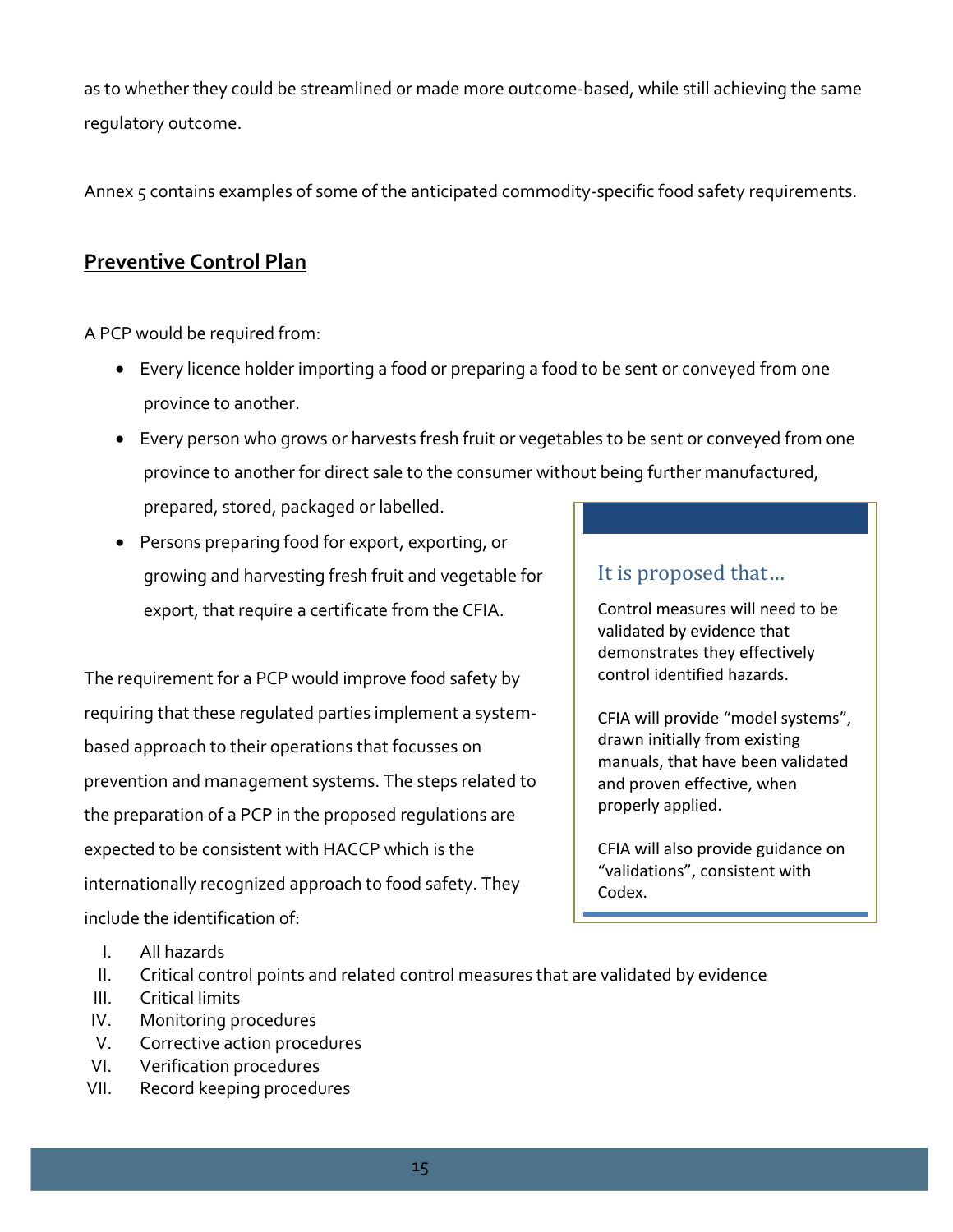In preparing the PCP, , which is based on HACCP principles , the regulated party would need to identify and document the potential hazards associated with their food or processes, and demonstrate how those hazards will be controlled. PCP preparation and maintenance strengthens the management of the operations by requiring the regulated party to be actively engaged in the development of food safety systems, including proactively determining how they will monitor their operations, respond and correct deviations as they occur, and maintain ongoing compliance.

The regulated party would be required to maintain the PCP and associated records to assess its ongoing effectiveness and ensure its continuous improvement.

The PCP would need to address how specified requirements, including elements 1-7 listed in the previous section, would be met, as applicable. It would also be where regulated parties would identify the measures they have taken to comply with other relevant regulatory requirements, including those FDR requirements that will be incorporated in the proposed regulations e.g. packaging and labelling provisions of FDR.

The PCP will be one of the key tools used by the inspector in verifying compliance with the Act and Regulations.

Annex 4 contains the proposed requirements for a written PCP.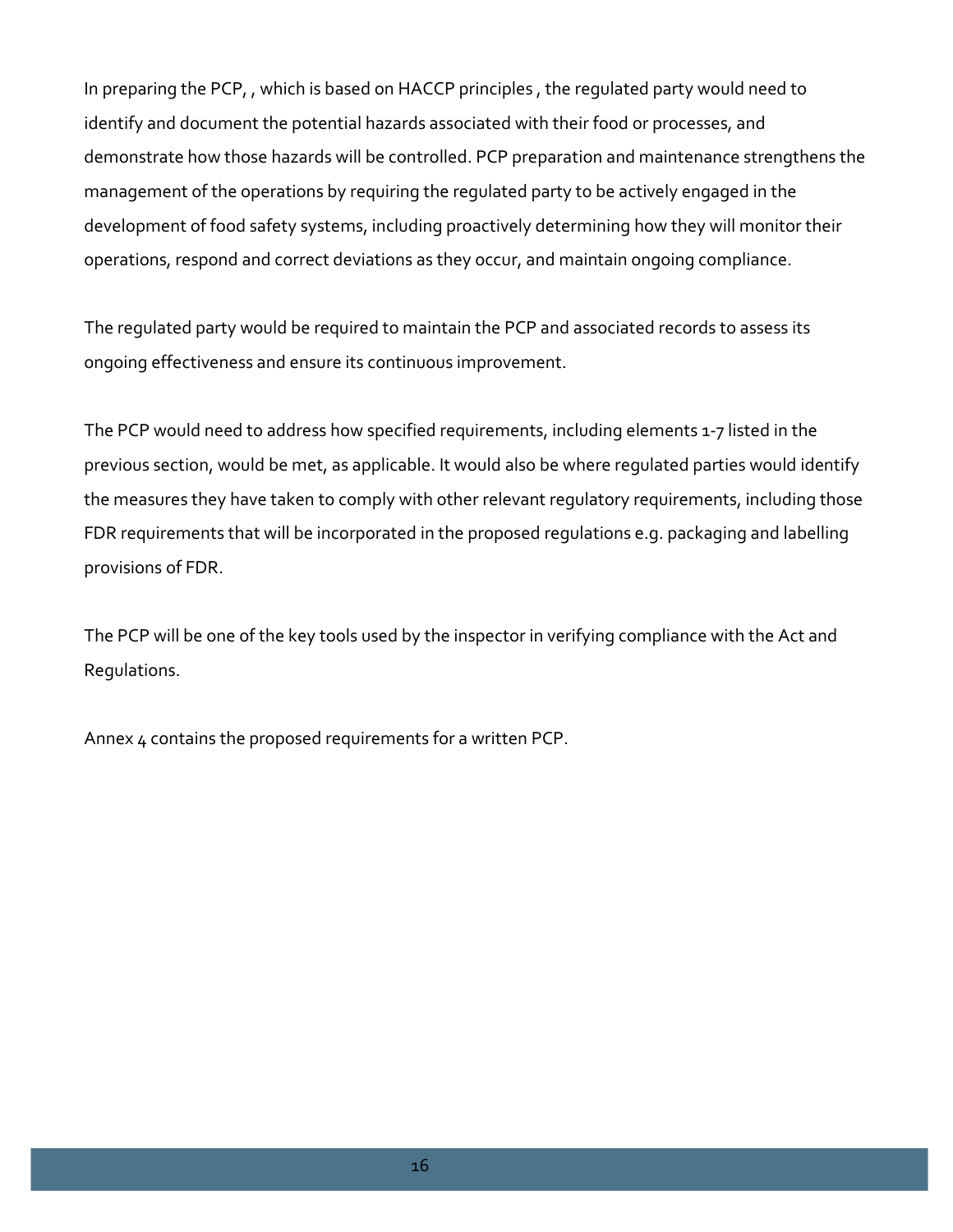# <span id="page-17-0"></span>**Other Proposed Regulatory Elements**

#### <span id="page-17-1"></span>**Grade Standards**

The proposed regulations would outline the conditions for grading and grade labelling, and could

incorporate by reference a Compendium of Canadian Grade Standards (Compendium) that would consolidate existing Canadian grade standards in a single document, organized by commodity for ease of reference.

The proposed regulations would state that a food may only be graded with a Canadian grade if it:

- meets the requirements of the SFCA and Regulations, including any standards of identity, colour, classification, packaging and labelling requirements;
- meets the requirements for a grade set out in the Compendium;
- was prepared by a licence holder; and
- is graded by the licence holder, a grader or an inspector...

The CFIA is also considering inclusion of changes to the grade standards for fresh and processed fruits and vegetables for

which Test Market Authorizations have been issued and that were previously identified by CFIA for potential regulatory amendments in current regulations.

#### <span id="page-17-2"></span>**Ministerial Exemptions**

Under the current regulatory regime, ministerial exemptions from requirements are granted for two main purposes: to alleviate shortage of fresh and/or processed fruits and vegetables; and to allow test marketing to promote innovation. These exemptions are only related to non-food safety requirements – in all cases, food safety requirements must still be met.

# It is proposed that…

A Compendium of Canadian Grade Standards will be incorporated by reference into the proposed regulations.

Incorporation by reference would enable grade standards to be more easily updated to reflect industry and international changes.

Changes to the Compendium by the CFIA would be guided by strict policies for the use of the incorporation by reference (IBR) as a legislative tool. A CFIA discussion paper on IBR will be available on the CFIA website.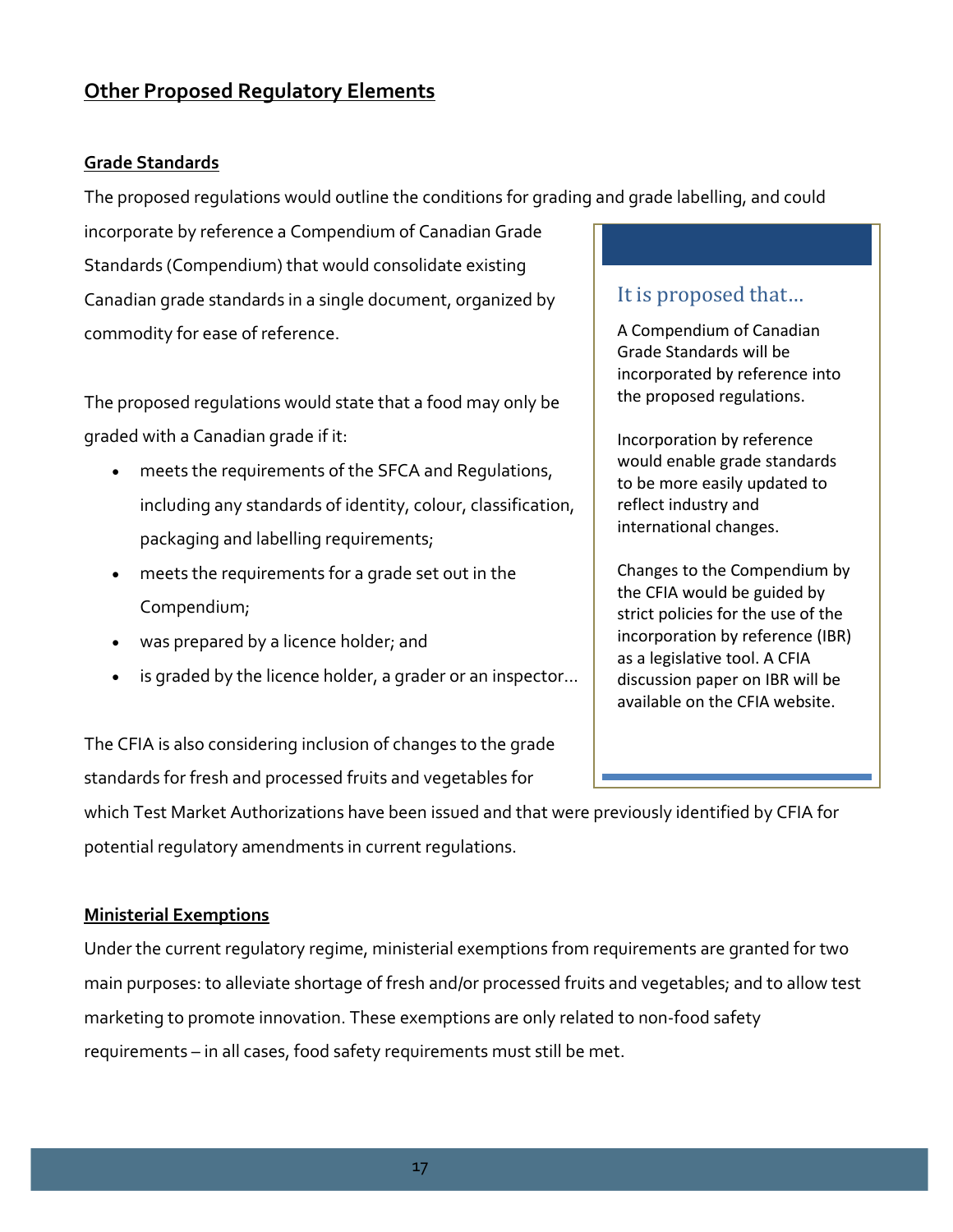The proposed regulations would maintain the authority of the Minister to issue exemptions to alleviate a shortage and for test marketing, for a period of two years. Exemptions could be granted only when they would not result in a risk of injury to human health, confuse or mislead the public or disrupt the normal trading patterns of the industry or the normal pattern of food pricing.

The proposed regulations would harmonize and eliminate differences between existing regulations, and reduce administrative burden with respect to procedures, submission requirements, timeframes etc. This should allow the CFIA to implement a streamlined, transparent and common approach for the administration of exemptions for all food.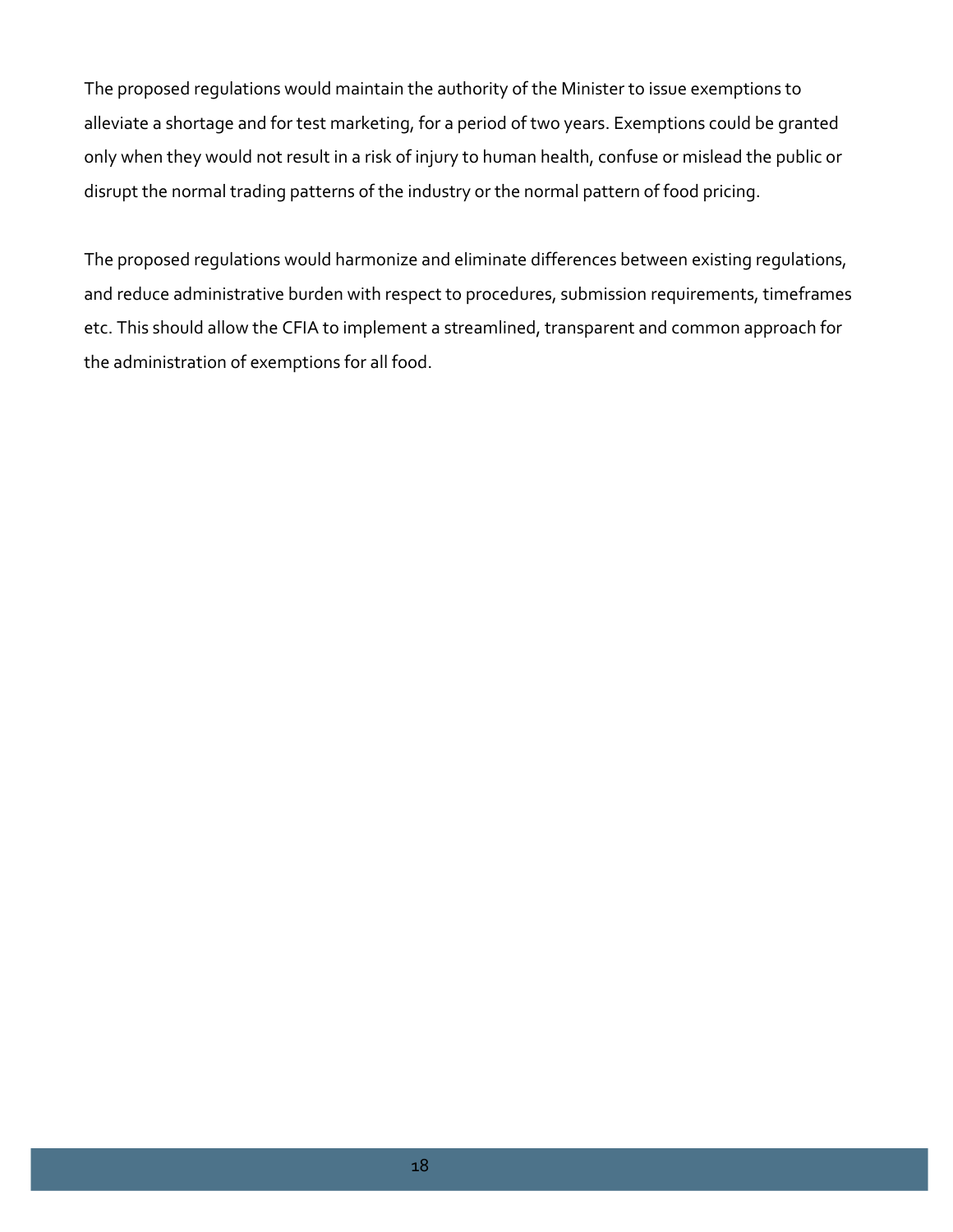### <span id="page-19-0"></span>**Labelling and Standards of Identity**

The proposed regulations would not fundamentally change the approach to labelling and standards of identity. They would, however, streamline the current regulations covering different commodities.

Labelling provisions exist in the FDR, *Meat Inspection Regulations* (MIR), *Fish Inspection Regulations* (FIR), *Consumer Packaging and Labelling Act* (CPLA) and its regulations and the regulations under the *Canada Agricultural Products Act* (CAPA). Some requirements are found in all of these regulations (e.g. common name, net quantity). Other requirements are commodity-specific (e.g. percentage of milk fat declaration on certain dairy products).

The intent with these proposed regulations is to reduce duplication and differing requirements that exist across the labelling-related regulatory provisions that CFIA enforces and

The CFIA and Health Canada are working closely together to modernize food labelling, including through the Food Labelling Modernization Initiative and the nutrition labelling consultations announced in the 2013 Speech from the Throne.

They will continue to actively coordinate and integrate food labelling modernization efforts, as well as to collaborate on a plan to modernize food standards of identity, as committed to in the 2014 Budget (Economic Action Plan).

adjust the provisions to make the wording more consistent with that of the SFCA without altering current policy.

The labelling requirements in the FDR are outside the scope of the proposed regulations and will not be amended as part of this exercise. Where there is duplication with the FDR, the intent is to make a reference to the FDR in the proposed regulations, where appropriate, rather than having the same requirement in two sets of regulations.

The existing requirements of the CPLA and its regulations apply to prepackaged food sold in Canada, including food sold intra-provincially. These requirements would be maintained in the proposed regulations under the SFCA.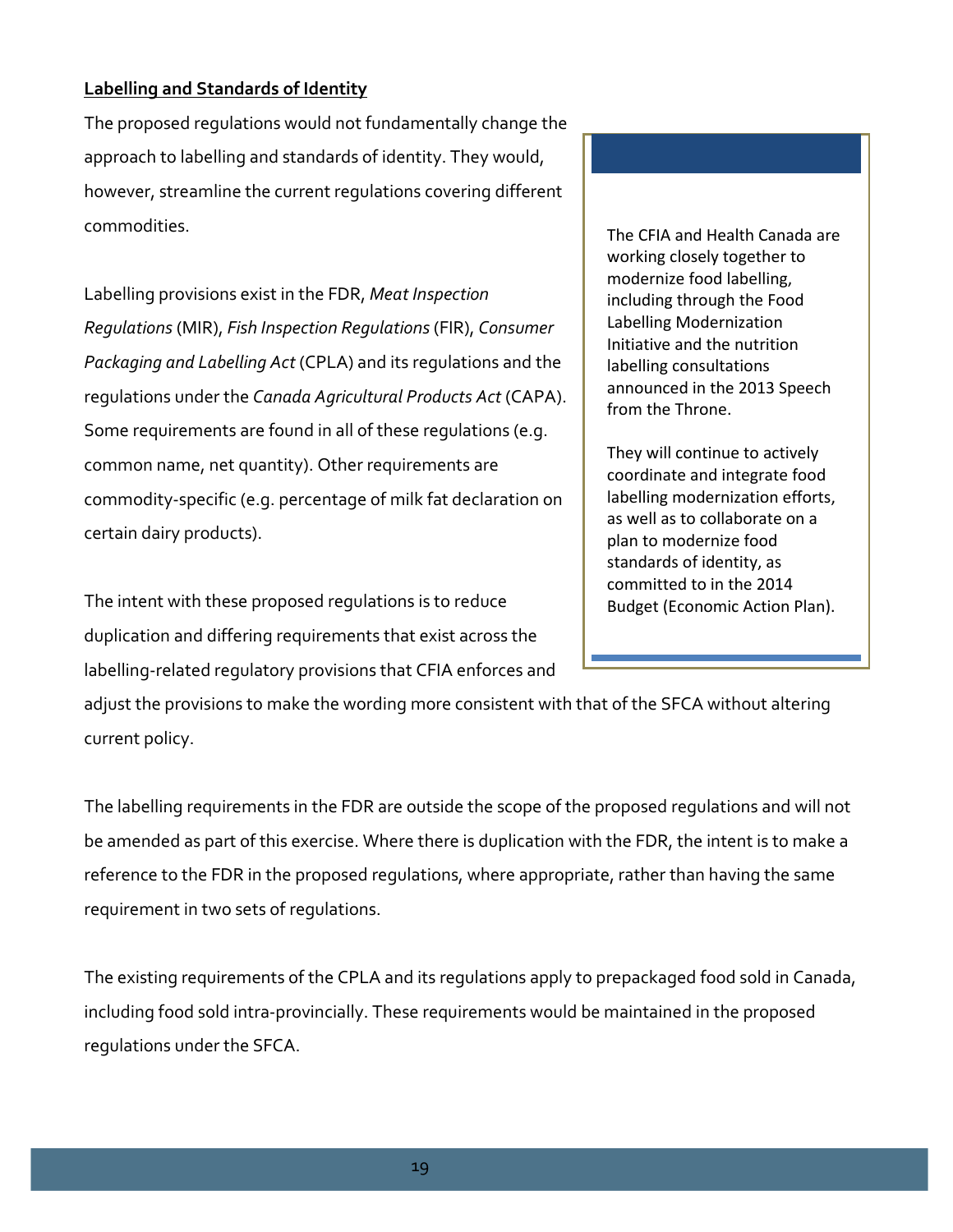Standards of identity for food will also remain unchanged. However, where there is currently duplication, the FDR standard of identity will be referenced in the proposed regulations. In some cases, the FDR standard of identity may be referenced but additional requirements from the regulations under CAPA, the *Meat Inspection Act* (MIA), and the *Fish Inspection Act* (FIA) will need to be included. Standards of identity that are uniquely in the CAPA, MIA and FIA Regulations would be kept, although wording could be modified to reflect the language of the SFCA. Standards of identity currently only under the FDR would remain under the FDR and will not be addressed in the proposed regulations at this time.

The CFIA will engage stakeholders to discuss these provisions under Phase II of the Food Labelling Modernization Initiative which is expected to result in recommendations for changes to regulations related to labelling and standards of identity.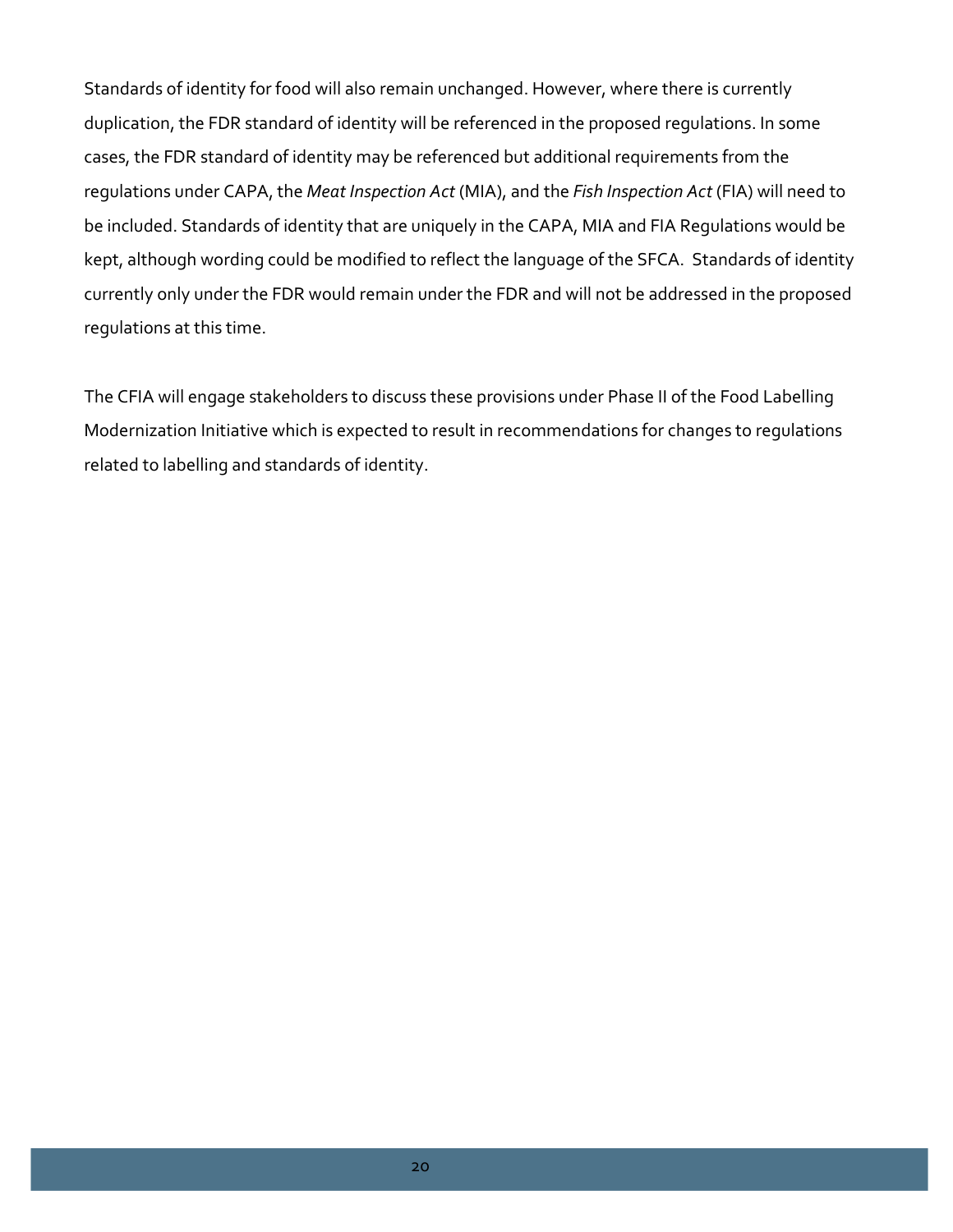#### <span id="page-21-0"></span>**Membership Requirements for Buyers and Sellers of Fresh Fruit and Vegetables**

The Canada-US Regulatory Cooperation Council (RCC) agreement included a commitment to address financial risk mitigation in the trade of fresh fruit and vegetables. A key area of concern for the industry was the "dual licensing system" which required that buyers and sellers of fresh fruit and vegetables have a licence from the CFIA under the *Licensing and Arbitration Regulations* (LAR), or be a member of the Fruit & Vegetable Dispute Resolution Corporation (DRC). The LAR was put in place before industry had developed its own mechanism for ensuring fair and ethical trading. In the wake of the North American Free Trade Agreement, the industry established its own nongovernment arbitration mechanism, the DRC, of which over 80% of the industry is already a member.

The Government of Canada, through the *Budget Implementation Act 2014*, has proposed an amendment to the SFCA to provide a regulation-making authority to require buyers and sellers of fresh fruit and vegetables to be members of a non-government organization. With this amendment to the SFCA, the intent is to include such a requirement in the proposed regulations rather than continue the licensing requirements current under the LAR.

### It is proposed that…

The Fruit and Vegetable Dispute Resolution Corporation (DRC) be the entity in which membership is required for buyers and sellers of fresh fruit and vegetables. This proposal is based on the strong and unanimous feedback from stakeholders during the engagement of 2013.

The DRC is a non-profit organization consisting of fresh fruit and vegetable dealers and transportation companies from Canada, Mexico and the United States. The DRC was established in February 2000 under the North American Free Trade Agreement to minimize trade irritants and facilitate effective trade dispute resolution. While membership in the DRC is voluntary, the organization currently has over 1 400 members.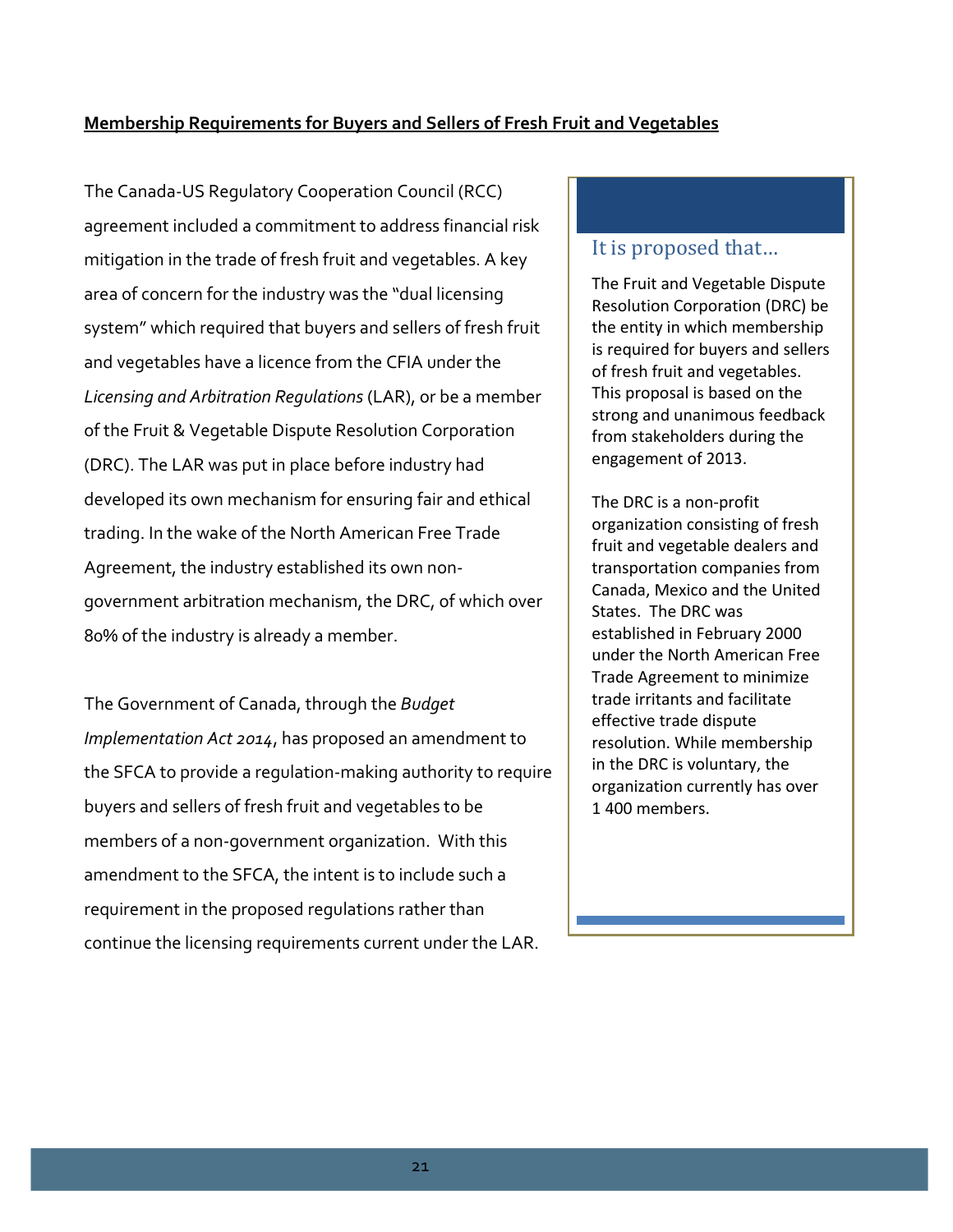# <span id="page-22-0"></span>**Expected Coming into Force of the Proposed Regulations**

The proposed regulations are expected to be published in *Canada Gazette Part II* by mid-2015.

The CFIA recognizes that industry is at widely different levels of readiness:

- 1) Those sectors "federally-registered" or licenced under current regulations (meat, fish, dairy, egg, processed fruit and vegetables, honey and maple) are already under CFIA oversight and would largely meet the proposed requirements. Coming into compliance should be relatively straightforward. In addition, CFIA will identify changes specific to these sectors to assist these businesses with the transition.
- 2) The fresh fruit and vegetable sector is currently regulated under the *Fresh Fruit and Vegetable Regulations*, with most requirements related to non-food safety. The proposed regulations would create substantial new requirements for this sector, particularly with regards to the activities of growing and harvesting.
- 3) While the "non-federally-registered" sector (sector that is not required to be registered under current federal regulations) includes some large industry players and others who are very familiar with internationally recognized food safety practices and the CFIA, it also includes a large number of small and medium businesses that may have a steeper learning curve. CFIA is also less familiar with these businesses.

As such the Agency is proposing a staged implementation approach for the proposed regulations to come into force.

|            | Currently "Registered" | <b>FFV</b> | Non-Registered |
|------------|------------------------|------------|----------------|
| Licence    | 2015                   | 2015       | 2016           |
| <b>PCP</b> | 2015                   | 2016       | 2017           |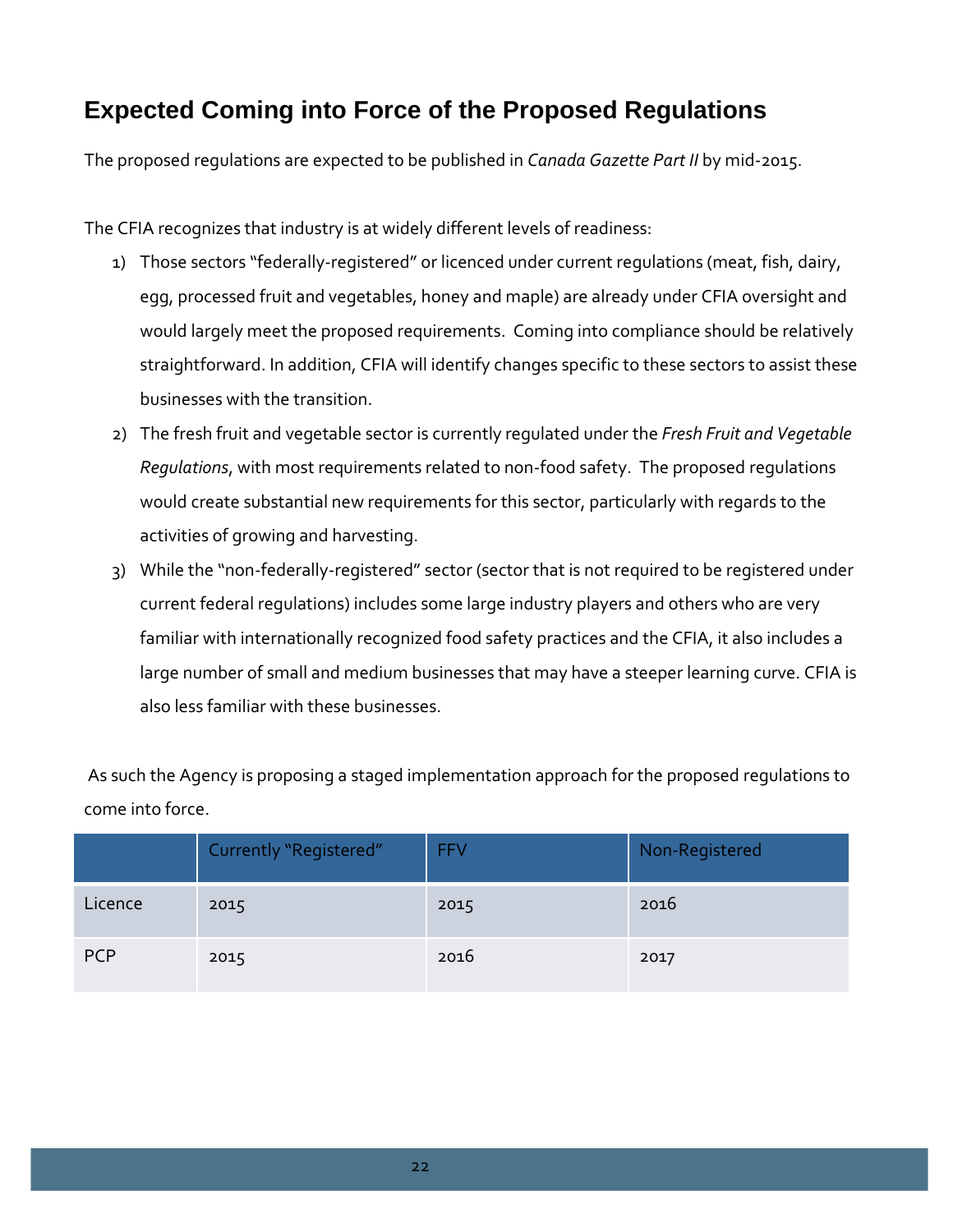# <span id="page-23-0"></span>**Guidance Documents and Model Systems**

The CFIA recognizes that good guidance documents will assist in a successful implementation of the proposed regulations... Guidance documents should facilitate compliance with regulations. The most important benefit of effective guidance and compliance promotion is improved food safety through the effective implementation of HACCP-based preventive control measures. Currently the CFIA has over 250 food manuals (over 44 000 pages) to provide guidance with respect to

existing Acts and Regulations. These manuals differ significantly in terms of their content and intent. Some include operational procedures for inspectors. While filled with important and useful information for industry, the existing manuals can be difficult to navigate to find the necessary information.

The CFIA is developing a new suite of regulatory guidance documents that will significantly improve the format, content and accessibility of its guidance material. This new suite of documents will replace existing manuals to help industry to comply with the SFCA and Regulations including:

- Guidance to clearly explain the intent of regulatory requirements.
- Model systems to provide examples that when properly applied have been demonstrated to achieve compliance with the regulatory requirements. These would initially be drawn from existing commodity manuals and systems recognized by the CFIA Food Safety Recognition Program, but in time could include other validated generic models.
- Additional "plain language" resources for small and medium size businesses.

The CFIA is intending to hold a series of focus groups with small and medium enterprises to determine the most appropriate format, language and methods of communicating guidance material.

The CFIA is releasing draft guidance related to preventive control requirements as a companion document to the proposed regulations and is seeking feedback from industry on the overall organization, language style and level or nature of detail included. The draft guidance is also intended to help industry to prepare and plan for the proposed regulations.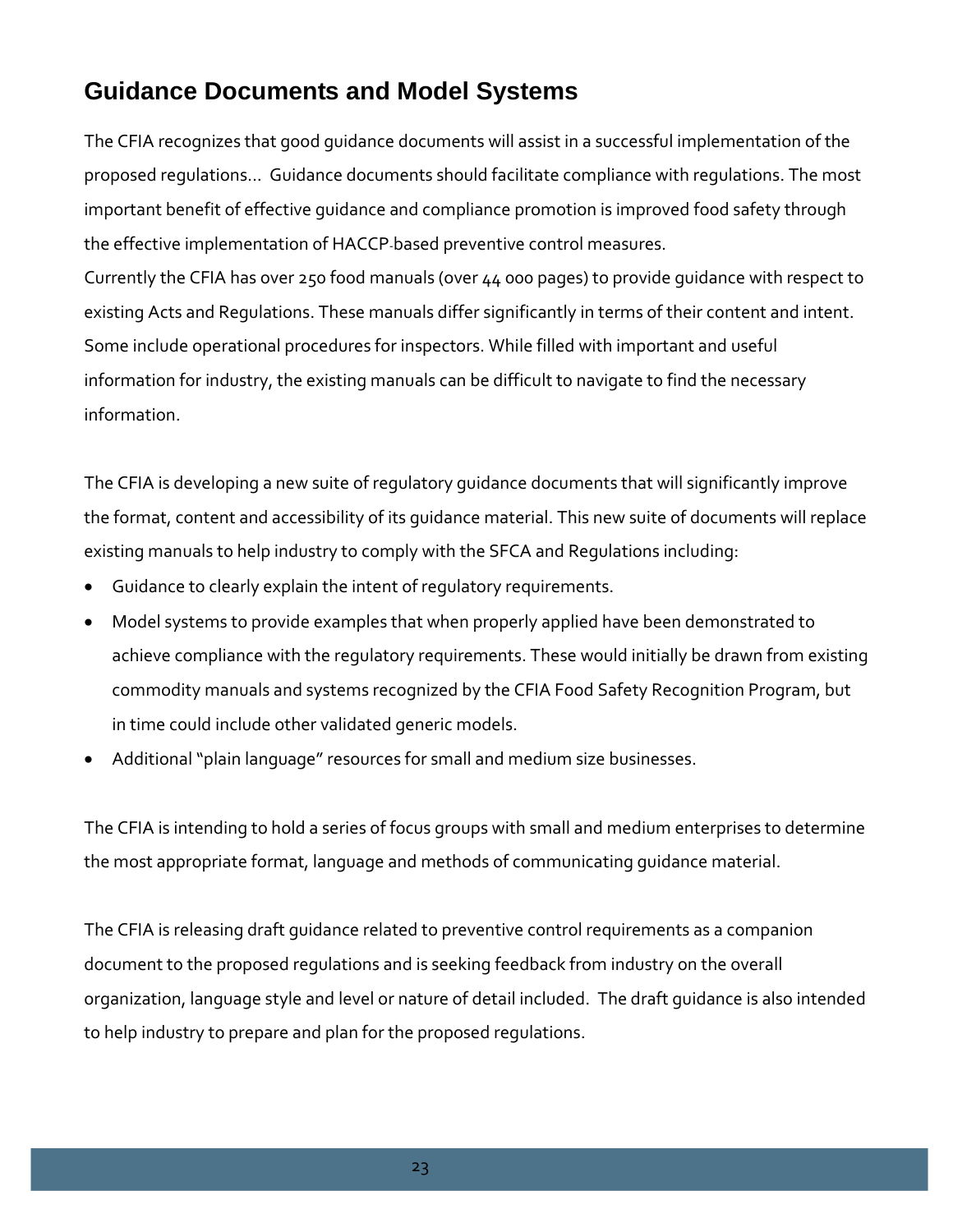Unlike regulations, guidance documents do not have a formal timeline or process for consultation. As such, they will continue to evolve over time. However, feedback on the drafts by September 30, 2014 would be appreciated to inform the initial development of material.

The CFIA is also developing a comprehensive compliance promotion strategy, the details of which are contained in a discussion document which it intends to release in June 2014 and make available on the CFIA website.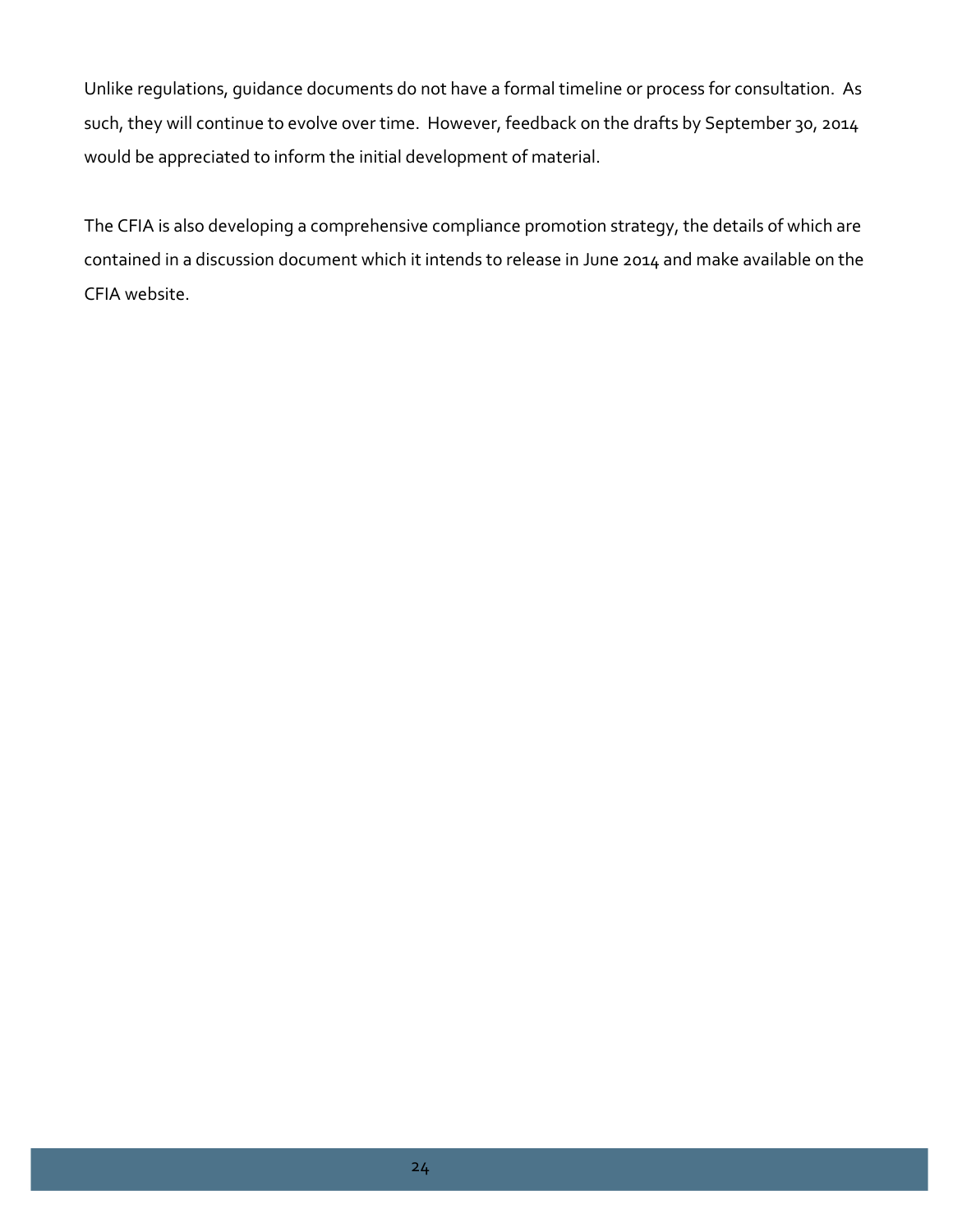# <span id="page-25-0"></span>**Support for Small Businesses**

The CFIA is sensitive to the needs of small businesses and aware of the importance of finding the right balance between maximizing food safety and minimizing administrative burden.

The following two elements of the proposed regulations were deemed essential elements of the food safety framework, regardless of organizational size:

- 1) Licensing: So the CFIA knows **who** is doing **what** with food for the purpose of oversight and, if necessary, enforcement. In addition, the CFIA would be able to reach out to small and medium businesses to ensure they are aware of their regulatory obligations, and to share compliance promotion information.
- 2) Food safety requirements: The proposed regulations would establish basic requirements for food safety (e.g.

It is proposed that…

Licence holders with total food revenue from the 12 previous months of \$30 000 or less at the time of application for a licence will be exempt from the PCP requirements to alleviate some administrative burden and cost.

These micro-businesses would still be required to meet all other requirements, including those related to food safety.

What are your views on not extending the micro-business exemption to exporters requiring a certificate from the CFIA?

sanitation, hygiene, pest control) with which everyone who prepares food for human consumption would be required to comply.

It is, however, proposed that micro-businesses with total food revenue from the 12 previous months of \$30 000 or less at the time of application for a licence be exempt from preparing a written PCP. The exemption would reflect the fact that these micro-businesses are generally less complex. However, the proposal is that this exemption will not be available for licence holders preparing food that are already required to meet food safety requirements similar to those in the proposed regulations and are internationally recognized as having food safety risks which require appropriate controls (i.e. meat, fish, dairy, egg, processed egg and processed products). As risk ranking tools evolve, additional foods could be excluded from the exemption through regulatory amendment.

In addition, since the vast majority of small and micro-businesses are part of the current "nonfederally registered" sector, they would be given additional time to comply with certain requirements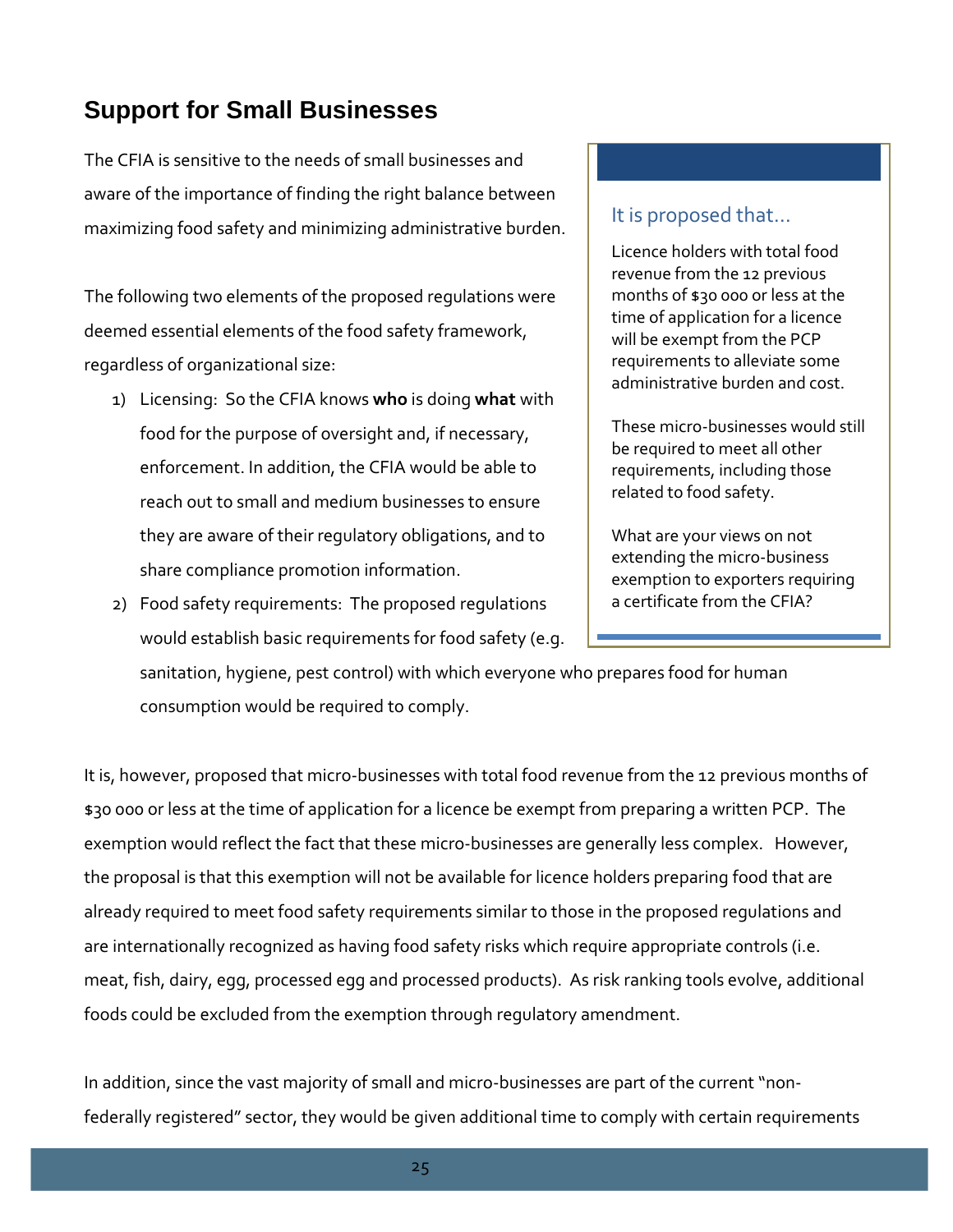of the proposed regulations. This sector would have until 2016 to get a licence and, when applicable, would have until 2017 to have a PCP.

The CFIA will also develop a comprehensive compliance promotion strategy for small and medium businesses. Using the licensing information CFIA will be able to identify and reach out specifically to these businesses with plain language guidance material on how to comply with their regulatory obligations.

Finally, the CFIA will work with industry leaders and academic institutions to encourage a culture of food safety, sharing of best practices in Canada and new opportunities for training.

# <span id="page-26-0"></span>**User Fees Policy**

Concurrently with the Agency's Regulatory and Program Modernization initiatives, the CFIA is reviewing its services, user fees and service standards in order to bring them into line with the new Single Food Program design and regulations. The CFIA currently collects 542 user fees for food, which have not been updated since the creation of the Agency in 1997 because of a fee moratorium. The moratorium was lifted in 2009 and the CFIA undertook a review of its user fees, beginning with nine priority areas. In 2011, the review was expanded to address all of the CFIA's user fees. Canada's trading partners are also modernizing their cost recovery approaches, and the CFIA will be doing international benchmarking to compare the proposed fees with those for similar services in other countries.

The proposed single food program services (such as licensing, inspection, certification and testing) will be common across all food commodities and activity groups (domestic, import, and export). The commonality of services enables the Fees Notice to be streamlined down to fewer than 60 separate services, plus lab tests. This puts the focus of cost recovery on what service the CFIA is delivering and the resources it is expending, rather than the food that is involved or the size of the operation of the service recipient.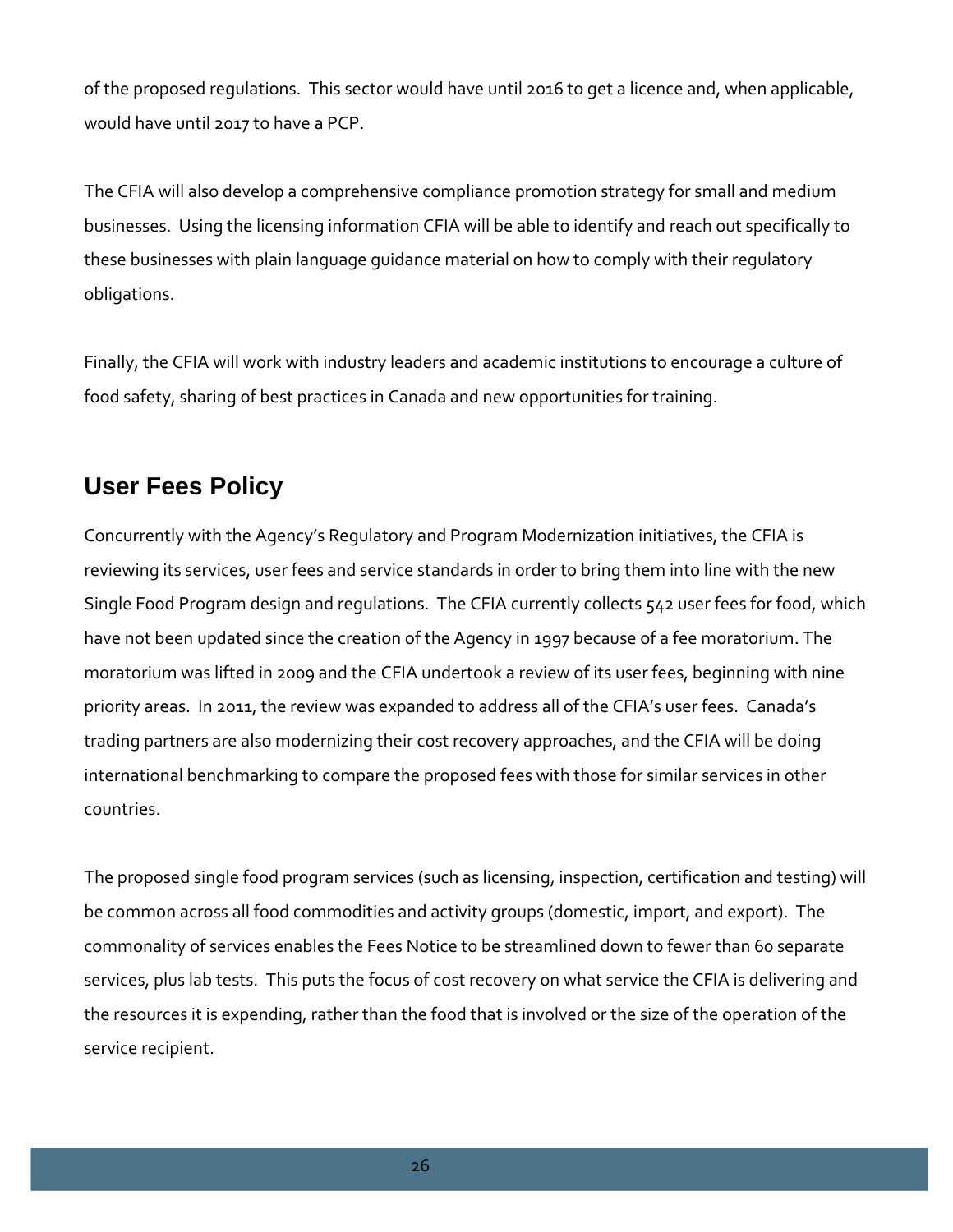The service standards for individual services will be based on current service delivery targets, and where relevant, to service standards Canada is committed to under international agreements. Once the new service standards are formalized, the CFIA will be reporting on its success in meeting these targets in the annual Departmental Performance Report.

The new food user fees will reflect the costs incurred by the CFIA in delivering a particular service, whether the service is of benefit to the Canadian public or to private parties, and based on other considerations. Services that benefit industry to a greater extent than the general public will have a higher cost recovery ratio than services that have a public safety element. If the new fee will be an increase of over 100% compared to the old fee, the new fee will be phased in over several years. Though the CFIA expects to see user fee revenues form a greater percentage of its budget when the new fees are implemented, there is no target revenue.

The user fee proposal for the new Single Food Program will contain the list of services, the proposed user fees and service standards, as well as information on how the cost recovery ratios were determined and international benchmarking. Consultations with industry on the user fee proposal are expected to start in the Summer of 2014.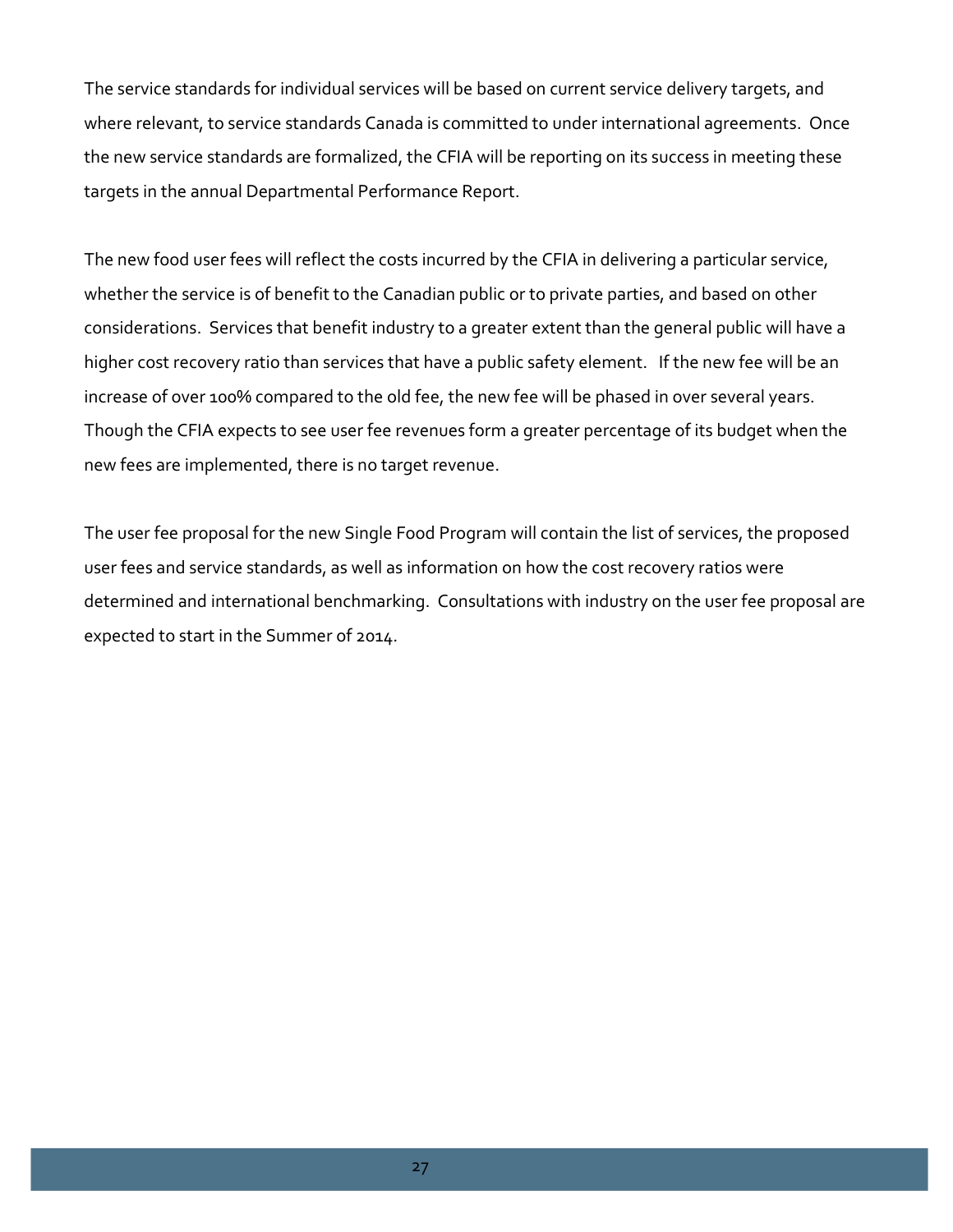# <span id="page-28-0"></span>**Inspector Training**

The need for a comprehensive training system to support Agency transformation and modernization of the CFIA was the focus of many stakeholder comments during the 2013 consultation.

The CFIA is building a Learning and Training Architecture Forward Plan 2013-2019 (Plan) to support a modernized Agency. Currently, CFIA training reflects a commodity-specific inspection approach, and paper-based record keeping and interactions with stakeholders. The proposed Plan moves the CFIA to a single inspection approach consistent across food commodities, supported by standardized training, technology information solutions, enhanced proactive science capacity and improved services to stakeholders.

To support this initiative, CFIA will undertake three key activities in responding to Agency Transformation, including:

- Design and development of new science and technical training initiatives, including training on the SFCA and the proposed regulations;
- Delivery of refresher training to current CFIA inspectors; and
- Development of the CFIA Learning and Training Architecture. This may include activities such as trainer qualification, e-learning design and development, virtual learning, and classroom learning.

CFIA has also been looking at training best practices around the world – one that stands out is the International Food Protection Training Institute (IFPTI) based in Battle Creek, Michigan. The IFPTI is the training initiative of the Global Food Protection Institute (GFPI). GFPI is a model for private-public partnerships that addresses issues related to food protection. The IFPTI collaborates with industry, academia, federal and state government, and other national and state organizations to develop effective and relevant materials that advance food protection.

The IFPTI has produced a National Curriculum of evidence-based, career-spanning training for food protection officials. This National Curriculum supports a fully integrated national food safety system as outlined in the U.S. Food and Drug Administration's *Food Safety Modernization Act*.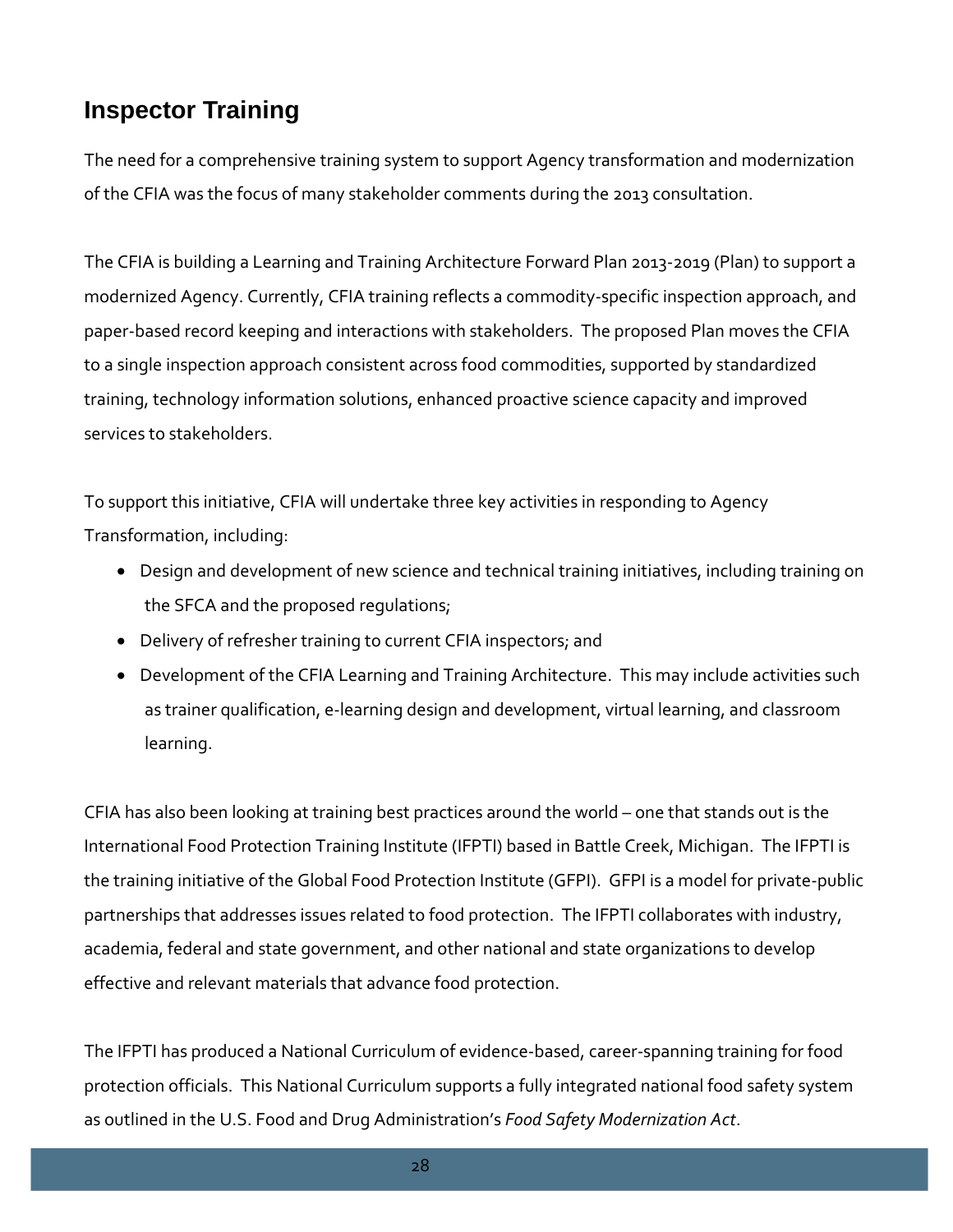Under the new private-public partnership, Safe Food Canada – The Learning Partnership, the CFIA is collaborating with key stakeholders from industry, academia and provincial/territorial governments to coordinate a Canadian effort to explore the potential of creating a model system similar to IFPTI in Canada to operationalize national training and certification in support of a professional and competent workforce. In following the IFPTI model, the development of a consistent curriculum framework for regulatory compliance and enforcement has the potential to standardize the professional development of federal, provincial and local food regulators in Canada and all employees working in the food industry.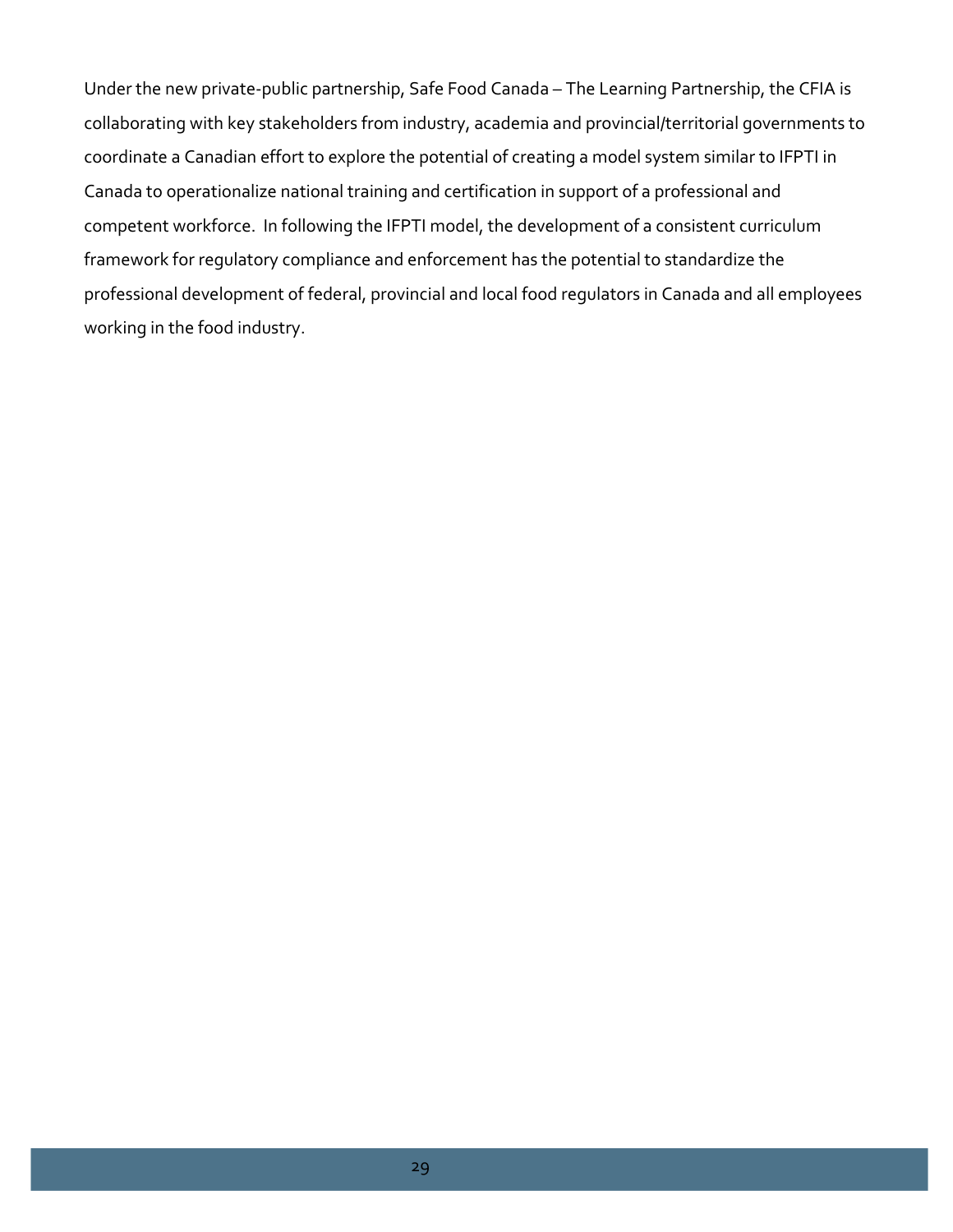# <span id="page-30-0"></span>**Conclusion**

The coming years will be a time of change, challenge, and opportunity as Canada moves forward in the development of the proposed regulations that will strengthen protection of Canada's food supply.

The proposed regulations will represent a significant stride in the application of preventive control plans to food safety in Canada and a clear raising of the bar for food safety in Canada.

This document presents in greater detail the policy direction intended by the proposed regulations, as well as some proposed draft regulatory text, to give stakeholders another opportunity for feedback before the proposed regulations enter into the formal consultation process.

These proposed regulations will not be the final step in the evolution of Canada's regulatory framework under the SFCA. Rather, an effective food safety control system is marked by ongoing policy review and continuous improvement. The CFIA is committed to such a process and welcomes feedback on future improvements, as well as those addressed in this round of regulatory change.

# Looking Forward….

Warehouses and distribution centres would not be required to have a licence or preventive control plan unless they are conducting an activity subject to the licensing and PCP requirements (e.g. packaging). This was identified during consultation as a potential gap in the food safety supply chain. Therefore, it is proposed that any food that is exported or sent or conveyed from one province to another from a warehouse or distribution centre will have to be prepared by a licence holder.

CFIA will consider including these industries in future rounds of regulatory change, following the policy analysis and appropriate consultation.

The CFIA will also be looking at the issue of adulteration and food defence as a potential element for future regulatory development.

# <span id="page-30-1"></span>**Next Steps**

The CFIA welcomes feedback from stakeholders and the public on the proposed regulatory changes presented in this document. Written comments regarding any element of the proposed regulations should be forwarded by August 29, 2014 to: Food Regulatory Modernization Canadian Food Inspection Agency 1400 Merivale Road, T1-4-327 Ottawa, Ontario K1A 0Y9

Comments can also be emailed to [cfia-Modernisation-acia@inspection.gc.ca](mailto:cfia-Modernisation-acia@inspection.gc.ca) Comments received by August 29, 2014 will be taken into consideration prior to publication of the proposed regulations in *Canada Gazette Part I*.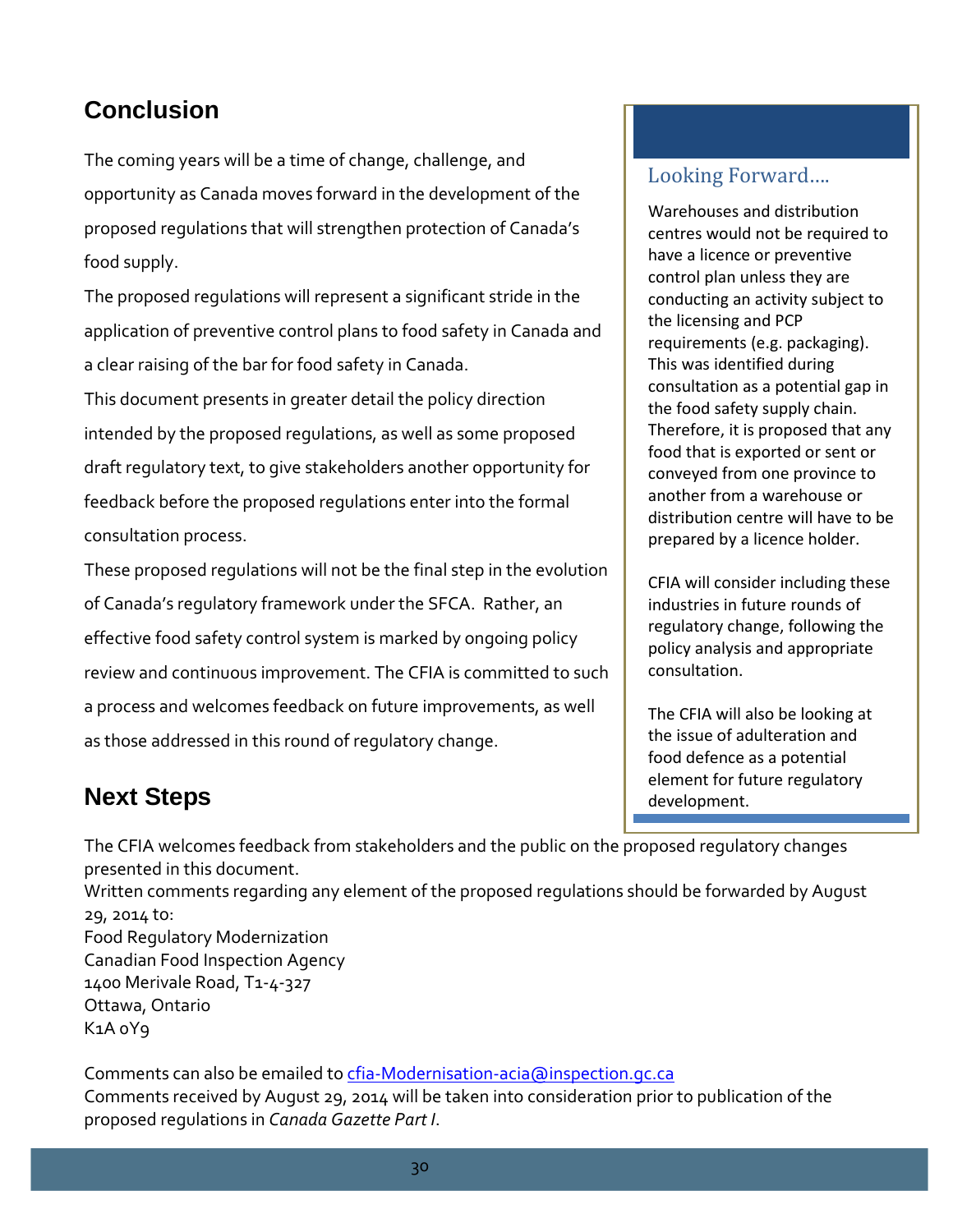# <span id="page-31-0"></span>**Annex 1: What We Heard from Consultations**

The CFIA received considerable feedback over the course of consultations, which took place between June 4, 2013 and November 30, 2013.

The CFIA participated in 84 external stakeholder events, including 9 external webinars that reached 1010 participants. In total, the CFIA estimates it reached as many as 2 100 individuals. In addition, the CFIA received 78 written submissions from individual businesses, foreign governments, and associations representing hundreds of members.

The following are the key messages and themes that were heard.

Strong support for approach, including:

- Move to single set of regulations that covers all food commodities significantly improves consistency and reduces duplication and regulatory complexity.
- Having the same regulatory requirements for domestic producers and importers creates a level playing field.
- Ability for businesses to hold multiple licences and structure according to their business needs.
- Preventive control plans (PCP) applies a consistent approach to demonstrating how compliance with the regulations is achieved; consistent with US *Food Modernization Act* approach.
- More "outcome-based" regulations is a positive move that will allow for innovation and flexibility, *provided* provisions needed for food safety are maintained, inspectors are well trained and interpretation is consistent.

Strong support for HACCP-based approach in regulations:

- Strengthens Canada's food safety system; internationally recognized.
- Several HACCP based systems already exist and are recognized by CFIA (Food Safety Enhancement Program, Quality Management Program for fish, CanadaGAP for fresh fruit and vegetable)

Strong support from domestic and international Fresh Fruit and Vegetable industry for:

- New food safety requirements at the farm level that reflect the industry's efforts to date with CanadaGAP
- Requirement for membership in the DRC to replace the LAR*.* This addresses a Canada/US Regulatory Cooperation Council priority to eliminate the "dual licensing" under the LAR and the DRC.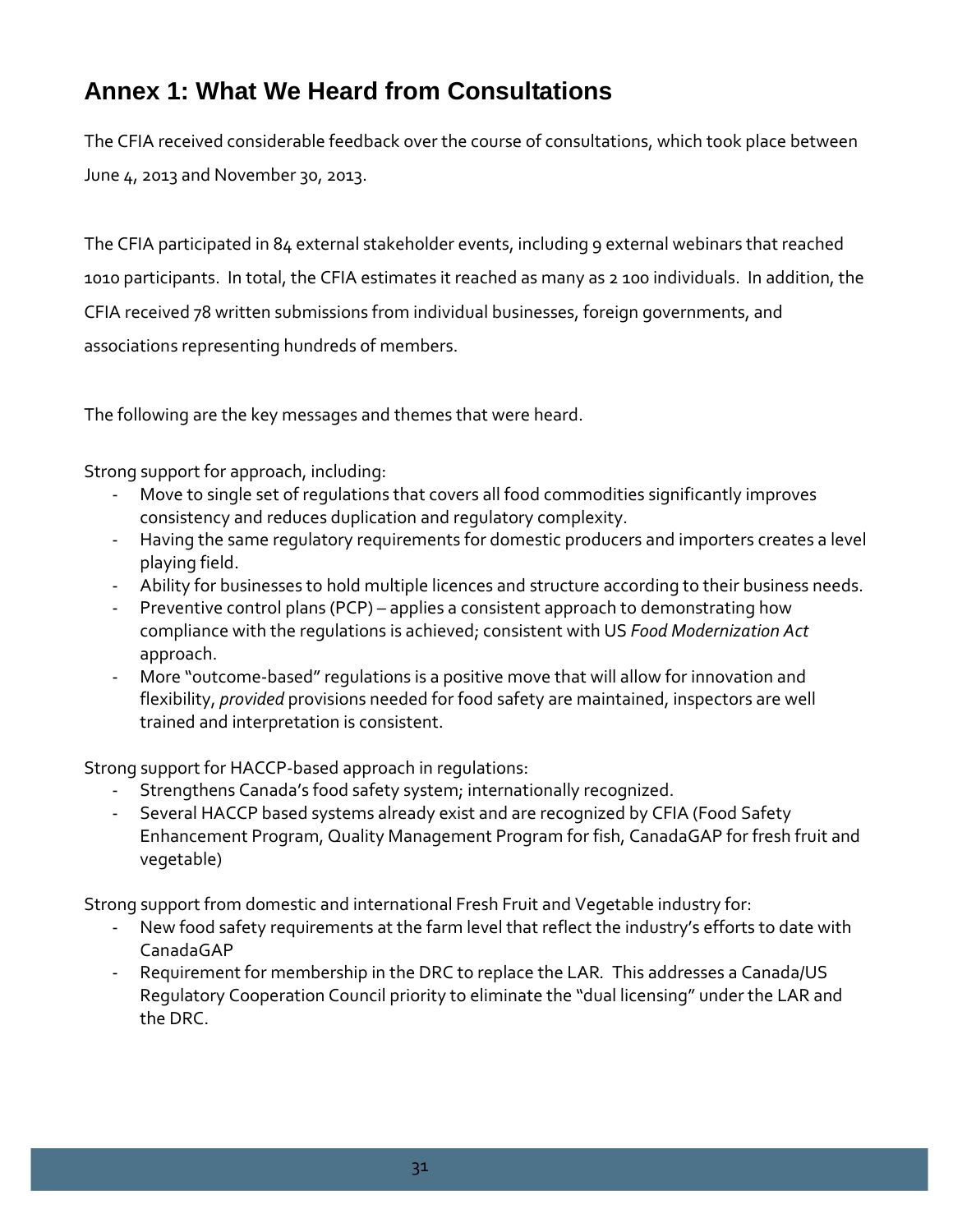Several areas of concern were also expressed, including:

• Many importers currently operate from outside Canada – requirements to have a Canadian address could result in significant costs to these importers who would need to either set up an office in Canada or obtain a broker who would accept accountability.

CFIA Response: The proposed regulations would allow for importers who do not have a fixed place of business in Canada but who have a fixed place of business in a foreign state that has a food safety system that provides a similar level of protection to that of Canada.

• The new regulations could present a significant burden to small businesses that are currently not familiar with the CFIA, or have limited knowledge of HACCP. However, there was strong opposition expressed during the consultations to an exemption for small businesses because food risks/hazards are not dependent on size of operation.

CFIA Response: The proposed regulations would include an exemption from the PCP documentation requirements for businesses with total food revenue from the previous 12 months of \$30 000 or less at the time of applying for the licence. These businesses will still, however, require a licence for basic oversight and compliance promotion, and must meet other regulatory requirements.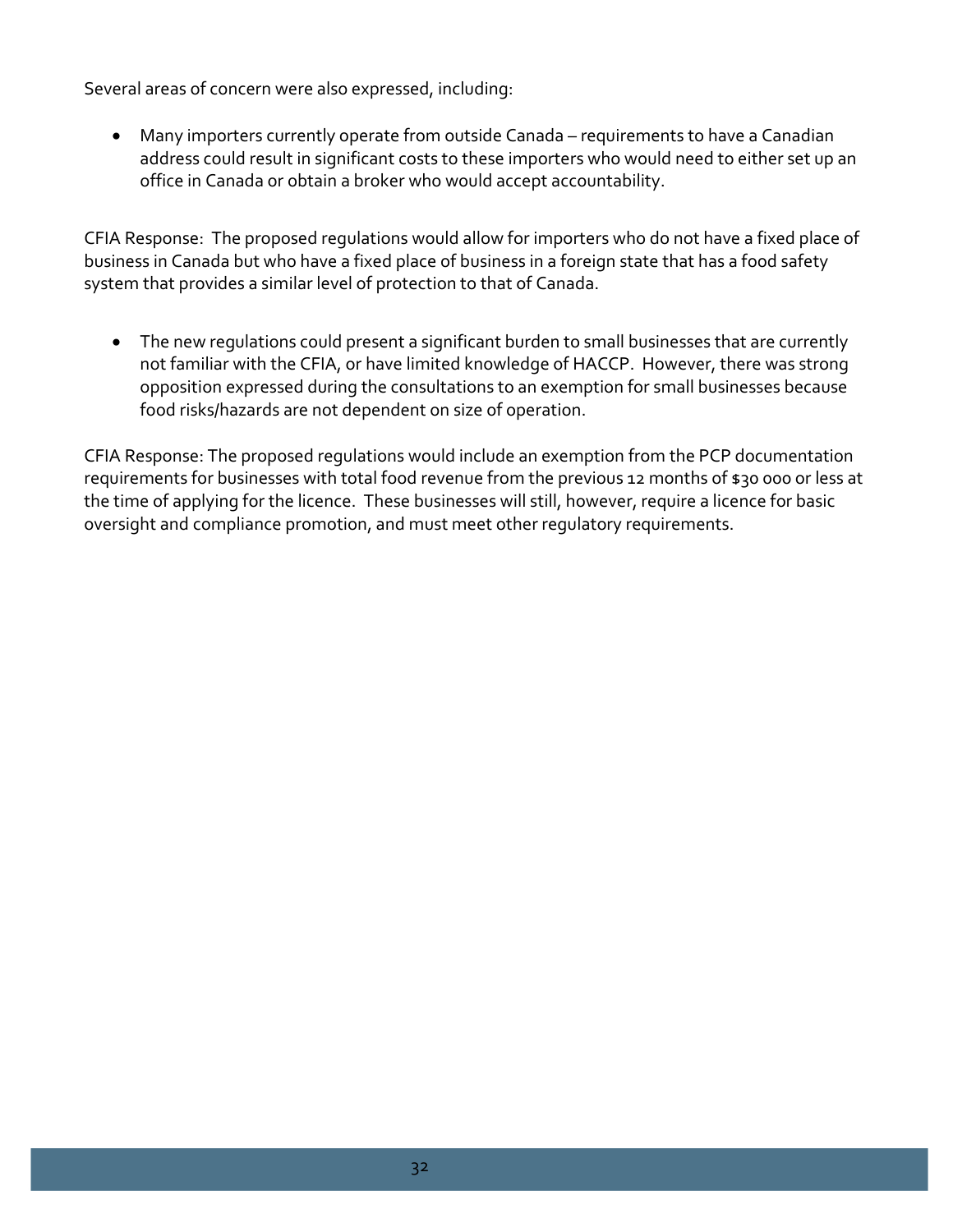# <span id="page-33-0"></span>**Annex 2: Preliminary Cost Benefit Analysis**

## <span id="page-33-1"></span>**Introduction**

l

The CFIA is undertaking a cost-benefit analysis of potential impacts of the proposed regulations under the SFCA. The analysis will be completed for the pre-publication of the proposed regulations in *Canada Gazette Part I*. Based on stakeholder feedback during the pre-publication comment period, the draft may be revised for the publication of the final regulations in *Canada Gazette Part II*.

The following are preliminary findings with respect to the potential major impacts (i.e. costs and benefits) associated with the proposed regulations. It should be noted that the FDA currently applies to all food sold in Canada (whether manufactured in Canada or imported) and many regulated parties also need to meet the requirements under current CFIA legislation (CAPA, MIA, FIA, CPLA and their Regulations) so preparers of food are presently undertaking activities to ensure the safety of food. Therefore, businesses will only incur costs if they need to do more or do things differently when the proposed regulations come into force.

This preliminary analysis provides qualitative descriptions only of potential major impacts. The costbenefit analyses to come with the pre-publication of the proposed regulations in *Canada Gazette Part I* will present more detailed analyses and include estimated potential monetary impacts. The upcoming analyses will also include Small Business Lens analysis, which will focus on potential costs incurred by small businesses, and "One-for-One" Rule analyses, which will focus on potential administrative burden impacts on all businesses.<sup>[6](#page-33-2)</sup>

The cost-benefit analysis approach compares the baseline scenario – where the current regulations under the CAPA, FIA, MIA, and the food-related provisions of CPLA would continue to exist and be enforced – with the proposed regulatory scenario whereby the SFCA and Regulations will come into

<span id="page-33-2"></span> $^6$  As per Treasury Board Secretariat of Canada (TBS) guidance, administrative burden includes planning, collecting, processing and reporting of information, and completing forms and retaining data required by the federal government to comply with a regulation. This includes filling out licence applications and forms, as well as finding and compiling data for audits and becoming familiar with information requirements. An exhaustive list of administrative burden activities is available on the TBS website a[t http://www.tbs-sct.gc.ca/rtrap-parfa/cabtrib-lfarie/cabtrib-lfarie14-eng.asp](http://www.tbs-sct.gc.ca/rtrap-parfa/cabtrib-lfarie/cabtrib-lfarie14-eng.asp).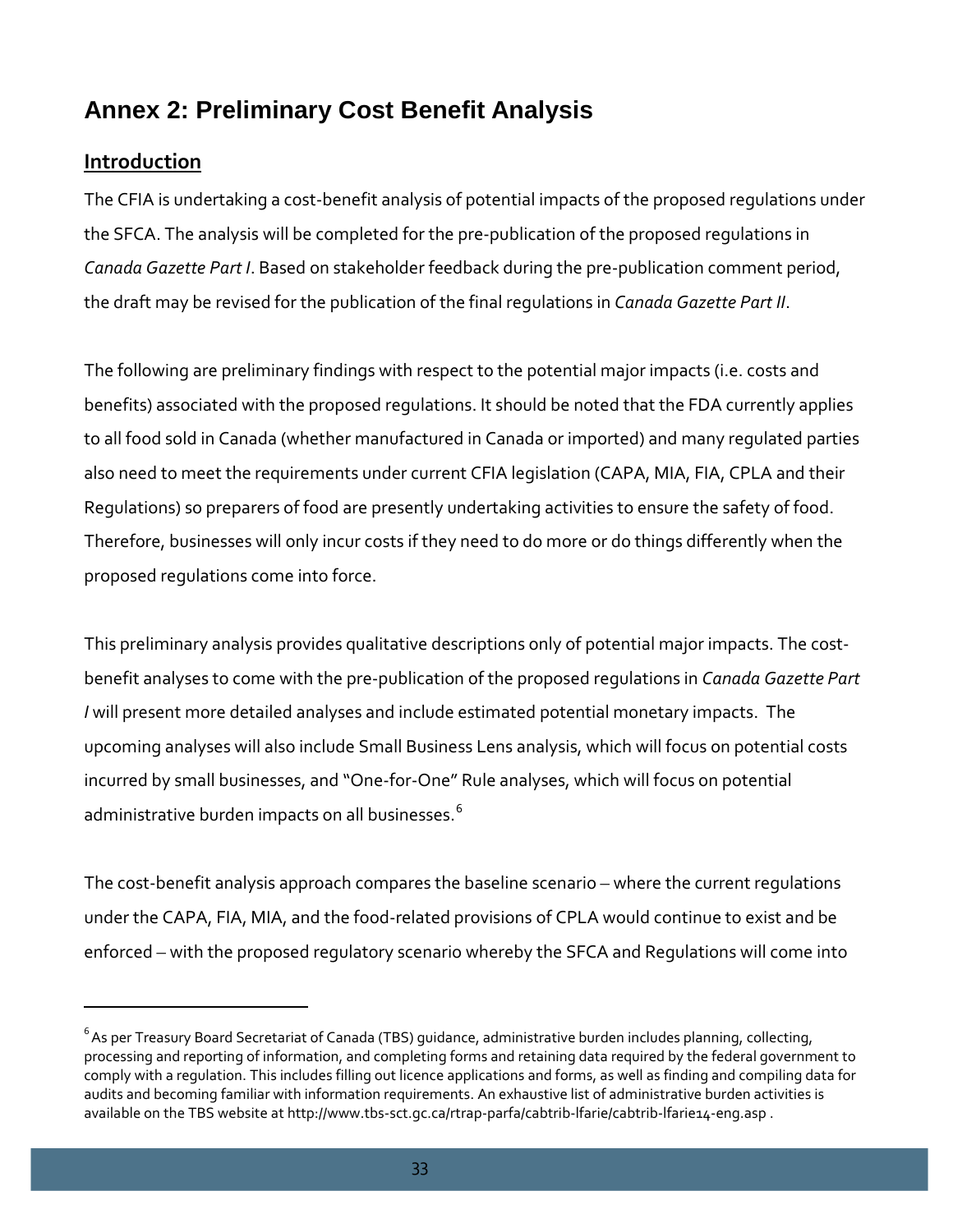force and replace CAPA, FIA, MIA and their Regulations, and the food-related provisions of CPLA and its Regulations.

#### **Potential Major Impacts**

The potential impacts listed here represent incremental differences between the established baseline and regulatory scenarios. These impacts have been considered 'major' as they would have the most significant impact on Canadians and Canadian businesses. A description is provided for each listed major impact. These descriptions all contain information on how the forthcoming cost-benefit analyses will account for the impact (i.e. will the impact be monetized, quantified or described qualitatively) and whether there would be potential small business and administrative burden implications associated with the impact.

# <span id="page-34-0"></span>**Major Benefits**

## **Reduced Food Safety Risk**

It is expected that the regulations under the SFCA would have stronger food safety rules overall than the current regulations under CAPA, MIA, FIA and CPLA. Some examples of this would be in relation to the proposed licensing, traceability and PCP requirements; and in food sectors where no such requirements were previously required (e.g. the non-federally registered and fresh fruits and vegetable sectors).

While the CFIA does not know the magnitude of the positive impact that stronger rules would have, it would be a reasonable assumption that these measures would reduce the food safety risk for Canadians to some degree. This reduction in risk would mean that the number of food-borne illnesses across Canada would be reduced when comparing the baseline scenario to the regulatory scenario.

Impact type: Monetary Small business impact: No Administrative burden impact: No

## **Level Playing Field for Food Industry**

Currently, some food importers and preparers of food for inter-provincial trade and/or export have to comply with commodity-specific regulatory requirements while others do not. Also, some of these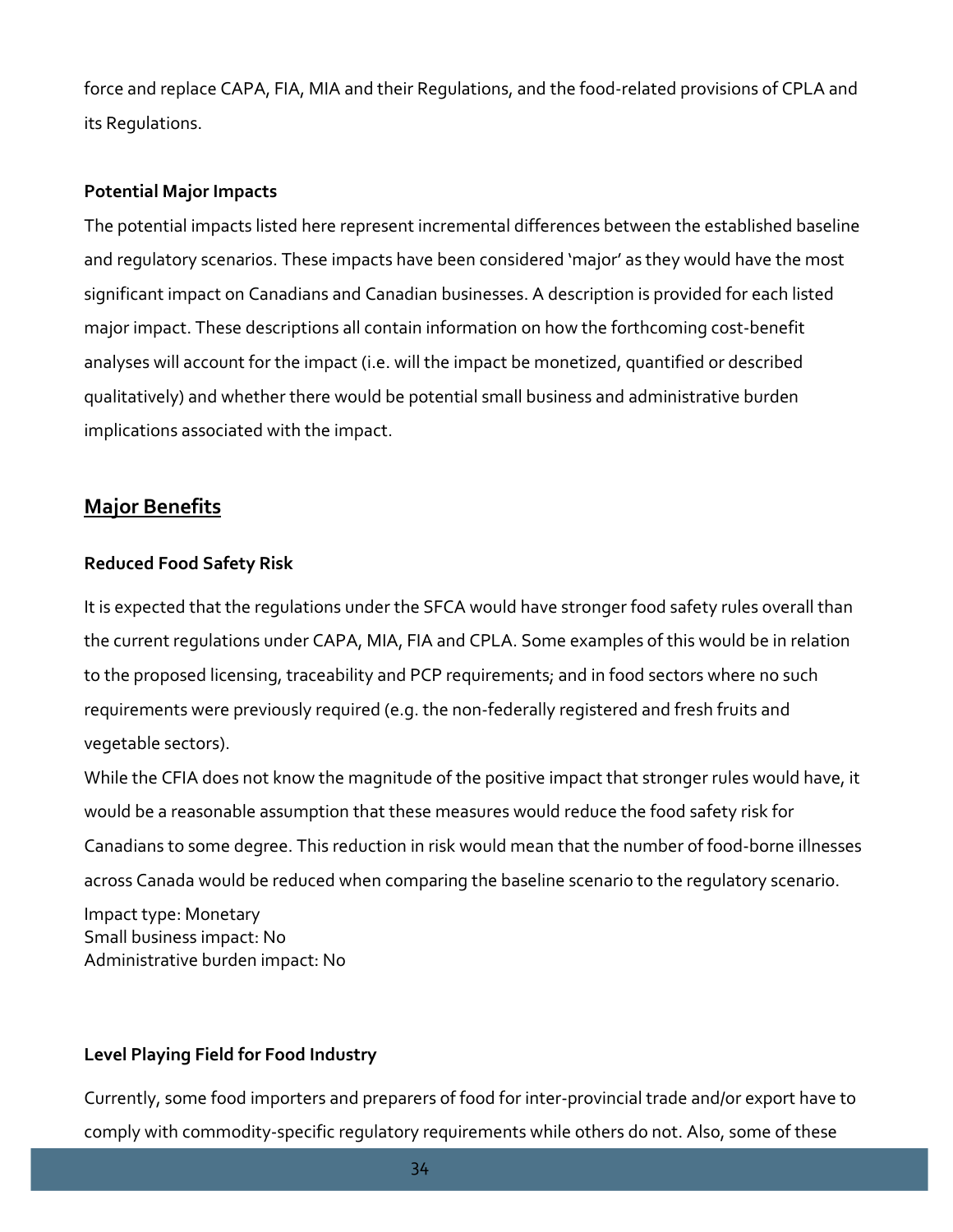regulatory requirements, such as establishment registration and PCP, vary between different commodities. This is a result of the current commodity-specific regulatory approach. With the proposed regulations, CFIA would move to a single-food regulatory approach. This would mean that there would be a leveling of the playing field for all regulated parties across commodities. The only exceptions to this would be micro-businesses<sup>[7](#page-35-0)</sup> and preparers of food exclusively for export who would not be required to have a written PCP.<sup>[8](#page-35-1)</sup>

Impact type: Qualitative Small business impact: Yes Administrative burden impact: No

## **Outcome-Based Regulatory Approach**

The current regulations under CAPA, MIA, FIA and CPLA generally take a prescriptive approach to food safety, which arguably has the potential to limit the way a food business can operate. In comparison, the proposed regulations would modify, where appropriate, the current prescriptive approach, by moving to a system of requirements that articulates the expected outcomes as it relates to food commodities. This outcome-based approach would provide businesses with the opportunity for innovation without having to wait for regulatory changes to allow for it, which could lead to reduced compliance costs (e.g. processing costs) over time as businesses find more efficient/effective methods of compliance.

Impact type: Qualitative*[9](#page-35-2)* Small business impact: Yes Administrative burden impact: No

l

# **More Efficient and Effective Food Safety Recalls and Investigations**

As a result of the proposed traceability requirements, it is expected that recalls and investigations would be conducted in a more efficient and effective manner, potentially minimizing economic loss. Traceability information would be more readily available. These factors could potentially reduce the duration of recalls/investigations and minimize unnecessarily wasted food through improved

<span id="page-35-0"></span> $^7$  A preparer of food for inter-provincial trade and/or export is considered to be a micro-business if its annual gross revenue derived from the trade in food is \$30 000 or less. A food importer is deemed to be a micro-business if its annual imports are valued at \$30 000 or less.

<span id="page-35-1"></span><sup>&</sup>lt;sup>8</sup> Preparers of food exclusively for export that require a CFIA certificate would need a PCP.

<span id="page-35-2"></span> $9$  The cost-benefit analysis may provide a monetary value for this impact depending on data availability.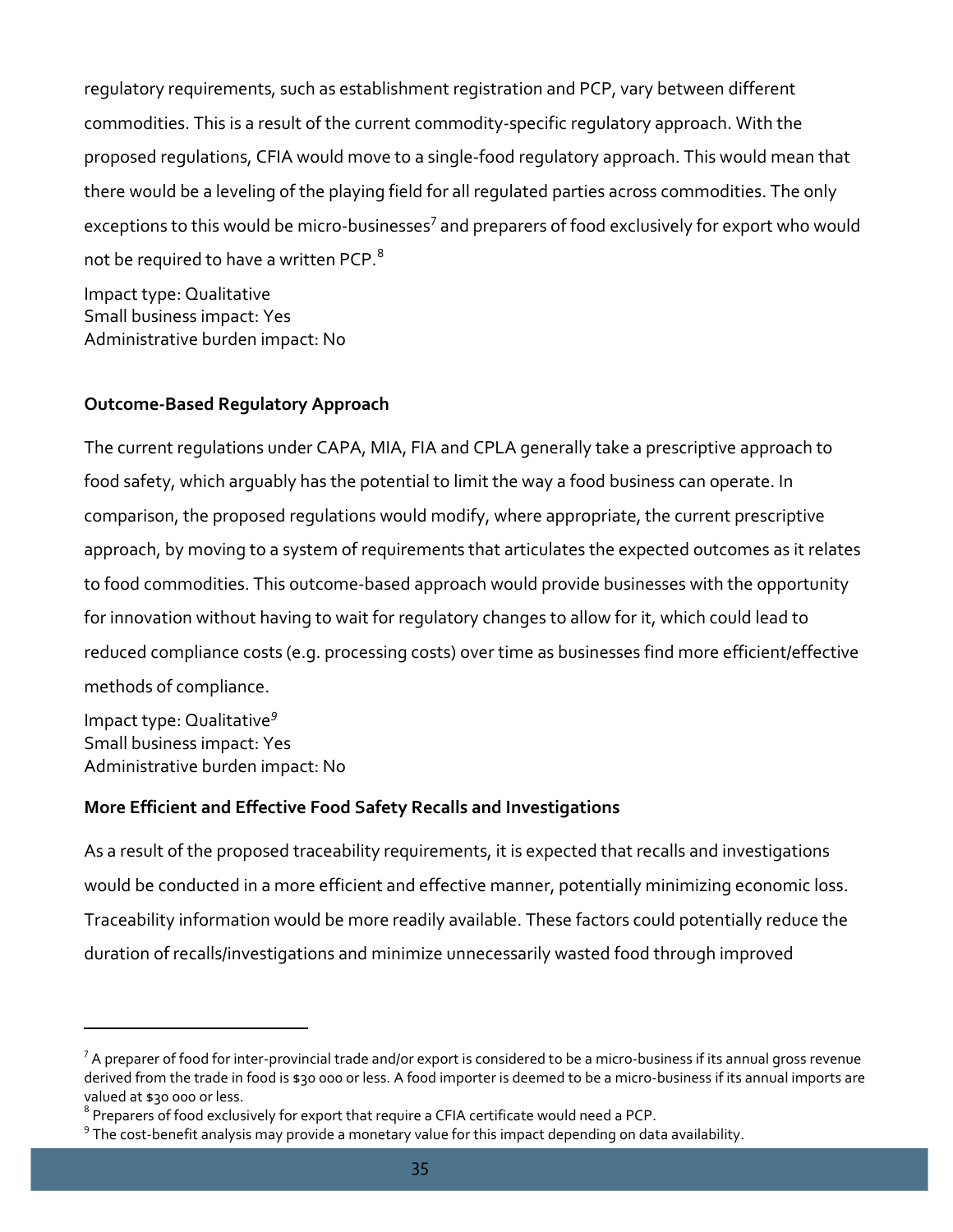targeting of affected product. The magnitude of this benefit would be dependent on the current traceability practices of stakeholders.

Impact type: Monetary Small business impact: Yes Administrative burden impact: Yes

## **Improved CFIA Knowledge of Food Establishments**

Currently, CFIA is knowledgeable about food establishments that are registered under CAPA, MIA and FIA, but has limited to no knowledge about non-licensed or registered food establishments. As a result of the proposed licensing requirements, CFIA would have improved knowledge of those involved in importing, exporting and trading of food from one province to another. This would provide CFIA with a means of communicating with all regulated parties, which would allow for an improved emergency response when food safety incidents occur. Additionally, CFIA would be able to more strategically focus its food safety efforts.

Impact type: Qualitative Small business impact: No Administrative burden impact: No

# **No Establishment Registration Applications**

Establishments that are currently required to be registered and licensed under MIA would no longer need to be registered. Therefore, meat establishment operators would no longer have to take the time to register. Registration requirements vary across the current regulations, but generally establishments under CAPA, MIA and FIA are required to renew their registrations annually.

Impact type: Monetary Small business impact: Yes Administrative burden impact: Yes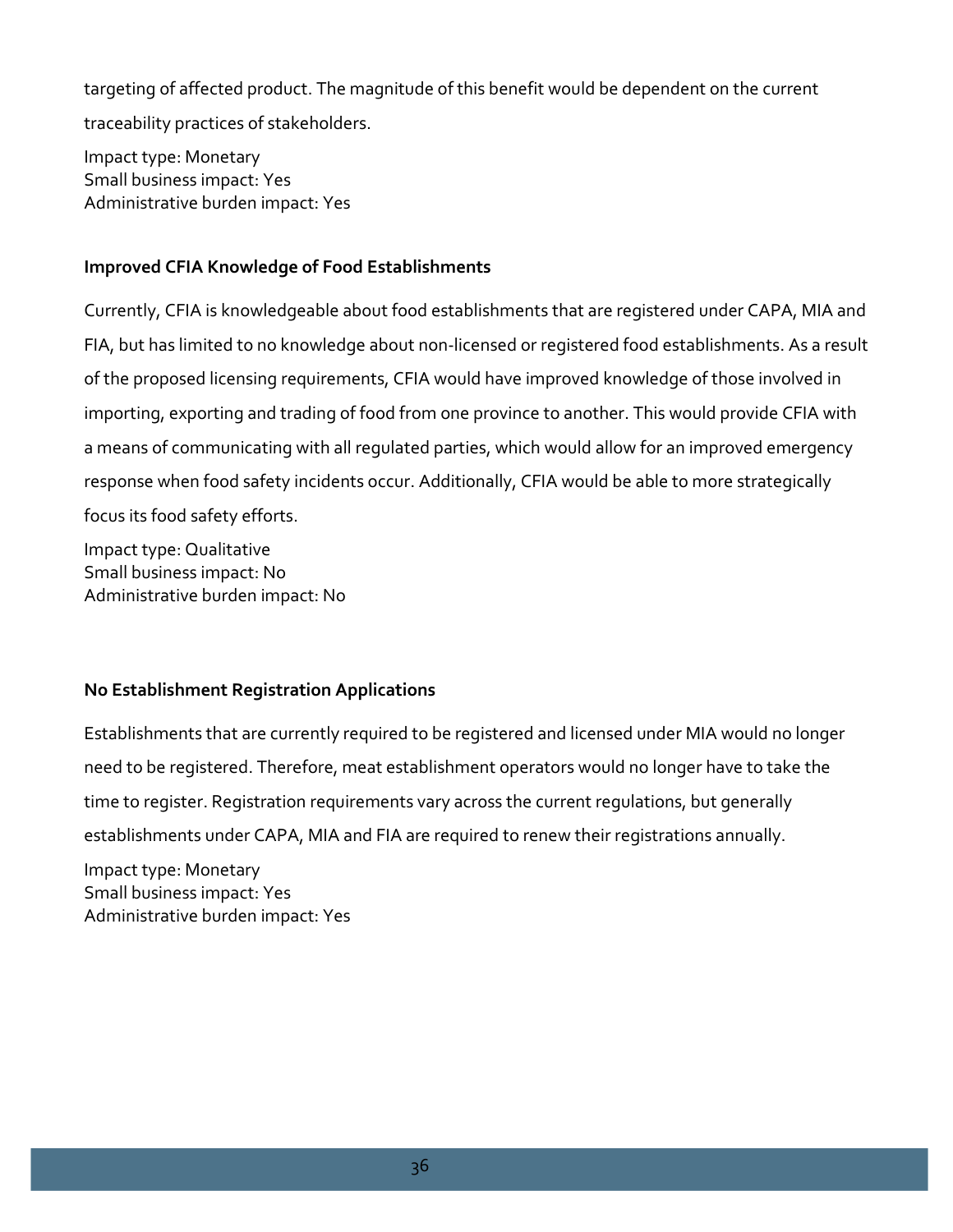# <span id="page-37-0"></span>**Major Costs**

# **Licence Applications**

Food importers and preparers of food for inter-provincial trade/or export would be required to obtain a licence from CFIA. In order to do this, a business would have to take the time to apply to the Agency. Licences would be required to be renewed every two years.

It should be noted that the CFIA would streamline the proposed licensing requirements in comparison with the current registration/licensing requirements (e.g. a regulated party could apply for a single licence or multiple licences if they wanted to).

Impact type: Monetary Small business impact: Yes Administrative burden impact: Yes

# **Preparation of Preventive Control Plans (PCP)**

A PCP would be required for:

- Every licence holder importing a food or preparing a food to be sent or conveyed from one province to another<sup>10</sup>.
- Every person who grows or harvests fresh fruit or vegetables to be sent or conveyed from one province to another for direct sale to the consumer without being further manufactured, prepared, stored, packaged or labelled.
- Persons preparing food for export, exporting, or growing and harvesting fresh fruit and vegetable for export, that require a certificate from the CFIA.

Costs associated with this would include the time needed to develop the plan and potentially hiring external expertise for assistance. It should be noted that CFIA is developing guidance material and model systems in an effort to assist businesses with this requirement.

Additionally, the cost-benefit analysis would have to take into account that many establishments are currently required to or voluntarily have a PCP in place which in some cases has been certified by a third-party (i.e. current industry practices). The analysis would take this into account by only estimating the cost associated with the additional effort required to comply with the proposed regulations.

l

<span id="page-37-1"></span> $10$  Exemptions are proposed for food additives and alcohol.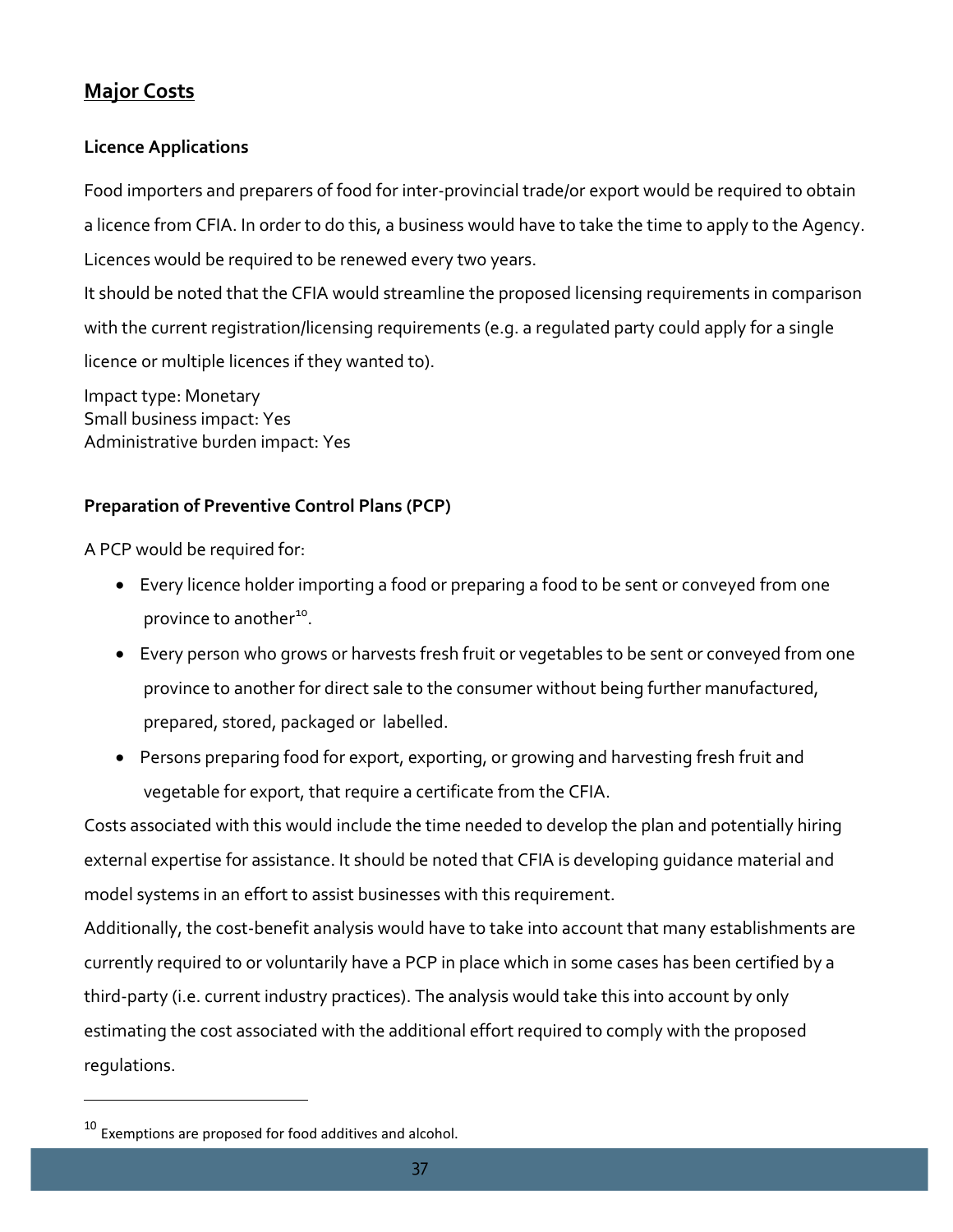Impact type: Monetary Small business impact: Yes Administrative burden impact: No

#### **Implementation of PCP**

Costs would likely be associated with the implementation of the PCP, including cost related to implementing control measures, training/education for employees, validation that preventive controls measures are working and record-keeping. The magnitude of this cost is dependent on current industry practices.

Impact type: Monetary Small business impact: Yes Administrative burden impact: Yes

#### **Maintenance of PCP**

The PCP would need to be kept and maintained. This cost would include reviewing, assessing, adjusting and documenting changes to the PCP.

Impact type: Monetary Small business impact: Yes Administrative burden impact: No

## **Implementation of Traceability**

Under the proposed regulations, regulated parties would be required to prepare, keep and maintain documents and label food for traceability purposes. These systems would need to be implemented at the establishment level. Licence holders, importers, exporters and persons who send food from one province to another would have to keep documents on each food, and each food commodity incorporated into that food or from which that food is derived, received or sent by them. Additionally, these persons would potentially have to train staff on how to prepare, keep and maintain documents in accordance with the regulatory requirements.

Impact type: Monetary Small business impact: Yes Administrative burden impact: Yes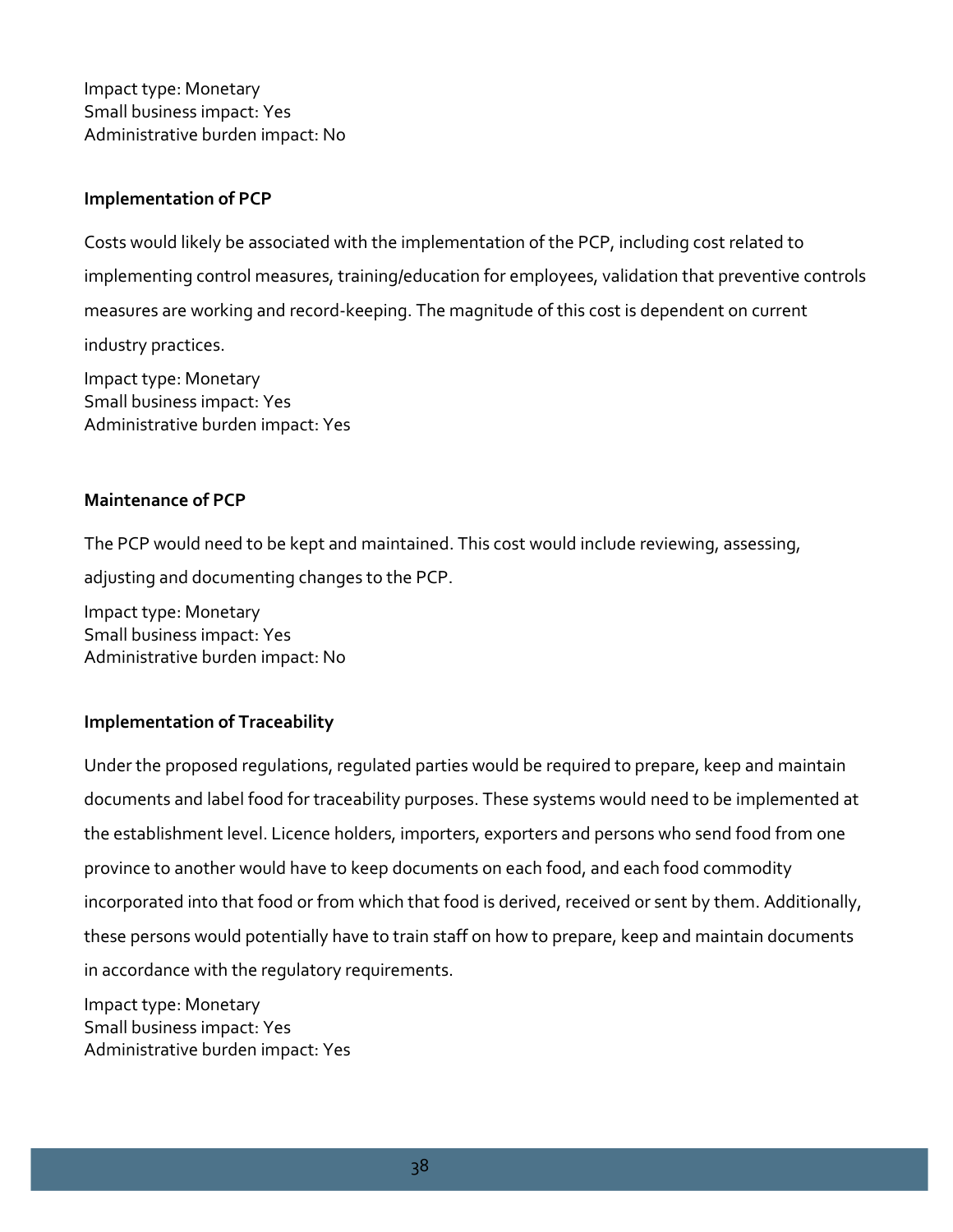Comments on the preliminary cost-benefit analysis and any information/data pertaining to any costs or benefits that has or has not been cited here as major impacts should be forwarded by August 29, 2014 to:

Food Regulatory Modernization Canadian Food Inspection Agency 1400 Merivale Road, T1-4-327 Ottawa, Ontario K1A 0Y9 Comments can also be emailed to cfia-Modernisation-acia@inspection.gc.ca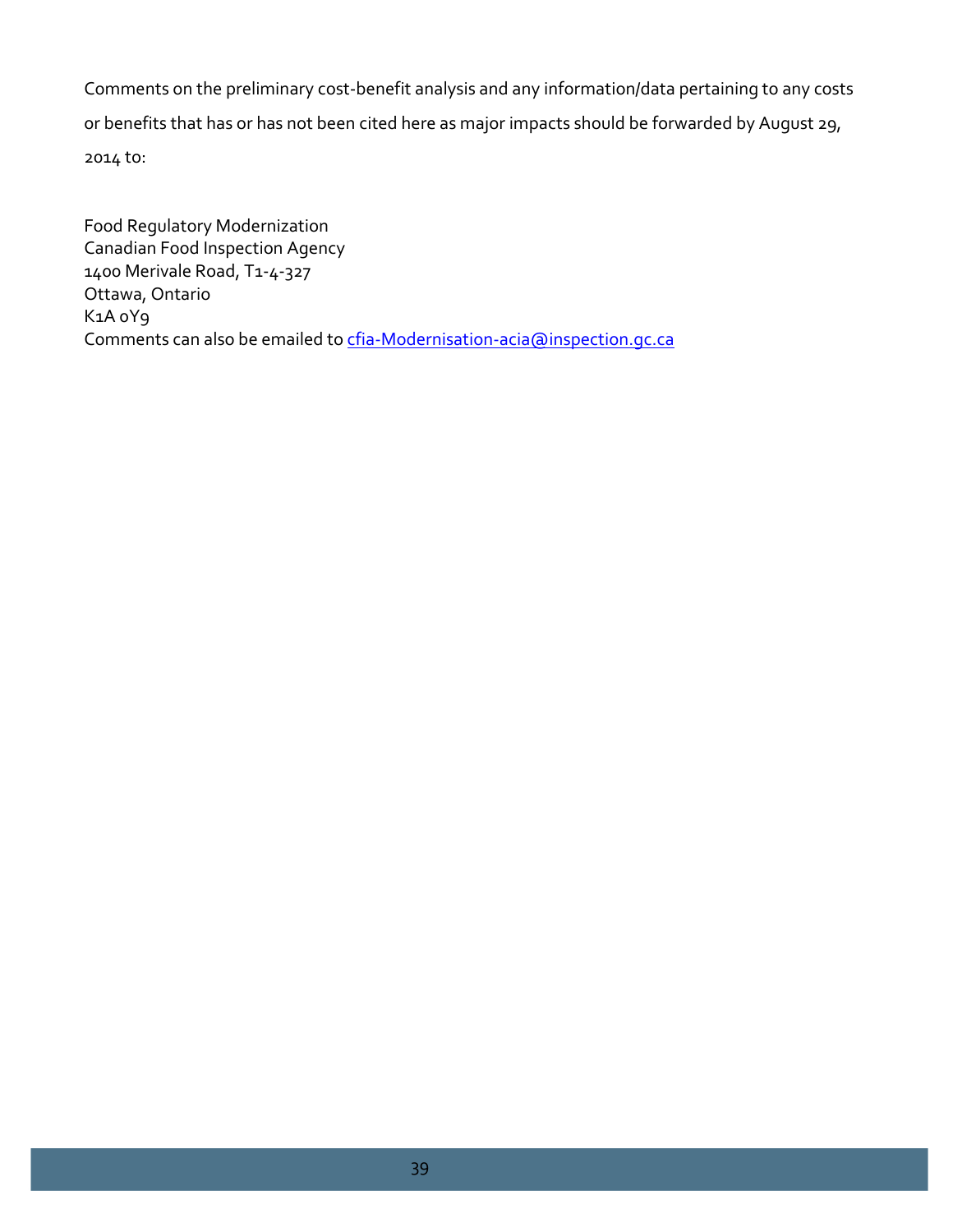# <span id="page-40-0"></span>**Annex 3: Preliminary Text for Key Provisions of the Proposed Regulations**

*Disclaimer: This annex presents preliminary regulatory text for some elements of the proposed regulations relating to licensing; import, export and inter-provincial trade; traceability; and requirements for everyone importing, or preparing, growing or harvesting food for interprovincial trade or for export. The draft text is being released by the CFIA as part of the consultation process for discussion purposes only. The preliminary regulatory text for these and other clauses is likely to change over the course of drafting and based on feedback from this ongoing consultation.*

#### *SAFE FOOD FOR CANADIANS REGULATIONS*

### **PART 1 INTERPRETATION**

**1.** The following definitions apply in these Regulations.

"Act"

"Act" means the Safe Food for Canadians Act.

"case"

"case" means a package made to contain 30 dozen eggs.

"contaminated"

"contaminated", in respect of a food, means that the food

(a) contains a chemical, drug, food additive, heavy metal, industrial pollutant, ingredient, medicament, microbe, pesticide, poison, toxin or any other substance not permitted by, or in an amount in excess of limits set out in regulations made under, the FDA, the Canadian Environmental Protection Act, 1999 or the Pest Control Products Act; or

(b) contains, or has come in contact with, any thing that causes the food to become adulterated or inedible.

"edible"

"edible" means fit for use as food.

"egg"

"egg" means

(*a*) in the case of processed egg products, an egg of a domestic hen belonging to the species *Gallus domesticus* or of a domestic turkey belonging to the species *Meleagris gallopavo*, but does not include an ovum; and

(*b*) in all other cases, an egg of a domestic hen belonging to the species *Gallus domesticus*.

"FDA"

"FDA" means the Food and Drugs Act.

"FDR"

"FDR" means the Food and Drug Regulations.

"Fees Notice"

"Fees Notice" means the Canadian Food Inspection Agency Fees Notice.

"food"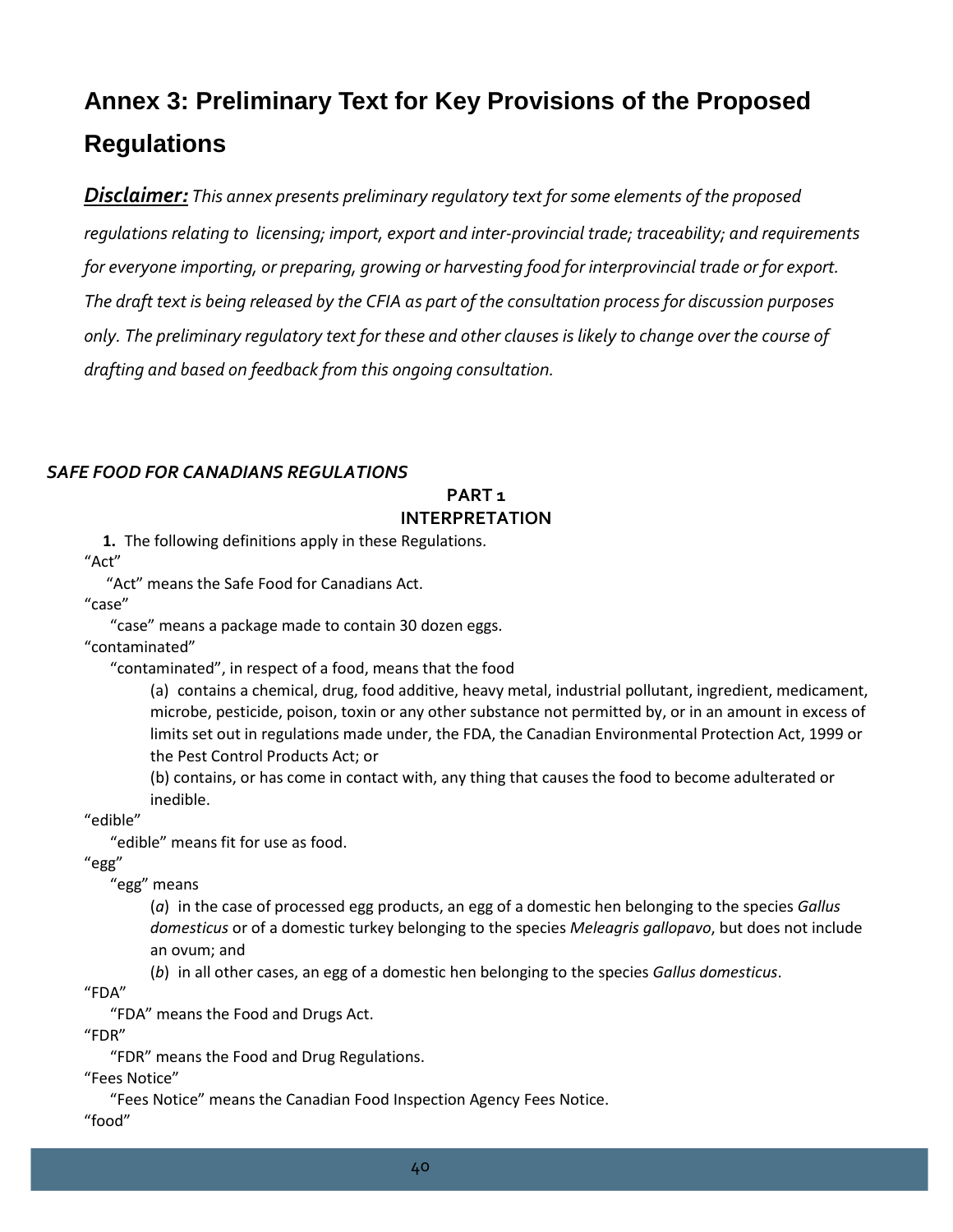"food" has the same meaning as in section 2 of the Food and Drugs Act.

"food additive"

"food additive" has the same meaning as in subsection B.01.001(1) of the FDR.

"inspection station"

"inspection station" means a place designated by the President of the Agency. "licence"

"licence" means a licence issued under paragraph 20(1)(a) or (b) of the Act. "maple product"

"maple product" means any food obtained exclusively by the concentration of maple sap or maple syrup, excluding any substitute.

"maple sap"

"maple sap" means the sap obtained exclusively from trees of the genus Acer.

"maple syrup"

"maple syrup" means the syrup obtained exclusively by the concentration of maple sap or by the dilution or solution of a maple product, other than maple sap, in potable water.

"meat product"

"meat product" means

- (a) a carcass;
- (b) the blood of an animal or a product or by-product of a carcass; or

(c) anything containing a thing referred to in paragraph (b).

"ovum"

"ovum" means the partly formed egg yolk that has been removed from a domestic hen belonging to the species Gallus domesticus, or from a domestic turkey belonging to the species Meleagris gallopavo, that was slaughtered in accordance with a licence.

"processed egg product"

"processed egg product" means any food for which a standard is prescribed in Part XX [Processed Egg Product Standards].

"processed fruit and vegetable product"

"processed fruit and vegetable product" means any food that is made wholly or in part from any fruit or vegetable and that is canned, cooked, frozen, concentrated, pickled or otherwise prepared to assure preservation of the food in transport, distribution and storage.

"scheduled work shift"

"scheduled work shift" means a work shift that

(a) in the case of a slaughter shift, does not exceed 7.5 hours per inspection station in one day and

- 37.5 hours per inspection station in one work week, excluding meal times; and
- (b) in the case of a work shift other than a slaughter shift,

(i) does not exceed 7.5 hours in one day and 37.5 hours in one work week, excluding meal times, or

(ii) is scheduled between 6:00 a.m. and 6:00 p.m.

"slaughter shift"

"slaughter shift" means a work shift during which the ante-mortem inspection and slaughter of animals and the post-mortem inspection of carcasses is carried out.

"substitute"

"substitute" means, in respect of a maple product, any food that resembles a maple product in appearance and is prepared for the same uses as a maple product but is not obtained exclusively from maple sap. "unsanitary conditions"

"unsanitary conditions" means conditions or circumstances that might contaminate a food.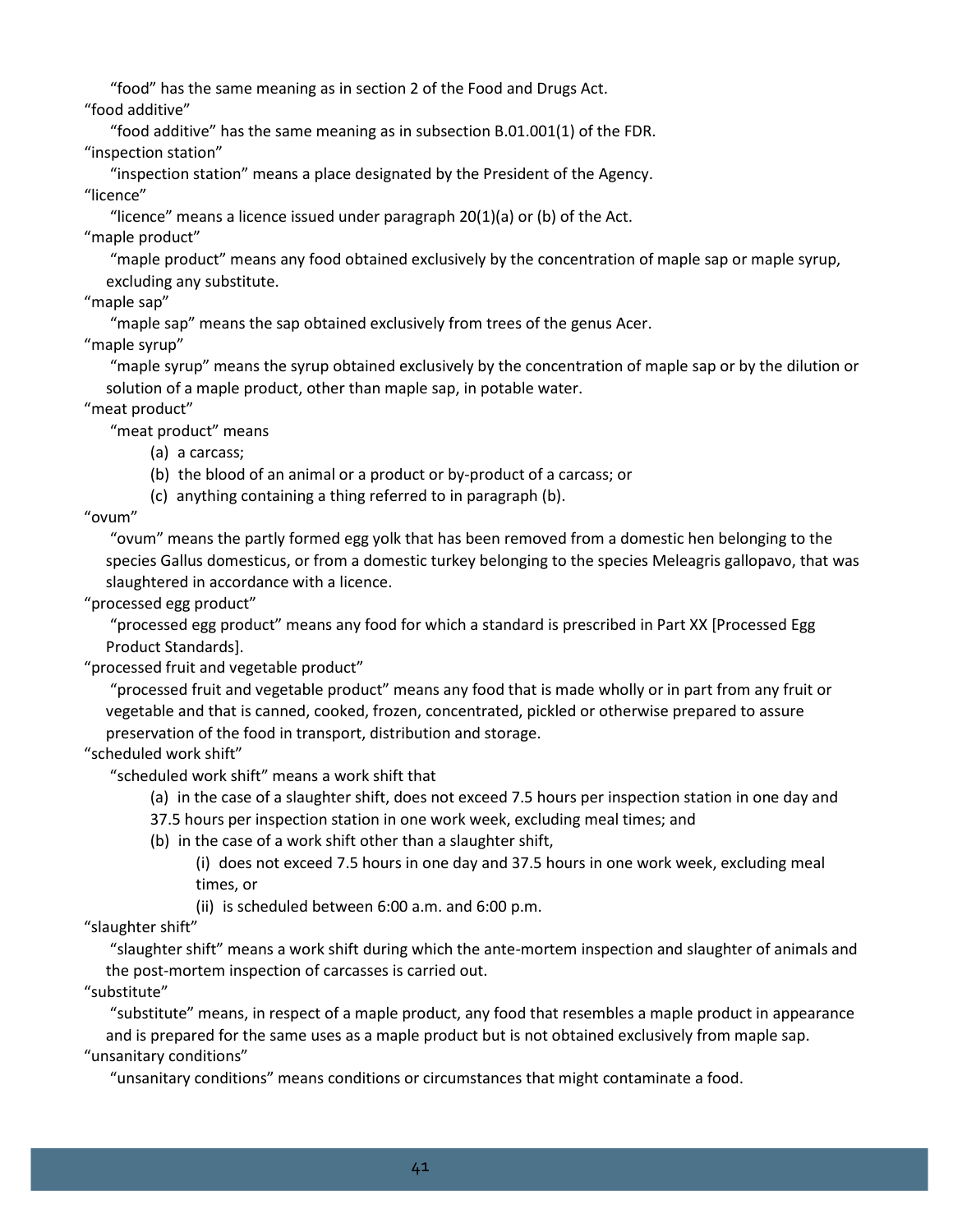#### **PART 2 LICENCES**

**2.** (1) For the purpose of the issuance of a licence to import under paragraph 20(1)(*a*) of the Act, the prescribed food commodity is a food other than a food additive and a beverage that contains more than 0.5% absolute ethyl alcohol by volume.

(2) For the purpose of the issuance of a licence under paragraph 20(1)(*b*) of the Act, the prescribed food commodity that is to be exported or to be sent or conveyed from one province to another is a food other than a food additive and a beverage that contains more than 0.5% absolute ethyl alcohol by volume and the prescribed activities are manufacturing, processing, treating, preserving, grading, packaging, labelling and slaughtering of animals from which meat products may be derived.

**3.** (1) An application for the issuance, renewal or amendment of a licence must be made to the Minister in a form approved by the President of the Agency and be accompanied by the fee set out in the Fees Notice.

(2) An application for the issuance, renewal or amendment of a licence for the processing, treating, preserving, grading, manufacturing, packaging or labelling of meat products or the slaughtering of animals from which meat products may be derived must include a proposed scheduled work shift for each establishment in which the activity is conducted.

**4.** The Minister may issue, renew or amend a licence if

- (a) the applicant has prepared a preventive control plan;
- (b) the information submitted in the application is complete, truthful and not misleading;
- (c) the requirements set out in Part 4 are met;

(d) in the case of an application for the issuance, renewal or amendment of a licence for the processing, treating, preserving, grading, manufacturing, packaging or labelling of meat products or the slaughtering of animals from which meat products may be derived, a scheduled work shift has been approved by the President of the Agency for each establishment in which the activity is conducted; (e) in the case of an application for the issuance, renewal or amendment of a licence to import, the applicant carries on business related to the food identified by that licence in a fixed place of business that is

(i) in Canada, or

(ii) in a foreign state that has a food safety system that provides a similar level of protection to that of Canada;

(f) the Minister is of the opinion, based on the information that was made available to the Minister, that no risk of injury to human health will result; and

(g) in the case of issuance, the applicant has no fees payable under the Fees Notice.

**5.** The Minister may refuse to issue, renew or amend a licence if

(a) in the five years before the day on which the application is submitted, the applicant or, if the applicant is a corporation, partnership or cooperative, any of its officers, directors, partners or members, as the case may be, has

(i) been convicted of an offence under the Act or the FDA for which a pardon has not been

granted or for which a pardon was granted but subsequently revoked, or

(ii) had a licence suspended or cancelled; or

(b) in the case of amendment or renewal, the applicant has fees payable under the Fees Notice in respect of that licence.

**6.** If a licence holder is unable to conduct an authorized activity in an establishment identified by a licence or if they have not conducted an authorized activity at an establishment identified by a licence for more than 12 consecutive months, the Minister may amend their licence to remove the authorization to conduct that activity in that establishment, without having received an application for the amendment.

**7.** (1) A licence expires two years after the date of issuance that is set out in it, unless the licence is cancelled before that date.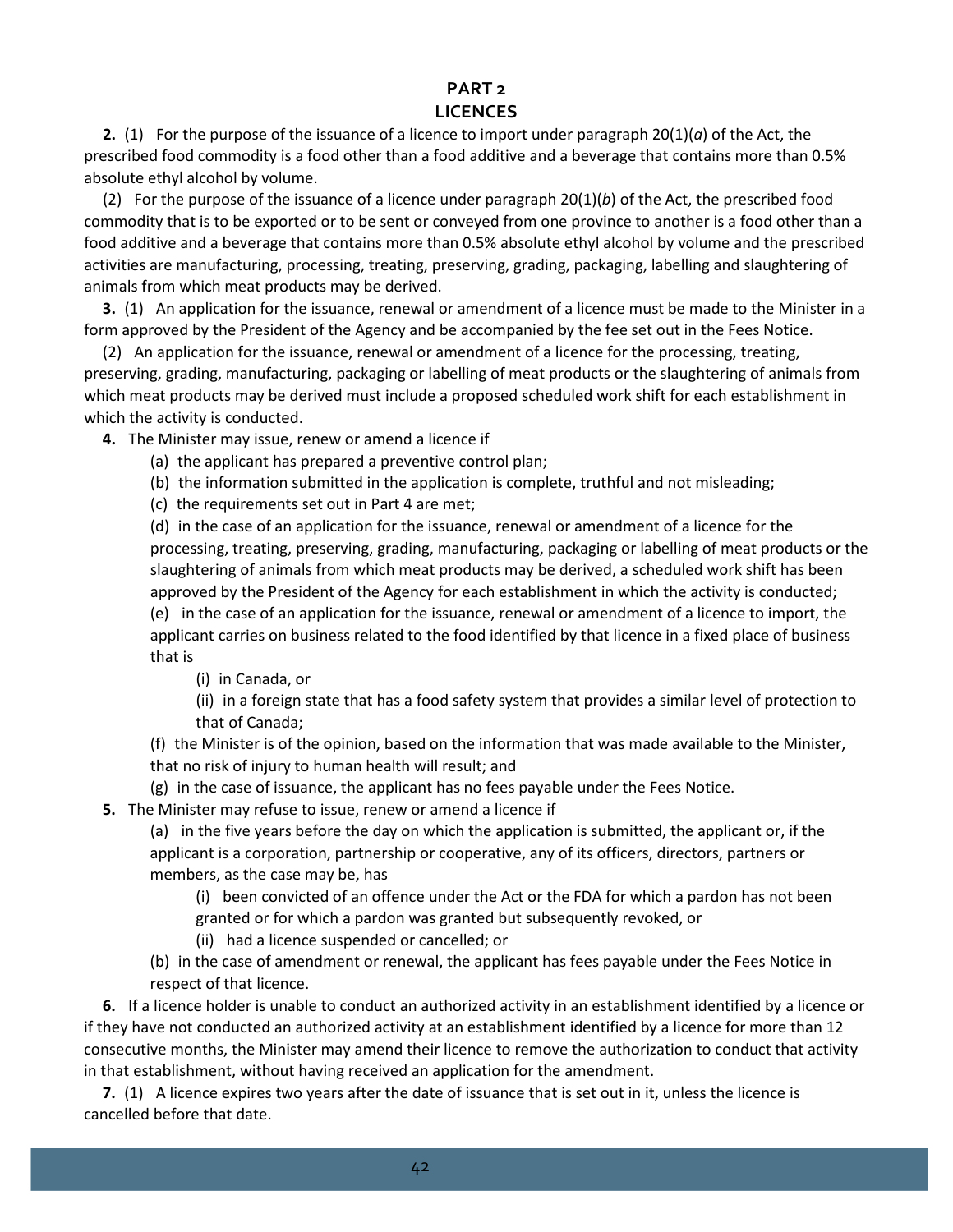- (2) If the Minister amends a licence, its expiry date remains unchanged.
- **8.** A licence becomes invalid if
	- (a) the licence holder is subject to a receivership or makes an assignment in bankruptcy;

(b) the licence holder ceases to conduct all activities authorized by that licence for more than 12 consecutive months; or

(c) the licence holder surrenders the licence, unless a cancellation procedure has been commenced in respect of that licence.

**9.** The Minister may suspend a licence if

(a) the licence holder does not comply with any provision of the Act, these Regulations, the FDA or the FDR;

- (b) the licence holder has fees payable under the Fees Notice in respect of that licence; or
- (c) the Minister is of the opinion that a risk of injury to human health may result if the licence holder continues to conduct the authorized activity.

**10.** (1) If an inspector determines that grounds for suspension of a licence exist, the inspector must notify the licence holder of that fact and provide the licence holder with a copy of an inspection report that sets out the grounds for suspension and the date by which corrective measures must be implemented in order to avoid the suspension.

(2) If the licence holder does not take corrective measures by the date set out in the inspection report, the Minister must notify the licence holder in writing of the grounds for the suspension and the date on which it takes effect.

(3) Despite subsections (1) and (2), if the Minister is of the opinion that a risk of injury to human health may result if the licence holder continues to conduct the authorized activity, the Minister may, on the delivery to the licence holder of a notice of suspension and an inspection report that sets out the grounds for suspension, suspend the licence effective immediately.

**11.** A suspension of a licence remains in effect until an inspector determines that the grounds for suspension no longer exist.

**12.** The Minister may cancel a licence if

(a) the licence holder or, if the licence holder is a corporation, partnership or cooperative, any of its officers, directors, partners or members, as the case may be, has been convicted of an offence under the Act or the FDA for which a pardon has not been granted or for which a pardon was granted but subsequently revoked;

(b) the licence has already been suspended twice since its issuance or renewal;

(c) since the issuance or renewal of the licence, the licence has already been suspended for noncompliance with the same provision of the Act, these Regulations, the FDA or the FDR;

(d) the licence holder provided false or misleading information in their application for the issuance, renewal or amendment of the licence or at any time during which the licence has been valid;

(e) corrective measures are not taken within 90 days after the day on which the licence was suspended or within any longer period that is granted by the Minister on the request of the licence holder; or

(f) the licence holder continues to conduct the authorized activity while their licence is suspended.

**13.** (1) The Minister must notify the licence holder of the existence of any grounds for cancellation and of the opportunity to be heard in respect of the cancellation.

(2) The Minister must notify the licence holder in writing of the grounds for the cancellation and the date on which it takes effect.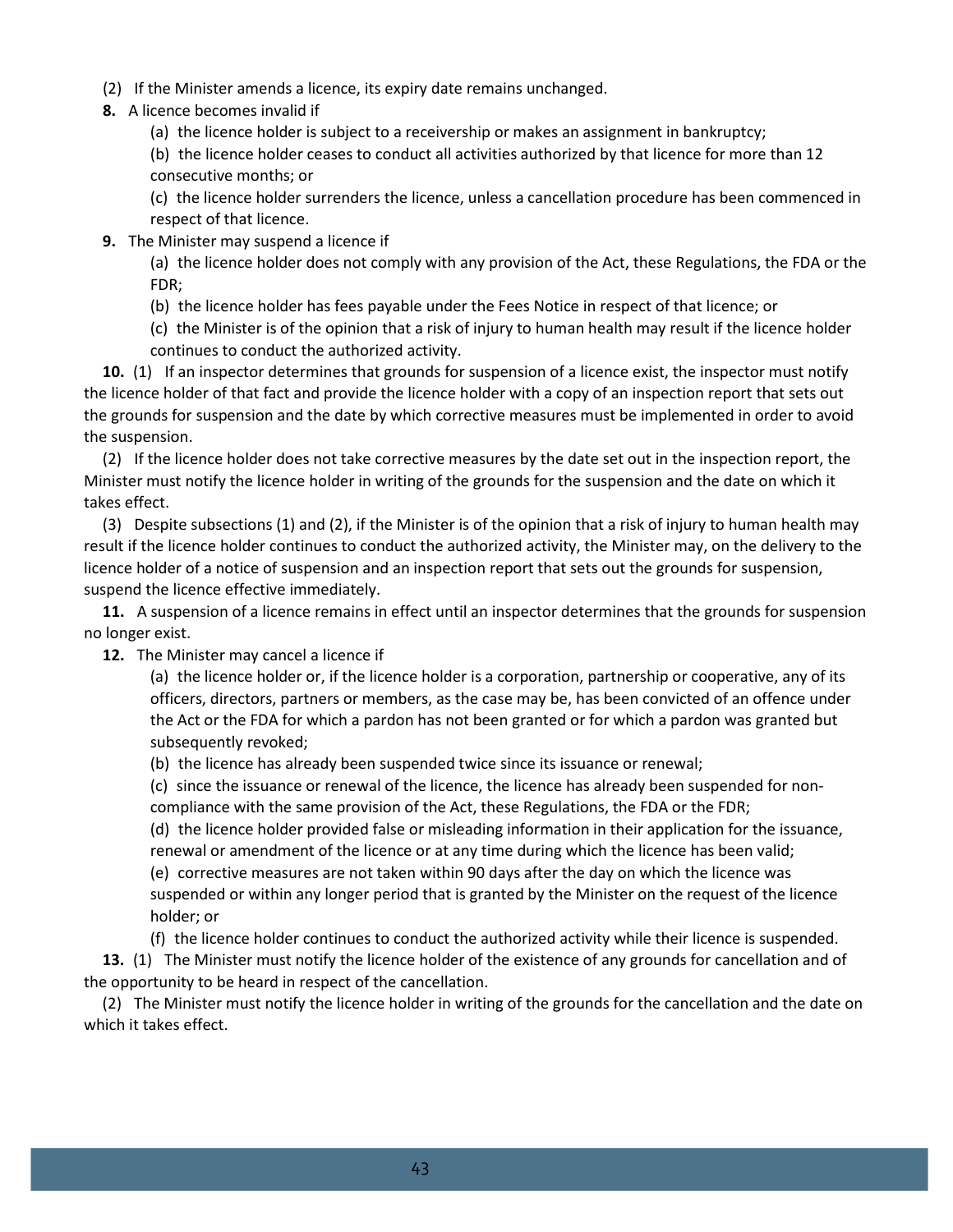# **PART 3**

#### **TRADE**

**14.** (1) For the purposes of subsections 10(1) and (3) and section 12 of the Act, the prescribed food commodity is a food.

(2) For the purpose of subsection 10(2) of the Act, the prescribed food commodity in the case of import is a food other than a food additive and a beverage that contains more than 0.5% absolute ethyl alcohol by volume.

(3) For the purposes of subsection 13(1) of the Act, the prescribed food commodity that is to be exported or to be sent or conveyed from one province to another is a food other than a food additive and a beverage that contains more than 0.5% absolute ethyl alcohol by volume and the prescribed activities are manufacturing, preparing, storing, packaging, labelling and slaughtering of animals from which meat products may be derived.

(4) For the purposes of subsection 13(2) of the Act, the prescribed food commodity that is to be exported or to be sent or conveyed from one province to another is a food other than a food additive and a beverage that contains more than 0.5% absolute ethyl alcohol by volume and the prescribed activities are manufacturing, processing, treating, preserving, grading, packaging, labelling and slaughtering of animals from which meat products may be derived.

**15.** (1) A person who imports a food referred to in subsection 14(2) must

- (a) hold a licence issued under paragraph 20(1)(a) of the Act;
- (b) if they do not have a fixed place of business in Canada from which they carry on business related to
- the food being imported, send or convey the food directly from a foreign state
	- (i) in which they have a fixed place of business from which they carry on business related to the food, and
		- (ii) that has a food safety system that provides a similar level of protection to that of Canada;
- (c) in the case of apples, onions and potatoes, have them inspected[11](#page-44-0)
	- (i) at the Canadian port of entry if that port is normally serviced by an inspector,
	- (ii) if the port of entry is not normally serviced by an inspector or if an inspector is not available at the time of import, at any other place as authorized by the Minister, or
	- (iii) at any other place that is authorized by the Minister on the person's request; and
- (d) in the case of a meat product, ensure that

l

(i) at the time it was exported, the foreign state from which it was sent or conveyed directly, any foreign state in which the live animal from which it was derived was slaughtered and any foreign state in which the meat product was manufactured, processed, treated, preserved, graded, packaged, labelled or stored had a meat product safety system that provides a similar level of protection to that of Canada,

(ii) they provide an inspector with evidence that substantiates that the meat product meets the requirements of the Act and these Regulations for imported meat products, and

(iii) without delay, it is delivered, in the condition in which it is imported, to an establishment in which the manufacturing, processing, treatment, preservation, grading, packaging or labelling of meat products is conducted by a licence holder[12](#page-44-1).

(2) For the purposes of paragraph (1)(*b*), if the person imports a food from any foreign state and the food only passes in transit through the foreign state from which they carry on business related to the food, the person does not meet the requirement set out in that paragraph.

**16.** (1) A licence holder who imports a food referred to in subsection 14(2) must pay the applicable fee set out in the Fees Notice and provide the following import information to the Minister:

<span id="page-44-0"></span><sup>&</sup>lt;sup>11</sup> The intent is to include current exemptions for apples, potatoes and onions that are imported from the United States and for apples from New Zealand that have been inspected in those countries by the competent authority.<br><sup>12</sup> The intent is to include the current exemptions for meat products imported from the United States that are certified

<span id="page-44-1"></span>the United States Department of Agriculture.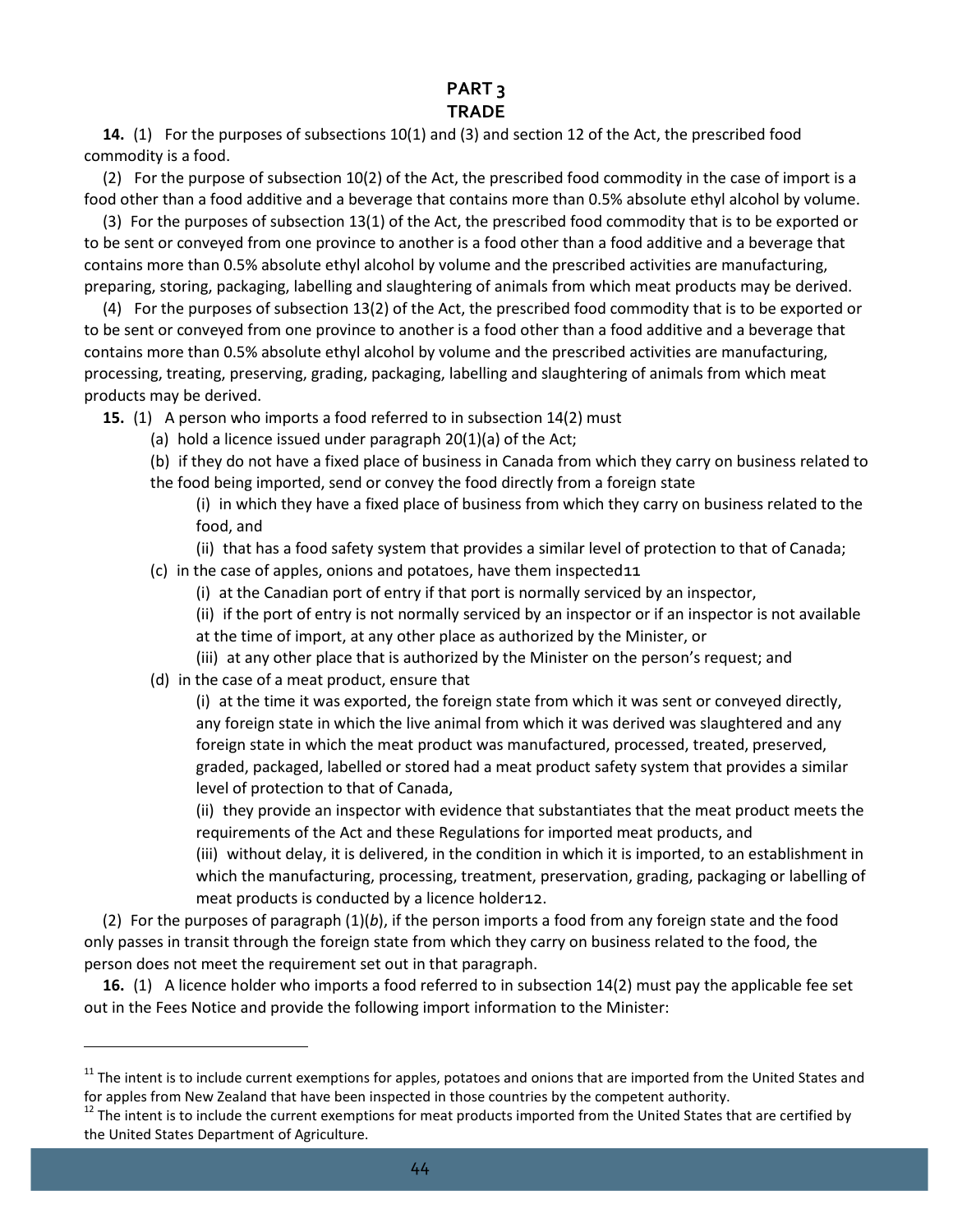(a) the licence holder's name, address and licence number;

(b) the name and address of the person from whom the food is being imported;

(c) the name and address of any person who manufactured or processed the food in the foreign state;

(d) the destination address of the food; and

(e) a description of the food and of its packaging, including the food's common name, lot number, quantity and, if applicable, brand name.

(2) The licence holder must provide the import information prior to import or at any other time that is authorized by the Minister.

**17.** Sections 15 and 16 and sections xx of Part XX [Labelling] do not apply to a food that is subsequently imported after having been exported if the food is

(a) in the condition in which it was exported; and

(b) returned to the licence holder who was last in possession of the food prior to export.

**18.** Any food referred to in subsection 14(2) that is sent or conveyed from one province to another — or imported or exported — must

(a) not be contaminated;

(b) be edible;

- (c) not be manufactured, prepared, stored or packaged under unsanitary conditions; and
- (d) meet all other applicable requirements of the FDA and the FDR.

**19.** Any food referred to in subsection 14(2) that is sent or conveyed from one province to another — or exported — must meet the following requirements:

(a) the food must have been manufactured, processed, treated, preserved, graded, packaged and labelled in accordance with a licence; and

(b) if the food is a meat product, it must have been derived from a live animal that was slaughtered in accordance with a licence.

**20.** (1) A person may send or convey from one province to another — or import — a food that does not comply with the Act or these Regulations if

(a) the food bears a label that states "For further preparation only" and "Pour conditionnement ultérieur seulement"; and

(b) subject to subsection (2), the food will be subject to any manufacturing, processing, treatment, preservation, labelling or packaging by a licence holder that is necessary to make it compliant with the Act and these Regulations within

(i) three months after the day on which the food is sent or conveyed from one province to another — or imported —, or

(ii) any longer period that is specified by the Minister on the person's request.

(2) It is prohibited for a person to mix a food that does not comply with paragraph 18(*a*) with a food that is compliant with that paragraph in order to make the resulting food compliant with these Regulations.

**21.** (1) If a standard for a food has been prescribed, it is prohibited for a person to import or to send or convey from one province to another any thing that is intended for sale and that is likely to be mistaken for that food unless the thing complies with the prescribed standard.

(2) If a standard for a food has been prescribed, it is prohibited for a person to package or label any thing that has been imported or sent or conveyed from one province to another, or that is intended to be sent or conveyed from one province to another, in such a manner that it is likely to be mistaken for that food unless the thing complies with the prescribed standard.

**22.** For the purpose of section 19 of the Act, importing, exporting or sending or conveying from one province to another is carried out solely for personal use if the food is not intended for commercial use and

(a) is imported, exported, sent or conveyed by an individual, otherwise than in the course of business, and part of a shipment of a food in a quantity that is equal to or less than the quantity set out in the Maximum Quantity Limits for Personal Use Exemption, as amended from time to time (see table below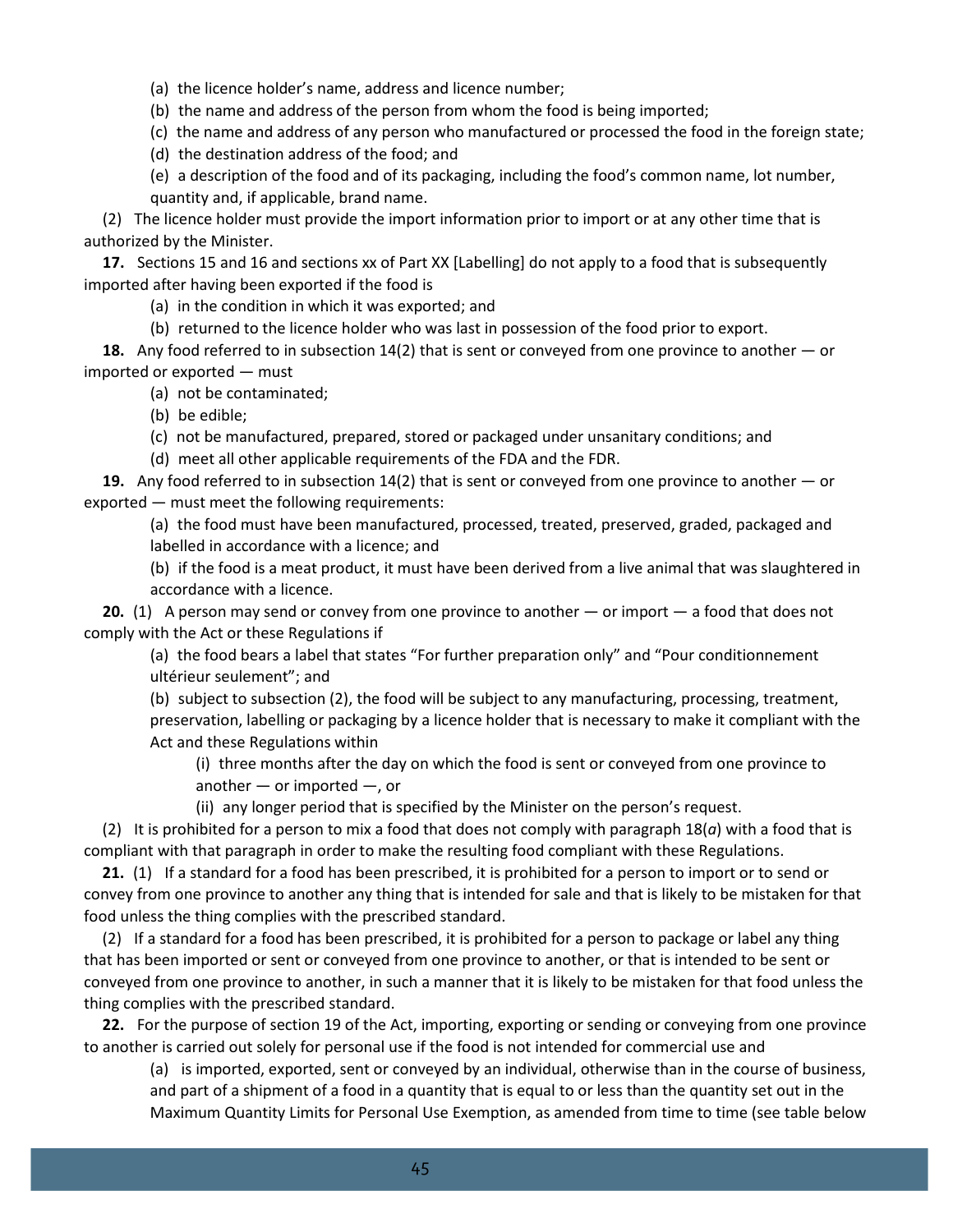which is intended to be a CFIA generated document that is incorporated by reference in the proposed regulations); or

(b) in the case of import or export, is part of an immigrant's or emigrant's effects.

| <b>Item</b> | Column 1                                                              | Column <sub>2</sub>                                                                                             |  |
|-------------|-----------------------------------------------------------------------|-----------------------------------------------------------------------------------------------------------------|--|
|             | <b>Category of Food</b>                                               | <b>Amount</b>                                                                                                   |  |
| (a)         | Dairy products                                                        | 20 kg or 20 L                                                                                                   |  |
| (b)         | Egg                                                                   | 1 case* for import, 24 cases for export, unlimited for the<br>sending or conveying from one province to another |  |
| (c)         | Fish                                                                  | 20 kg                                                                                                           |  |
| (d)         | Fresh fruits, fresh vegetables, fresh nuts, and fresh<br>edible fungi | 20 kg                                                                                                           |  |
| (e)         | Honey                                                                 | 20 kg                                                                                                           |  |
| (f)         | Maple syrup                                                           | 20L                                                                                                             |  |
| (g)         | Maple product other than maple syrup                                  | 4 kg                                                                                                            |  |
| (h)         | Meat products                                                         | 20 kg                                                                                                           |  |
| (i)         | Processed egg                                                         | 20 kg or 20 L                                                                                                   |  |
| (j)         | Processed fruit and vegetable product                                 | 20 kg or 20 L                                                                                                   |  |
| (k)         | All other foods not mentioned in (a) to (j)                           | 20 kg or 20 L                                                                                                   |  |

## Maximum Quantity Limits for Personal Use Exemption

\* "case" means a package made to contain 30 dozen eggs.

**23.** The Act and these Regulations do not apply to a food that is imported, exported or sent or conveyed from one province to another and that is

- (a) carried on a conveyance for use as food for the crew or passengers;
- (b) destined and used for analysis, evaluation, research or an international or Canadian food

exhibition and is part of a shipment that weighs 100 kg or less or, in the case of eggs, consists of five cases or less;

- (c) not intended or sold for use as food and bears a label that
	- (i) indicates its intended use, and
	- (ii) states "Not for human consumption" and "Impropre à la consommation humaine";
- (d) a pharmaceutical;
- (e) in the case of import, sent or conveyed from the United States onto the Akwesasne Reserve for use
- by an individual who has established permanent residence on the Akwesasne Reserve; or

(f) in the case of interprovincial trade, sent or conveyed from one federal penitentiary to another.

**24.** The Act and these Regulations do not apply to a food commodity that is sent or conveyed from one foreign state, through Canada, to another, if the shipment is bonded.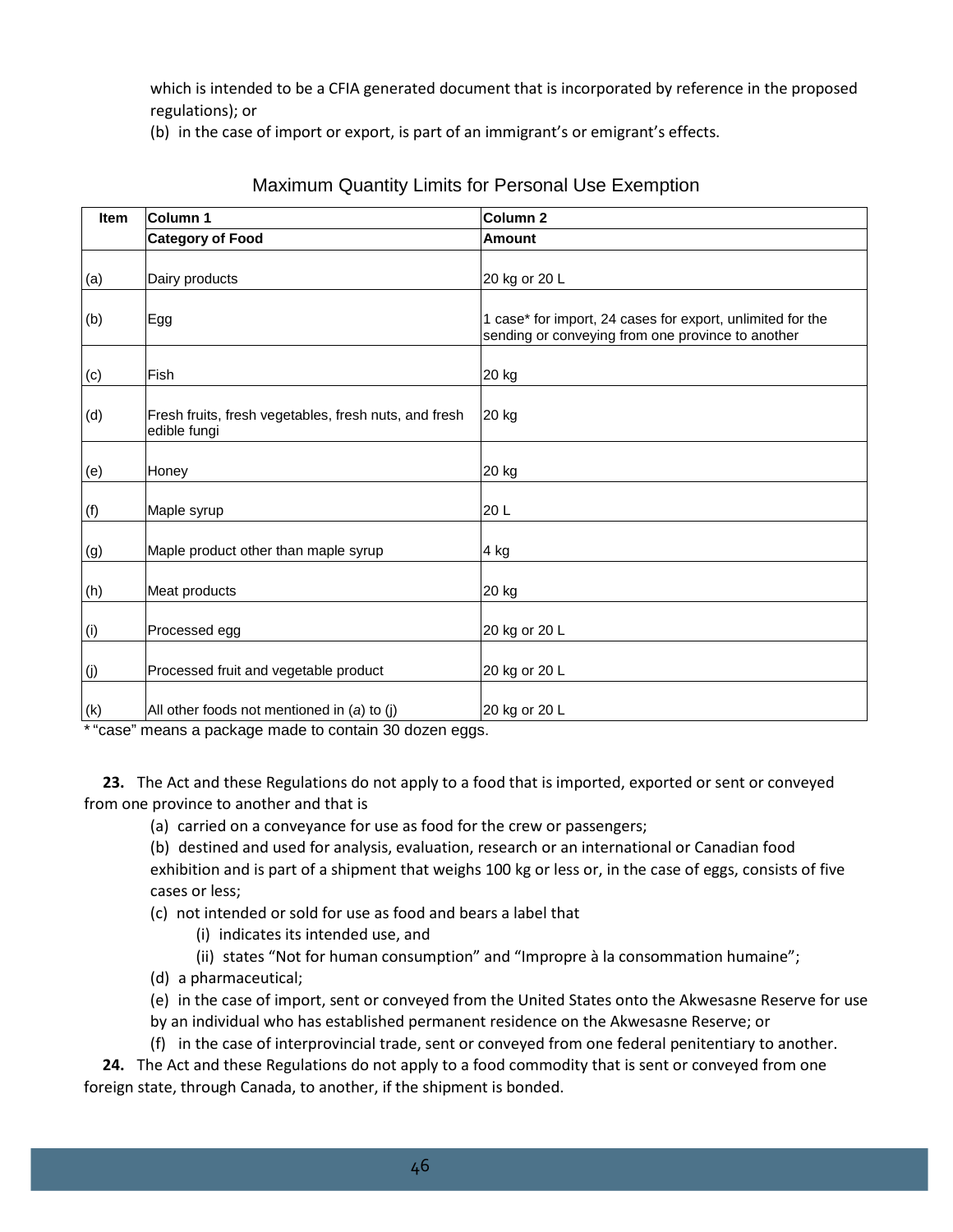#### **PART 4 PREVENTIVE CONTROL INTERPRETATION**

**25.** The following definitions apply in this Part.

"commercial sterility"

"commercial sterility" means the condition obtained in a food that has been thermally treated by the application of heat, alone or in combination with other treatments, to render the food free from viable forms of microorganisms, including spores, that are capable of growing in the food at temperatures at which the food is designed normally to be held during distribution and storage.

"critical factors"

"critical factors" means those physical and chemical factors that affect the ability of the thermal treatment to achieve commercial sterility.

"hermetically sealed package"

"hermetically sealed package" means a package that is designed to be and is secure against the entry of microorganisms, including spores.

"inedible egg"

"inedible egg" includes an egg that

- (a) is contaminated with an odour foreign to that of a normal egg;
- (b) is musty or mouldy;
- (c) has been in an incubator; or

(d) has any internal defect other than a meat spot or blood spot that does not exceed 3.175 mm (1/8 inch) in diameter.

"inedible processed egg"

"inedible processed egg" means processed egg that contains inedible egg.

"low-acid food"

"low-acid food" means a food, other than a beverage that contains more than 0.5% absolute ethyl alcohol by volume, of which any component has a pH that is greater than 4.6 and a water activity greater than 0.85 after thermal treatment.

"operator"

"operator" means a licence holder or any other person who is responsible for the operation of an establishment where a food commodity that is to be exported or to be sent or conveyed from one province to another is manufactured, prepared, stored, packaged or labelled or, if the food commodity is a meat product, where animals from which the meat product may be derived are slaughtered.

"refrigerated"

"refrigerated" means exposed to a temperature of 4°C or less but does not mean frozen. "scheduled process"

"scheduled process" means the thermal process, together with the critical factors for a given food formulation, package type and size and unit of thermal treatment equipment, that will achieve commercial sterility in the food.

"water activity"

"water activity" means the ratio of water vapour pressure of a food to the vapour pressure of pure water at the same temperature and pressure.

#### **ELEMENT 0 - RESPONSIBILITY OF OPERATOR**

**26.** Every operator must maintain and operate the establishment in accordance with this Part.

#### **ELEMENT 1 - PRODUCTS AND PROCESSES**

**27.** Every operator must ensure that the food is treated using

(a) the treatment set out in section 28, as applicable;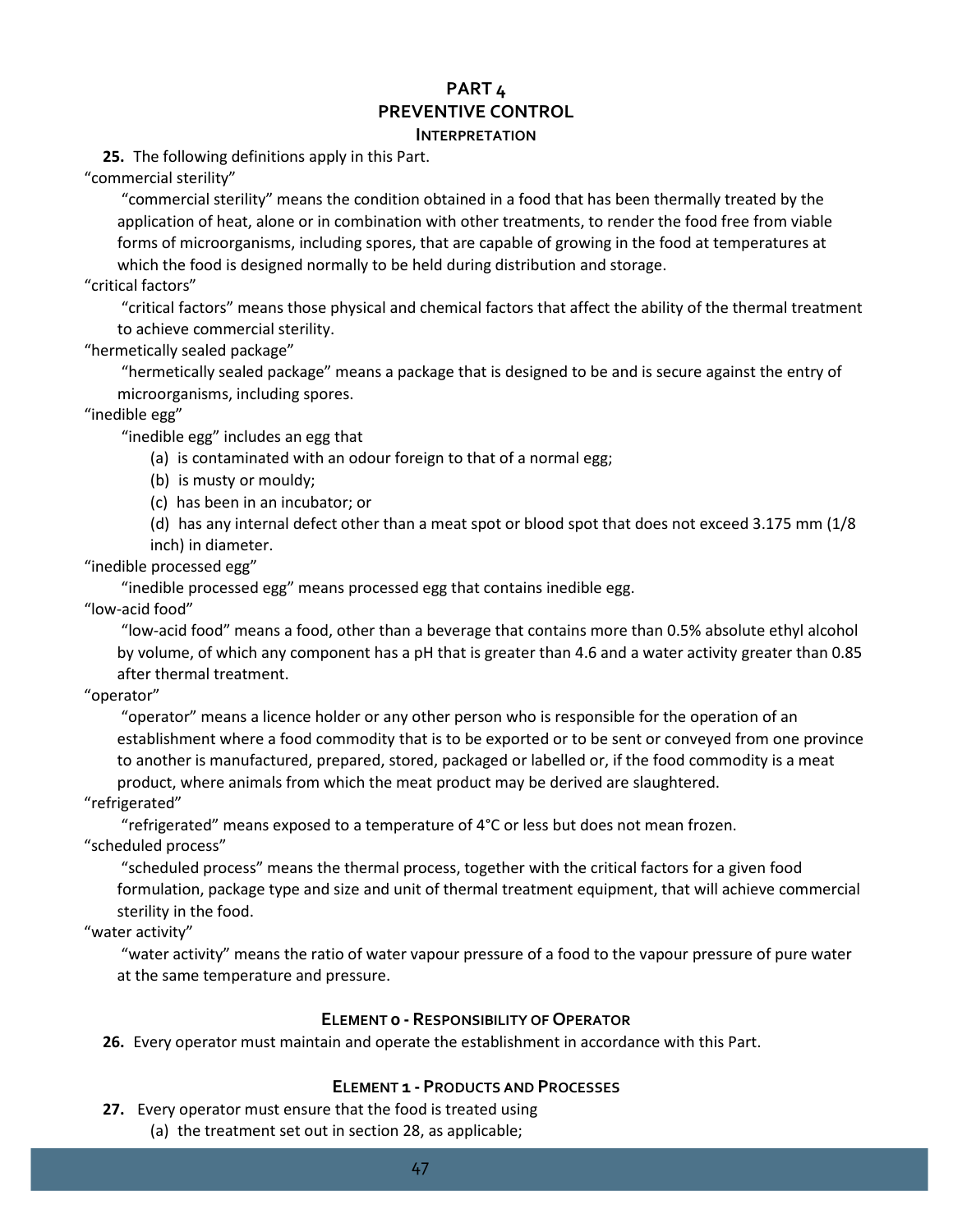(b) the treatment set out in Part X [Standards of Identity], as applicable; and

(c) any other thermal treatment, drying treatment, chilling treatment, chemical preservation treatment and any other similar treatment as may be necessary to prevent, eliminate or reduce any biological, chemical or physical hazard that may be present in the food and that presents a risk of contamination of the food.

**28.** (1) Every operator who packages a low-acid food in a hermetically sealed package must thermally treat the low-acid food until commercial sterility is achieved.

(2) Subsection (1) does not apply to a low-acid food packaged in a hermetically sealed package if the lowacid food is kept refrigerated or frozen and the statements "Keep Refrigerated" and "Garder au froid", or "Keep Frozen" and "Garder congelé", as the case may be, are shown on the principal display panel.

(3) A low-acid food packaged in a hermetically sealed package must not be thermally treated unless

(a) the thermal treatment meets the requirements of the scheduled process; and

(b) if batch thermal treating is employed, a temperature-sensitive indicator that visually indicates whether or not the package has been thermally treated is shown on or attached directly or indirectly to the package.

(4) Every operator who packages a low-acid food in a hermetically sealed package and thermally treats it to achieve commercial sterility must prepare, keep and maintain documents that describe, for each of those lowacid foods,

(a) the scheduled process, together with the name of the person responsible for the development of the scheduled process; and

(b) the formulation of the food.

(5) The documents referred to in subsection (4) must be kept and maintained for three years after the day on which the scheduled process is last used.

(6) Every operator who packages a low-acid food in a hermetically sealed package and thermally treats it to achieve commercial sterility must prepare, keep and maintain documents that describe the low-acid food history, including

(a) the production volume and identification of the food;

(b) the equipment used and the time, the temperature and, if applicable, the pressure of the thermal treatment used;

(c) the maintenance of and modifications to the equipment used including the instruments for

controlling, measuring and recording temperature, pressure, pH, time, concentration and density;

(d) any deviations from the scheduled process and any corrective action taken;

(e) the incubation results; and

(f) if applicable, the cooling water treatments that are used.

(7) The documents referred to in subsection (6) must be kept and maintained for three years after the day on which the thermal treatment is used.

#### **ELEMENT 2 — SANITATION, PEST CONTROL, SANITIZERS AND CHEMICAL AGENTS**

**29.** Every operator must ensure

(a) that the establishment, and any equipment, facility and conveyance in it, is maintained in a clean and sanitary condition to prevent the contamination of the food; and

(b) that the cleaning and sanitation of the establishment, and of any equipment, facility and

conveyance in it, are conducted in a manner that does not present a risk of contamination of the food.

**30.** Every operator must ensure that any conveyance that is used to transport the food and that is admitted to or leaves the establishment is clean and sanitary.

**31.** (1) Every operator must ensure

(a) that measures are taken to prevent entry into the establishment of any insects, rodents and other vermin that present a risk of contamination of the food; and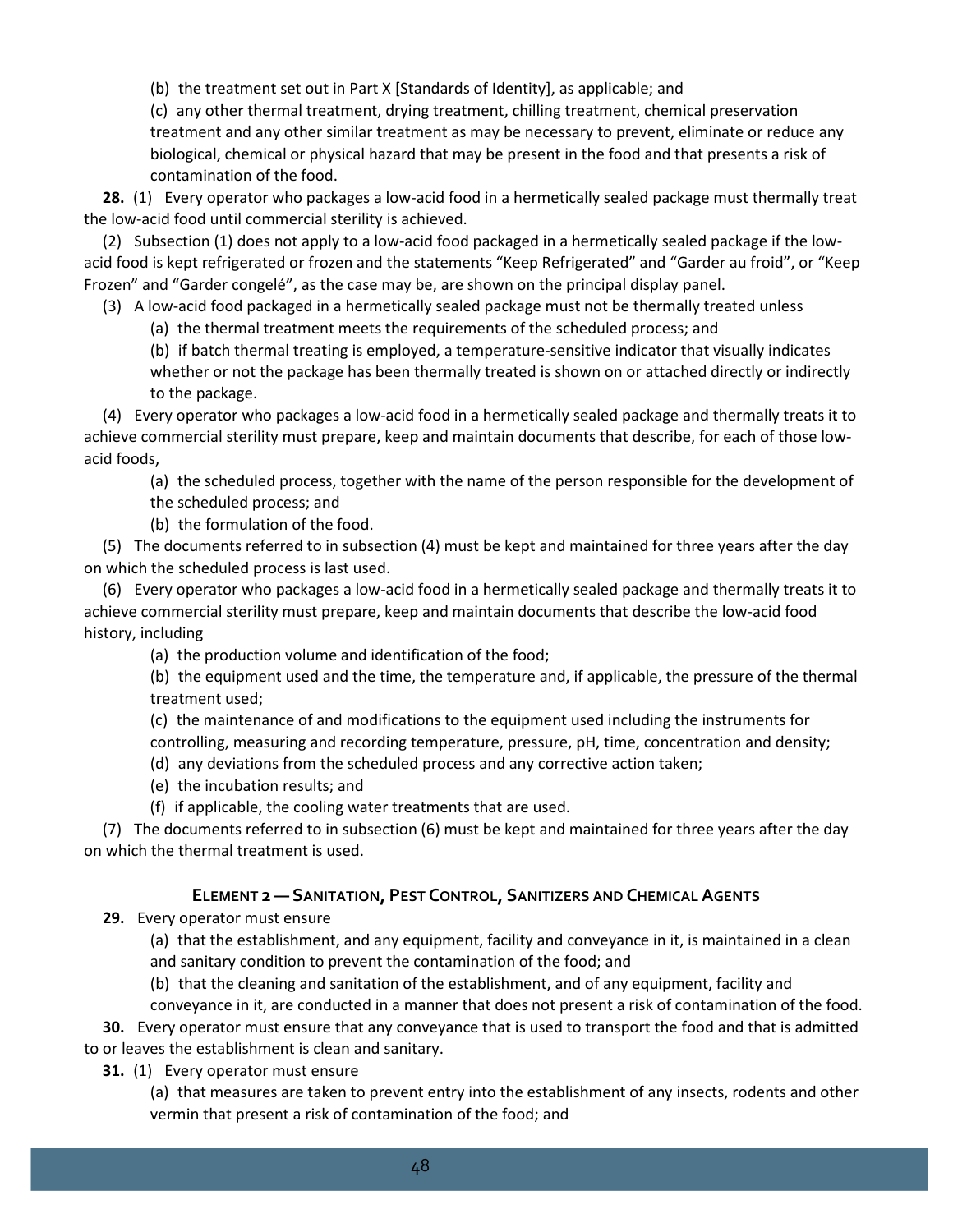(b) that no other animal is present in the establishment, unless it is a food commodity that is to be manufactured, prepared, stored, packaged or labelled in the establishment.

(2) The measures taken for the purposes of complying with paragraphs (1)(*a*) and (*b*) must not present a risk of contamination of the food.

**32.** Every operator must ensure that any sanitizer and any chemical agent other than a food

(a) is properly identified;

(b) is appropriate for the purpose for which it is used and does not present a risk of contamination of the food; and

(c) is handled and used in a manner that does not present a risk of contamination of the food and, if applicable, that is in accordance with the manufacturer's instructions.

#### **ELEMENT 3 -HYGIENE AND COMPETENCY**

**33.** Every person who enters or is in an area of an establishment where a food that is to be exported or to be sent or conveyed from one province to another is manufactured, prepared, stored, packaged or labelled must wear clothing, footwear and coverings, including gloves, hairnets, beard nets and smocks, that are sound, clean and in sanitary condition and that are appropriate to the food and the activity being conducted.

**34.** Every person who enters or is in an area of an establishment where a food that is to be exported or to be sent or conveyed from one province to another is manufactured, prepared, stored, packaged or labelled must maintain personal cleanliness to prevent the contamination of the food, including by cleaning and, if appropriate, sanitizing their hands

- (a) immediately upon entering the area;
- (b) immediately before beginning or resuming the activity being conducted;
- (c) immediately after using lavatories; and
- (d) at a frequency appropriate to the food and the activity being conducted.

**35.** Every person who enters or is in an area of an establishment where a food that is to be exported or to be sent or conveyed from one province to another is manufactured, prepared, stored, packaged or labelled must refrain from spitting, chewing gum, using tobacco products, consuming food, having unnecessary contact with the food and doing any other act that presents a risk of contamination of the food.

**36.** Every person who enters or is in an area of an establishment where a food that is to be exported or to be sent or conveyed from one province to another is manufactured, prepared, stored, packaged or labelled must refrain from wearing any object and using any substance that presents a risk of contamination of the food.

**37.** (1) Every person who works in an area of the establishment where a food that is to be exported or to be sent or conveyed from one province to another is manufactured, prepared, stored, packaged or labelled who has a disease or illness, symptoms of a disease or illness or an open or infected lesion must report the disease or illness, the symptoms or the lesion to the operator.

(2) Every operator must ensure that no person who is suffering from or is a known carrier of a communicable disease or who has an open or infected lesion is present in an area of the establishment where the food is manufactured, prepared, stored, packaged or labelled if the person's condition presents a risk of contamination of the food.

**38.** Every operator must ensure that any person involved in the manufacturing, preparation, storage, packaging or labelling of the food has the appropriate competencies and qualifications to carry out their duties.

## **ELEMENT 4 - EQUIPMENT AND CONVEYANCES TO BE USED IN AN ESTABLISHMENT**

**39.** (1) Every operator must ensure that any equipment or conveyance used in the manufacturing, preparation, storage, packaging or labelling of the food

(a) is appropriate to the food and the activity being conducted;

(b) is designed of, constructed of and maintained using materials that are appropriate for the purpose for which they are used and, if the materials present a risk of contamination of the food, that are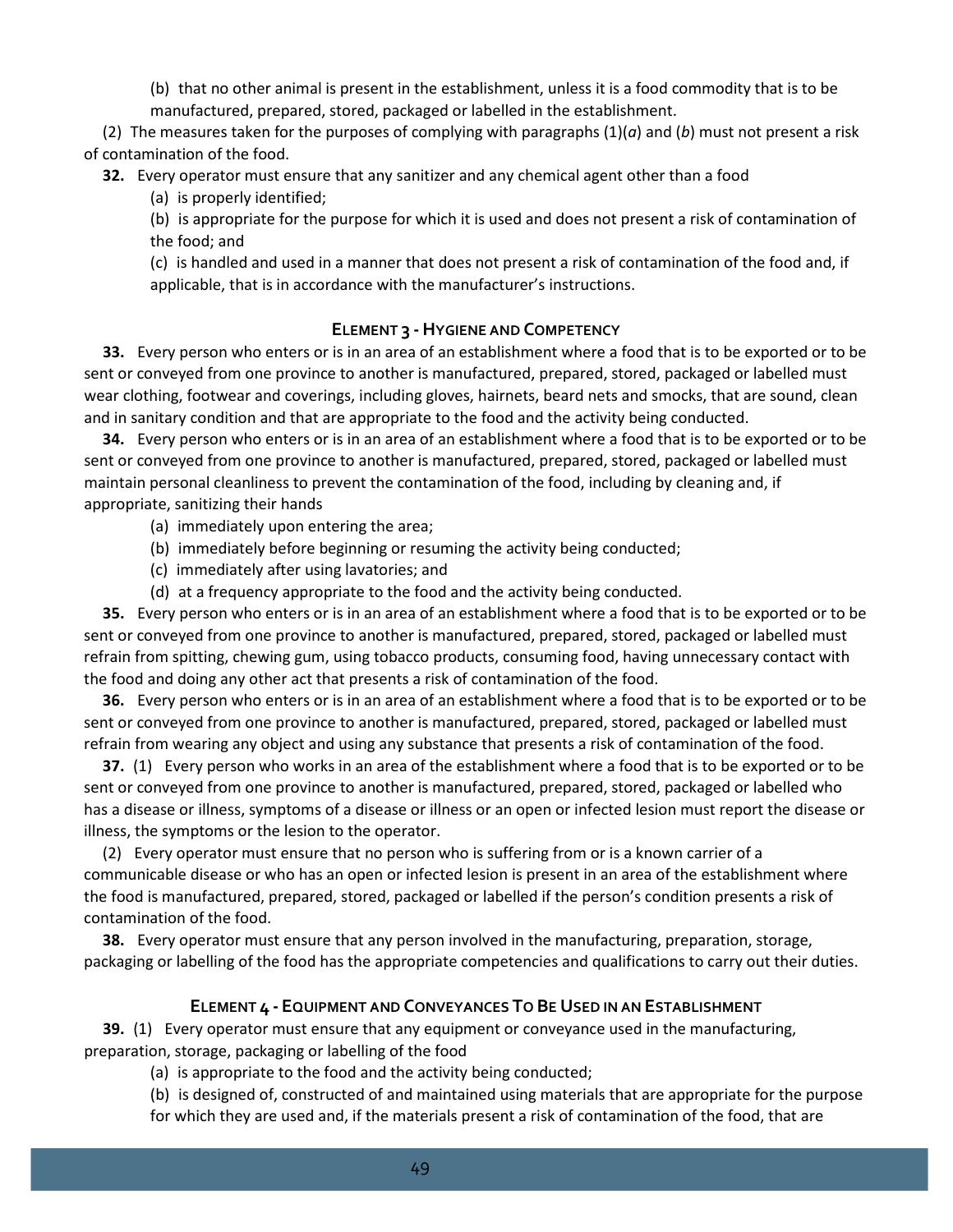- (i) corrosion-resistant,
- (ii) durable,
- (iii) capable of withstanding repeated cleaning and, if appropriate, sanitizing, unless the
- equipment is of single-use, and
- (iv) free of any noxious constituent;
- (c) is designed, constructed, maintained and, if applicable, installed
	- (i) to not impart any substance that presents a risk of contamination to the food,
	- (ii) as appropriate, with instruments to control, measure and record parameters including temperature, pressure, pH, time, concentration and density,
	- (iii) to function as intended, and
	- (iv) to be accessible for cleaning and, if necessary, easily disassembled for cleaning, sanitizing,
	- maintenance and inspection;
- (d) is of sound construction and in good repair;
- (e) has food contact surfaces, if any, that are
	- (i) smooth,
	- (ii) free from pitting, crevices and loose scale,
	- (iii) unaffected by the food, and
	- (iv) non-absorbent;
- (f) is used as designed and constructed; and
- (g) is used, maintained and, if necessary, calibrated
	- (i) in accordance with the manufacturer's instructions, and
	- (ii) in a manner that does not present a risk of contamination of the food.

(2) Any equipment used to handle contaminated materials, waste or anything that is inedible, including fish offal, inedible egg, inedible processed egg and inedible meat products, must

- (a) be used only for that purpose;
- (b) be identified as such; and
- (c) satisfy the requirements of paragraphs (1)(a) to (g).

#### **ELEMENT 5 -DESIGN, CONSTRUCTION AND MAINTENANCE OF ESTABLISHMENTS**

- **40.** Every operator must ensure that
	- (a) any land that forms part of the establishment
		- (i) is free of debris and refuse,
		- (ii) provides or permits good drainage, and
		- (iii) is maintained in a manner to prevent harbourage of insects, rodents and other vermin; and

(b) the establishment is not in proximity to anything that presents a risk of contamination of the food, including any source of pollution or any place that harbours insects, rodents or other vermin, unless

measures are taken to eliminate any risk of contamination of the food as a result of the proximity.

**41.** Every operator must ensure that the interior of the facility or conveyance where the food is manufactured, prepared, stored, packaged or labelled is

(a) designed, constructed and maintained

(i) to be of sanitary design so as to prevent accumulation of contaminants including dust, dirt, micro-organisms and food particles and to permit effective maintenance, cleaning and, if appropriate, sanitizing,

(ii) to be of adequate size and layout to accommodate the activity being conducted and the equipment used in the activity,

(iii) of materials that are

(A) appropriate for the purpose for which they are used and appropriate to the food and the activity being conducted,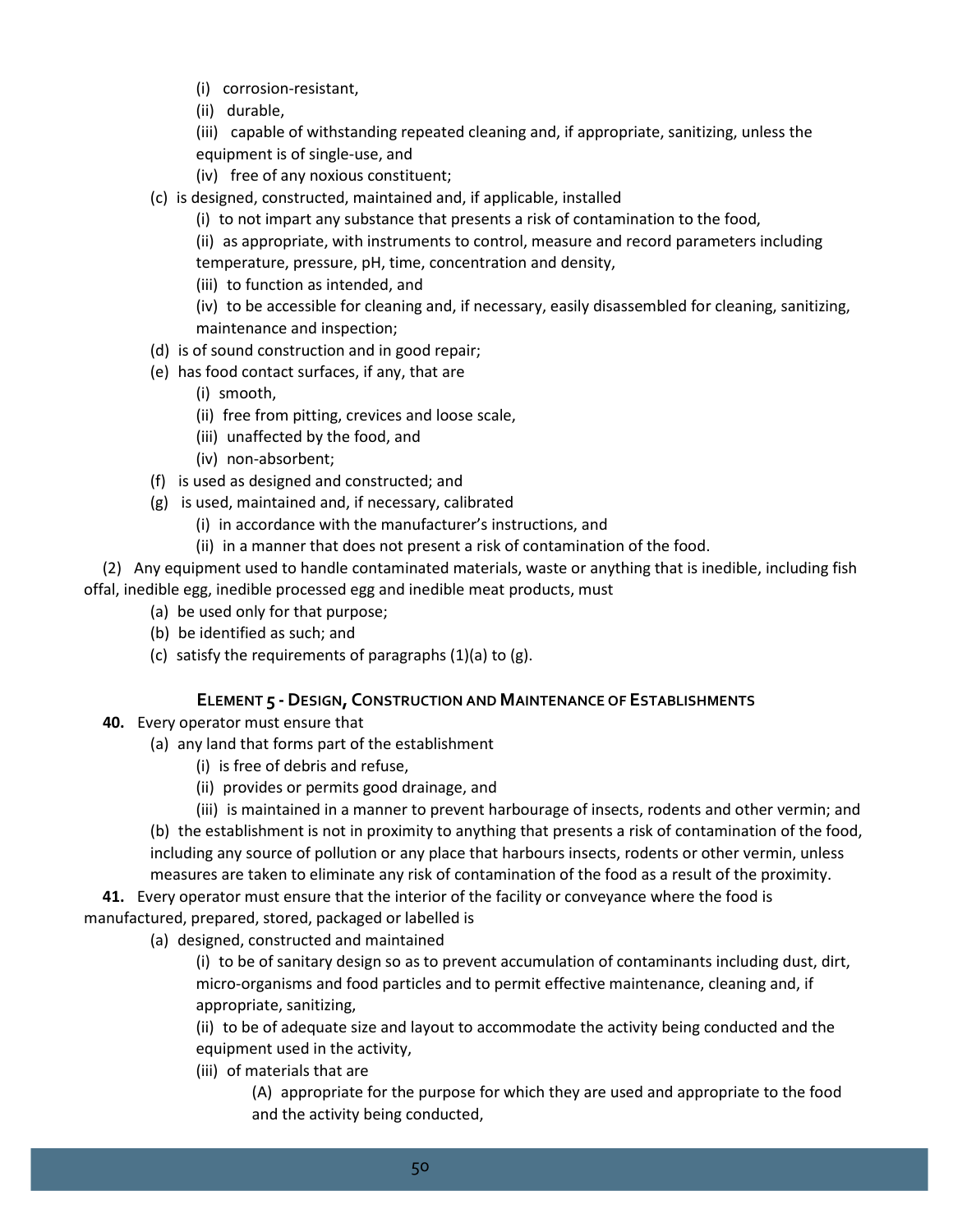- (B) durable,
- (C) capable of withstanding repeated cleaning and, if appropriate, sanitizing, and
- (D) free of any noxious constituent,

(iv) to prevent the entry of insects, rodents or other vermin,

(v) to have floors, walls, ceilings, windows and doors, if any, that are smooth, non-absorbent and impervious to moisture, and

(vi) to have floors, if any, that provide or permit good drainage; and

(b) of sound construction and in good repair.

**42.** Every operator must ensure that the facility or conveyance where the food is manufactured, prepared, stored, packaged or labelled is designed, constructed and maintained to effectively control the movement of persons, equipment, conveyances and food commodities within — and into and out of — the facility or conveyance so that the movement does not present a risk of contamination of the food.

**43.** Every operator must ensure that measures are taken to effectively control the movement of persons, equipment, conveyances and food commodities within — and into and out of — the facility or conveyance where the food is manufactured, prepared, stored, packaged or labelled, so that the measures and the movement do not present a risk of contamination of the food.

**44.** Every operator must ensure that incompatible activities or foods are separated by physical or other effective means.

**45.** Every operator must ensure that measures are taken to keep the food separate from

(a) any food that does not comply with these Regulations;

(b) anything that has been or is to be manufactured, prepared, stored, packaged or labelled that is not for human consumption; and

(c) any food that is to be sold solely within a province.

**46.** (1) Every operator must ensure that the facility or conveyance where the food is manufactured,

prepared, stored, packaged or labelled is equipped with natural or artificial lighting that does not affect the food and is appropriate to the activity being conducted.

(2) Every operator must ensure that any light fixtures in the facility or conveyance where the food is manufactured, prepared, stored, packaged or labelled

- (a) are capable of withstanding repeated cleaning and, if appropriate, sanitizing; and
- (b) do not present a risk of contamination of the food in the event of breakage.

**47.** Every operator must ensure that the facility or conveyance where the food is manufactured, prepared, stored, packaged or labelled is equipped with a ventilation system that is designed, constructed and maintained to

- (a) provide natural or mechanical ventilation with sufficient air exchange
	- (i) to provide only clean air to areas of the facility or conveyance where air presents a risk of contamination of the food,

(ii) to prevent accumulation of steam, condensation or dust that presents a risk of contamination of the food, and

(iii) to remove unclean air and odours that could affect the food;

- (b) be accessible and, if necessary, disassembled, for cleaning, maintenance and inspection;
- (c) be capable of withstanding repeated cleaning; and
- (d) function as intended.

**48.** (1) Every operator must ensure that the temperature and humidity levels in the facility or conveyance where the food is manufactured, prepared, stored, packaged or labelled are appropriate to the food and to the activity being conducted.

(2) If the facility or conveyance is equipped with a heating, cooling or humidity control system, the system must be designed, constructed and maintained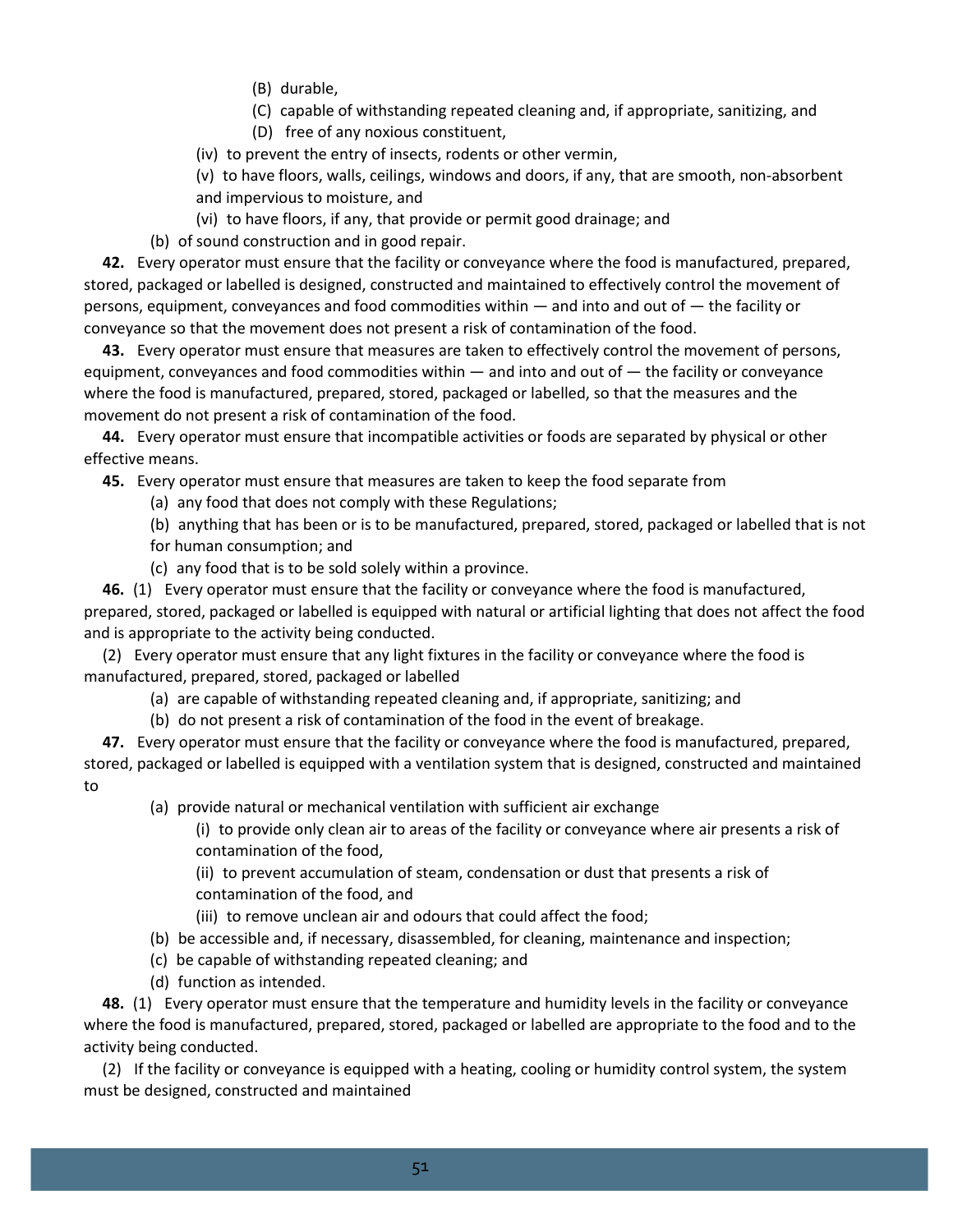(a) to have the appropriate instruments for indicating and recording the temperature and humidity levels;

- (b) to be accessible and, if necessary, disassembled for cleaning, maintenance and inspection;
- (c) to be capable of withstanding repeated cleaning; and
- (d) to function as intended.
- **49.** Every operator must

(a) provide effective means for the removal and disposal of contaminated materials and waste, including a drainage, sewage and plumbing system that is designed, constructed and maintained to

(i) adequately remove or dispose of all contaminated materials and waste in a manner that does not present a risk of contamination of the food,

- (ii) be capable of withstanding repeated cleaning, and
- (iii) function as intended;

(b) remove and dispose of contaminated materials and waste at a frequency that is sufficient to prevent the accumulation of contaminated materials and waste that presents a risk of contamination of the food; and

(c) when removing and disposing of the contaminated materials and waste, do so in manner that does not present a risk of contamination of the food.

**50.** (1) Every operator must provide and maintain handwashing stations, sanitizing stations, lavatories, water drinking stations, break rooms and change rooms, as appropriate to the food and activity being conducted, that

(a) are appropriately equipped and appropriate in number and size for the number of persons using them;

- (b) are located so that they are readily accessible to the persons using them; and
- (c) are capable of withstanding repeated cleaning and, if appropriate, sanitizing.
- (2) Handwashing stations must have
	- (a) water at a temperature and pressure that is conducive to effective cleaning of hands;
	- (b) suitable materials for cleaning and, if appropriate, sanitizing hands; and
	- (c) means for hygienic drying of hands.

(3) Lavatories must not open into any area of the establishment where the food is manufactured, prepared, stored, packaged or labelled.

**51.** Every operator must have adequate areas and means for the cleaning and sanitizing of equipment and conveyances.

**52.** On the request of an inspector, an operator must provide an area for inspections that is appropriately equipped and sized and that is readily accessible to the inspector.

**53.** (1) Every operator must ensure that

(a) the establishment has a supply of potable water that is protected against contamination and that meets the standards set out in the Guidelines for Canadian Drinking Water Quality – Summary Table, prepared by the Federal-Provincial-Territorial Committee on Drinking Water of the Federal-Provincial-Territorial Committee on Health and the Environment and published by the Department of Health, as amended from time to time; (See the following link to the Guidelines which is intended to be incorporated by reference in the proposed regulations http://www.hc-sc.gc.ca/ewh-semt/pubs/watereau/2012-sum\_guide-res\_recom/index-eng.php)

(b) any water that may come into contact with the food is potable water, unless the use of water other than potable water does not present a risk of contamination of the food;

(c) any steam or ice that may come into contact with the food is generated from potable water, unless the use of water other than potable water does not present a risk of contamination of the food; and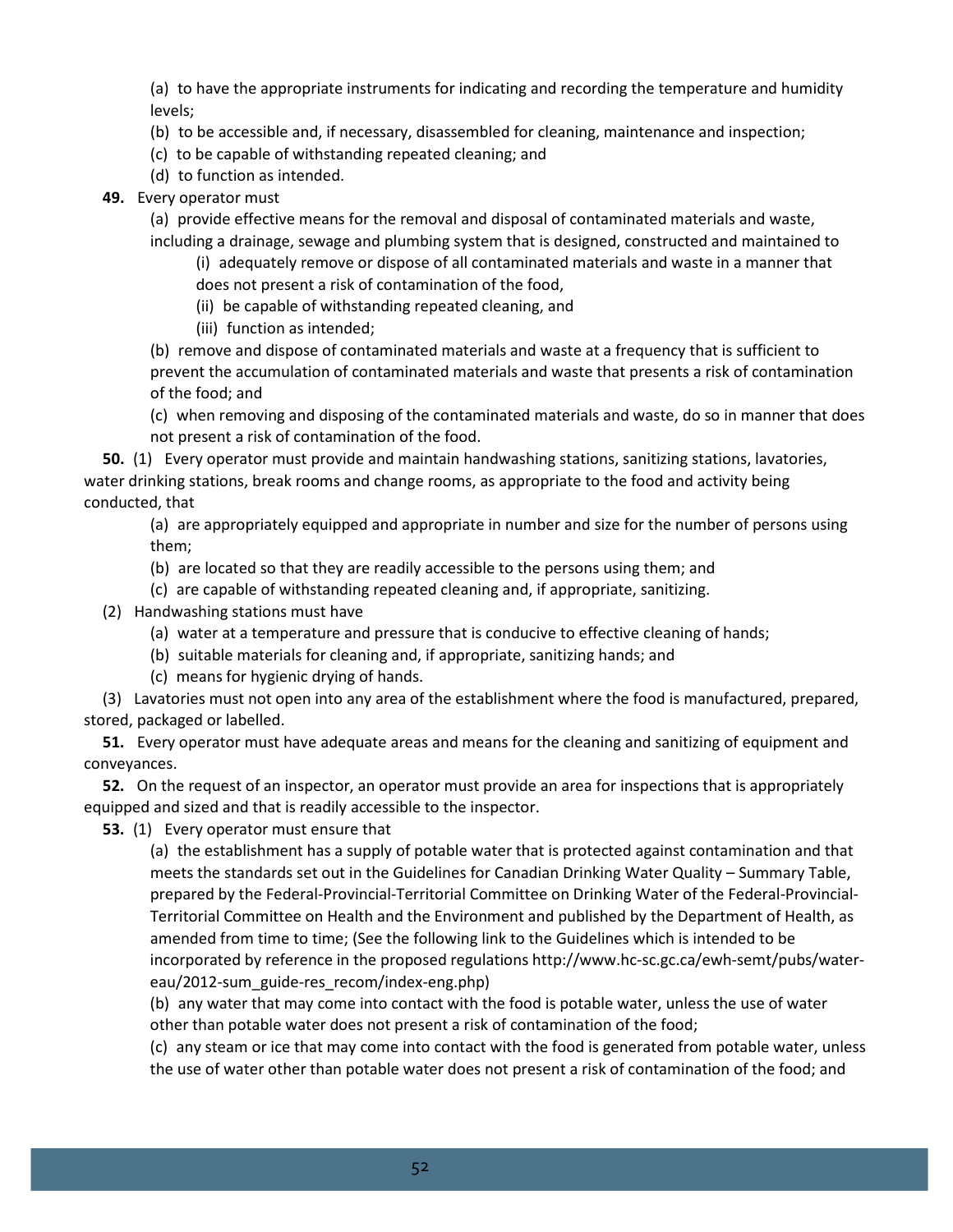(d) there are no cross-connections between systems for potable water and any other system, unless measures are taken to effectively eliminate any risk of contamination of the food as a result of the cross-connections.

- (2) Every operator must provide, as appropriate to the food and activity being conducted,
	- (a) water at adequate quantity, temperature, pH and pressure;
	- (b) steam at adequate quantity and pressure; and
	- (c) ice at adequate quantity.

(3) Every operator who treats water, steam or ice must do so in a manner that does not present a risk of contamination of the food.

#### **ELEMENT 6 - RECEIVING, TRANSPORTATION AND STORAGE**

**54.** It is prohibited for an operator to admit to the establishment any conveyance that contains the food, or to allow such a conveyance to leave the establishment, unless the conveyance is

- (a) designed, constructed and maintained
	- (i) of materials that are

(A) appropriate for the purpose for which they are used and appropriate to the food and the activity being conducted,

- (B) durable,
- (C) capable of withstanding repeated cleaning and, if appropriate, sanitizing,
- (D) free of any noxious constituent,
- (ii) to not impart any substance that presents a risk of contamination of the food,
- (iii) with the appropriate instruments for indicating and recording the temperature and humidity levels, and

(iv) to establish and maintain the temperature and humidity at a level that is appropriate to the food;

- (b) of sound construction and in good repair;
- (c) capable of protecting the food from a risk of contamination; and

(d) not being used and has not been used for the transport of animals, pest control products as defined in the *Pest Control Products Act* or any other material or substance that presents a risk of contamination the food.

**55.** Every operator must ensure that the loading and unloading of the food onto or from a conveyance at the establishment is done in a manner that does not present a risk of contamination of the food.

**56.** Every operator must ensure that any food that is admitted to the establishment and that presents a risk of injury to human health, is returned under section 17 or does not meet the requirements of the Act or these Regulations must be identified as such and moved to a designated area within the establishment and must not present a risk of contamination to any other food.

**57.** (1) Every operator who stores the food must do so in manner that does not present a risk of contamination of that or any other food, including by keeping the food separate from anything that presents a risk of contamination.

(2) Every operator who stores packaging material, labels, sanitizers, chemical agents, equipment or conveyances must do so in manner that does not present a risk of contamination of the food.

#### **ELEMENT 7 -INVESTIGATION AND NOTIFICATION, COMPLAINTS AND RECALL**

**58.** (1) Every operator, and every licence holder authorized to import a food, who learns that the food might present a risk of injury to human health or might not meet the requirements of the Act or these Regulations must investigate the matter as soon as feasible.

(2) If the results of the investigation indicate that the food presents a risk of injury to human health, the operator or the licence holder must notify the Minister without delay.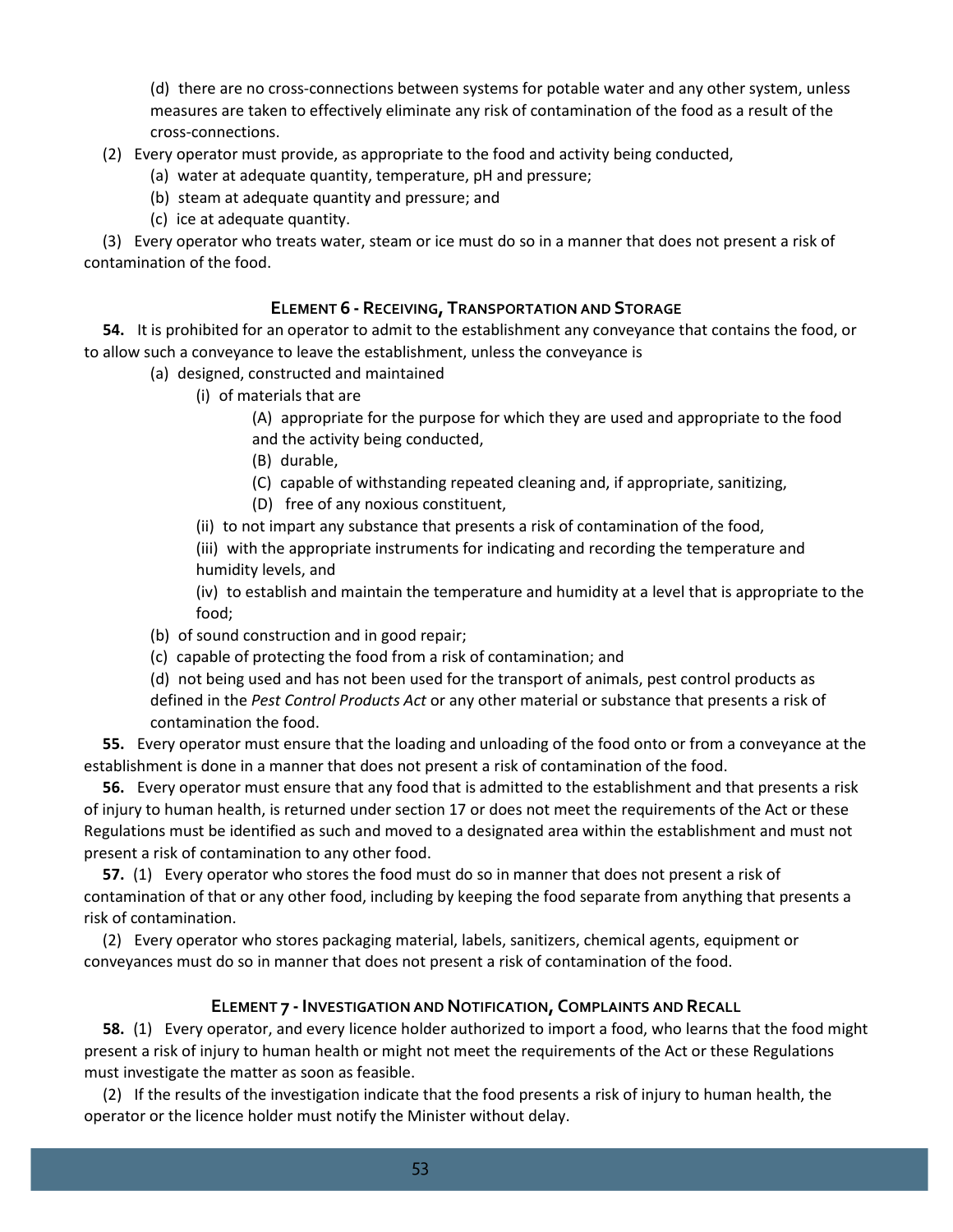**59.** (1) Every operator, and every licence holder authorized to import a food, must prepare, keep and maintain a document that sets out a procedure for receiving, investigating and responding to complaints received in relation to the food.

(2) If a complaint is received, the operator or the licence holder must implement the procedure and prepare, keep and maintain a document that sets out the complaint information, the results of the investigation and the actions taken based on those results for a period of three years from the day on which the actions are completed.

**60.** (1) Every operator, and every licence holder authorized to import a food, must prepare, keep and maintain a document that sets out a recall procedure to enable the effective recall of the food and must conduct a recall simulation based on the recall procedure at least once a year.

(2) If the food is recalled, the operator or the licence holder must without delay notify the Minister and implement the recall procedure and must prepare, keep and maintain, for a period of three years from the day on which the recall is initiated, a document that sets out the date of the recall and how the recall was carried out.

# **PART 5 TRACEABILITY**

**61.** This Part does not apply to the activities referred to in section 22.

**62.** (1) Any person who sends food from one province to another — or imports or exports it — and any licence holder who processes, treats, preserves, grades, manufactures, packages or labels food that is to be exported or to be sent or conveyed from one province to another must prepare, keep and maintain documents that identify

(a) if that food was received from another person, that food, the date on which it was received, the address at which it was received and the name and address of the person who sent it;

(b) if the person or licence holder received a food commodity that is incorporated into that food or from which that food is derived, that food commodity, the date on which it was received, the address at which it was received and the name and address of the person who sent it;

(c) if the food is sent to any other location, that food, the date on which it was sent, the name and address of the person who conveys it, the name of the person to whom it was sent and the address of the location to which it was sent; and

(d) the name of a contact person for each of the addresses referred to in paragraphs (a) to (c).

(2) The documents referred to in subsection (1) must be kept for three years from the latest of the dates referred to in paragraphs (1)(*a*) to (*c*).

**63.** A person who is required to prepare, keep and maintain documents under section 62 must ensure that those documents are accessible in Canada.

**64.** A person must, on the request of the Minister, provide the Minister with the documents referred to in section 62 within 24 hours of the time of the request or, if the Minister is of the opinion that a risk of injury to human health may result, within any shorter time limit specified in the request.

**65.** (1) A person who provides documents under section 64 must ensure that

(a) the information referred to in paragraph 62(1)(d) is up to date; and

(b) the documents are provided electronically, in English or French, in plain text that can be imported into and manipulated by standard commercial software.

(2) In paragraph (1)(*b*), "plain text" means data, the semantic content of which is available without using cryptographic techniques.

**66.** Food referred to in paragraph 62(1)(*c*), other than food that is to be exported, must be labelled to enable its traceability using a lot identifier, bar code, universal product code or other similar identifier.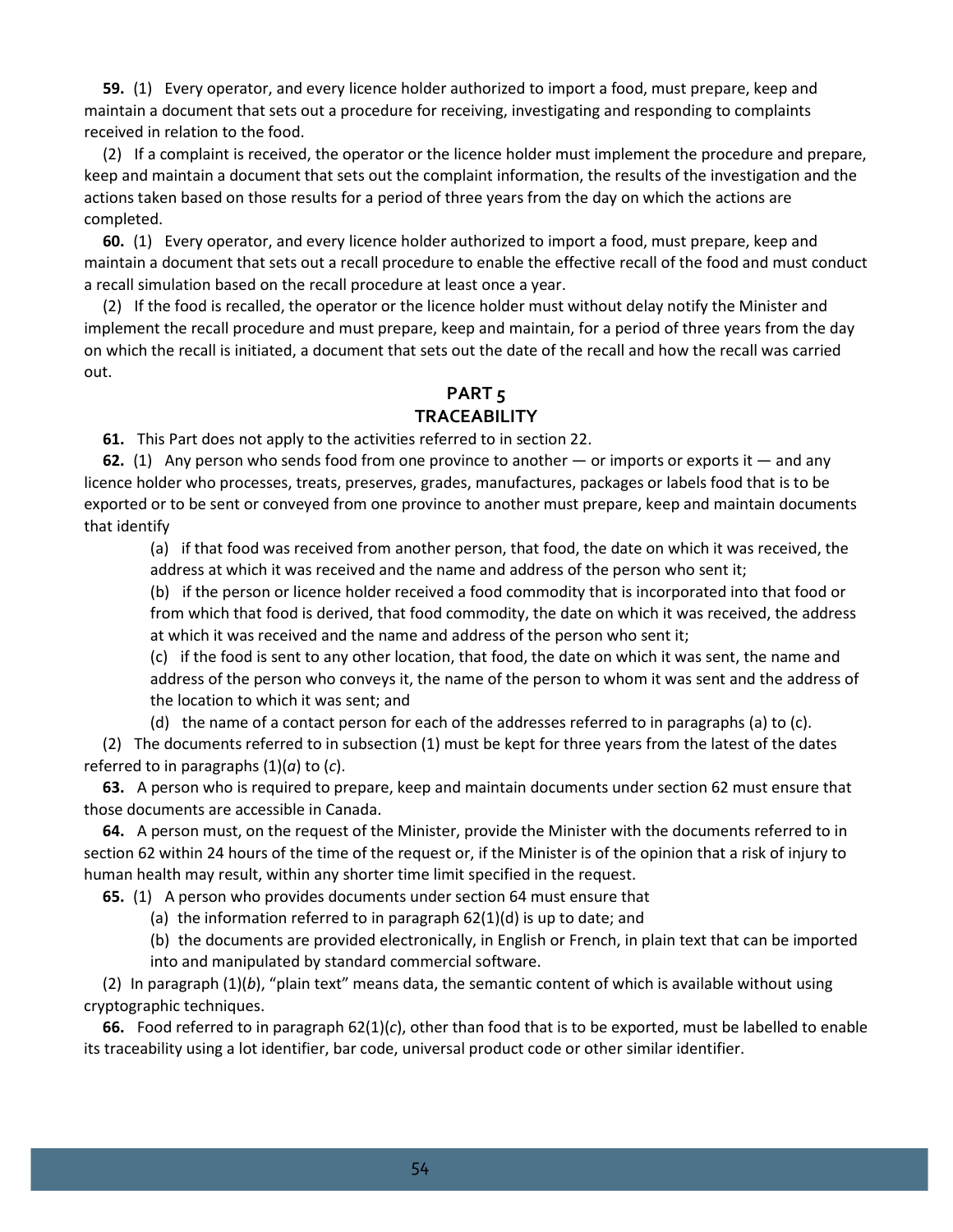# <span id="page-55-0"></span>**Annex 4: Written PCP**

# **The proposed requirements for a written PCP could be reflected in the**

# **regulations as follows:**

A Preventive Control Plan (PCP) means in respect of a food or the manufacturing, preparing, storing, packaging, labelling, growing, harvesting and importing of a food, a written preventive control plan that effectively:

- Identifies for Elements 1-7:
	- all hazards that must be prevented, eliminated or reduced;
	- critical control points and related control measures that are validated by evidence that demonstrates that the control points and related control measures effectively control the hazards identified ;
	- **Exercitical limits;**
	- **n** monitoring procedures;
	- **CORTAGE CORPORT CORPORT CORPORT**
	- **u** verification procedures; and
	- record keeping procedures; and
- Identifies the measures they have taken to comply with other relevant regulatory requirements, including those FDR requirements that will be incorporated in the proposed regulations e.g. packaging and labelling provisions of FDR.

Every licence holder and every person who grows or harvests a fresh fruit or vegetable that is to be sent or conveyed from one province to another must:

- prepare, keep and maintain a PCP;
- implement the PCP;
- prepare, keep and maintain documents that substantiate that the food has been imported, manufactured, prepared, stored, packaged, labelled, grown and harvested in accordance with the PCP;
- prepare, keep and maintain documents that substantiate that the manner in which the food was imported, manufactured, prepared, stored, packaged, labelled, grown and harvested is in compliance with the Act and the Regulations; and
- prepare, keep and maintain a document that sets out a procedure for the maintenance and review of the PCP, and implement that procedure.

Every person who prepares a food that is to be exported and every person who grows or harvests fresh fruits and vegetables that is to be exported must prepare, keep, maintain and implement a PCP as described above if they request an export certificate.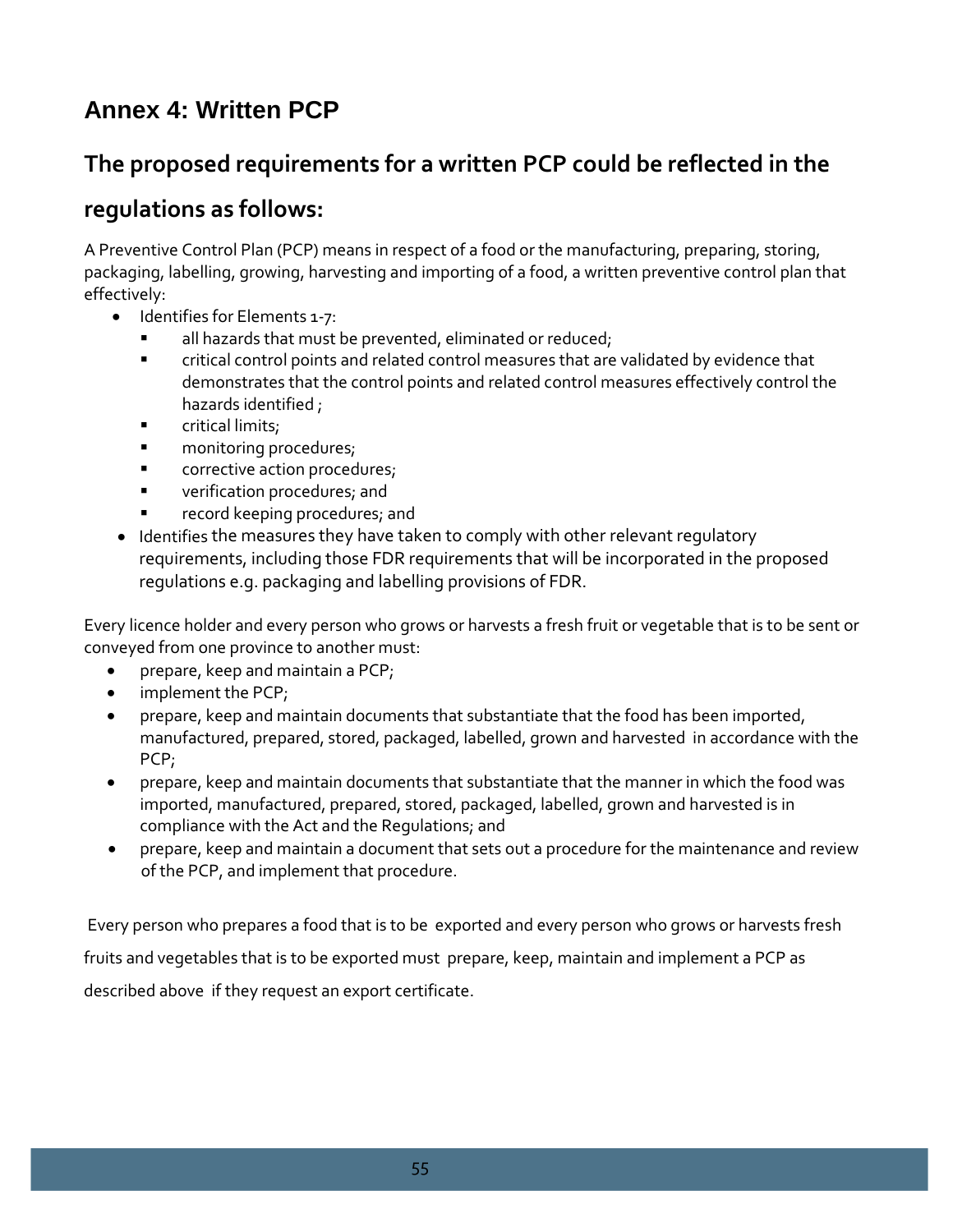# <span id="page-56-0"></span>**Annex 5: Commodity-Specific Requirements**

In addition to the basic requirements for food safety that apply to all regulated parties, the proposed regulations will maintain some commodity-specific requirements from current regulations.

A side-by-side review of existing and proposed regulatory provisions is underway to determine:

- current provisions that are addressed horizontally through the key elements that will apply to all regulated parties;
- current provisions that do not need to be retained for food safety or market access;
- provisions that would be new for a given commodity; and
- current provisions that are not covered in the horizontal key element that need to be maintained.

Commodity-specific requirements to be maintained are being assessed as to whether they could be streamlined or made more outcome-based, while still achieving the same regulatory outcome. Note: Most commodity-specific requirements not related to food safety (e.g. standards of identity, grades, labelling requirements) will also be maintained.

## **Examples of some commodity specific elements are presented below.**

**NOTE:** The following is a preliminary list of examples of specific requirements likely to be in the regulations. The detailed review of commodity regulations is still underway and will result in additional commodity specific requirements.

## *Horizontal*

The following categories of requirements exist for more than one commodity. Where they are currently prescribed for a given commodity, they would be retained:

- 1. Microbiological criteria e.g. coliform and viable bacteria counts in processed egg.
- 2. Requirements for inedible products including handling and labelling.
- 3. Licensing of cold-storage facilities.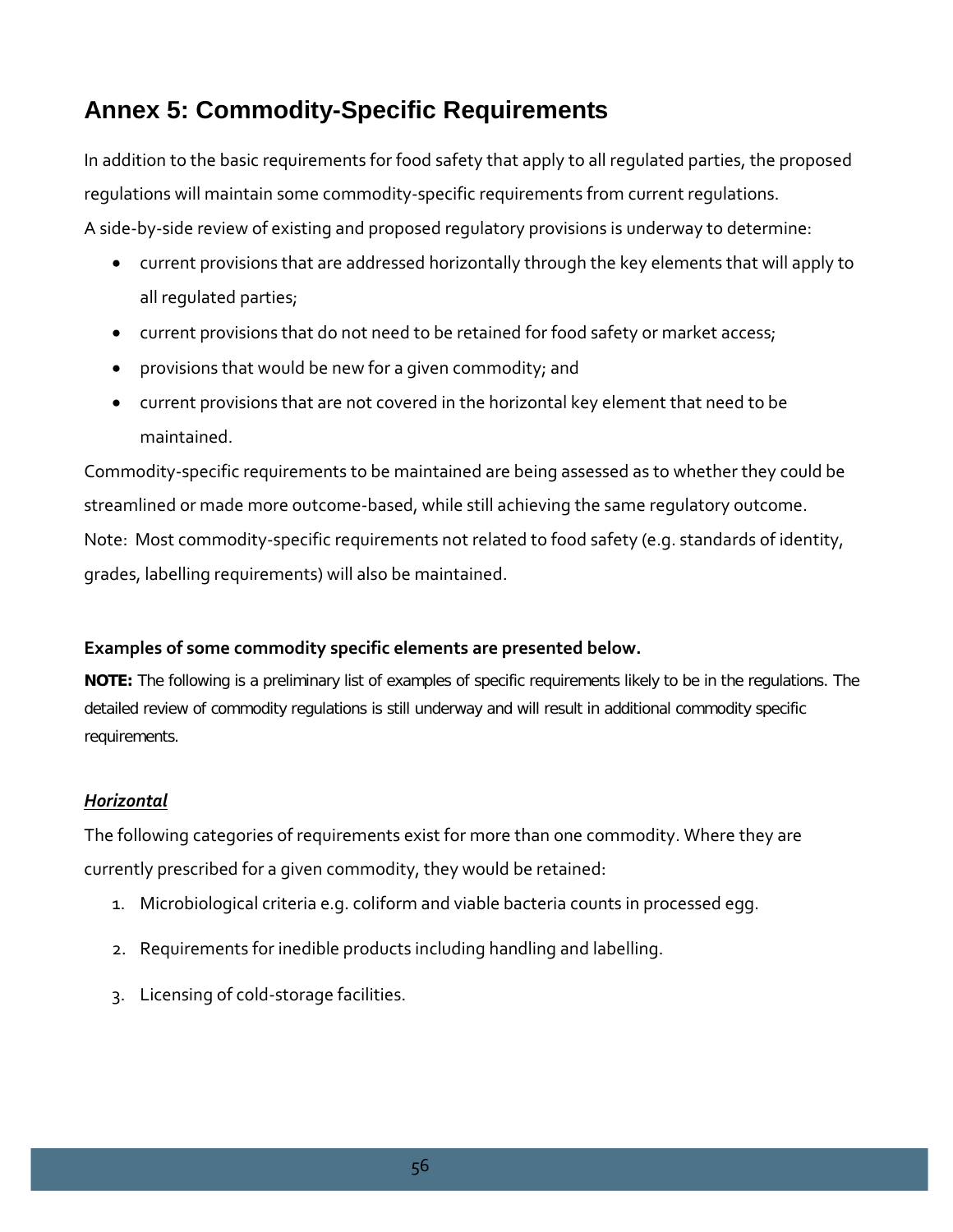# *Egg*

# **Ungraded Eggs**

Provisions for the movement of ungraded eggs including imports.

## **Processing Requirements**

Requirements for heat treatment, washing and cooling.

## *Fresh Fruit and Vegetables*

## **Primary Producers**

Provisions specifically for primary producers are being developed to address the growing and harvesting of fresh fruit and vegetables, including:

- environmental condition of the production site including previous, present and adjacent land usage, access to domestic animals and wildlife,
- use of agronomic inputs including agricultural chemical, biological controls, compost, soil amendments

# *Fish*

# **Import prohibitions**

Mitten Crab and Puffer Fish; and shellfish from non-approved growing waters, to control for toxins.

## **Vessels**

Provisions related to "onboard waste containment management" and "grandfathering" older vessels from certain current requirements.

## **Unloading, Holding, Handling, Transportation (UHHT)**

Specific requirements related to the holding and handling of fish during transportation and unloading.

## **Vessels/UHHT**

Specific exemptions for fish, crustaceans undergoing minimal handling, and product not subject to processing and intended for delivery to a licence holder.

## **Sport-caught fish**

Issuance of certificates for sport-caught fish for export to EU, even though the product is for personal use/consumption.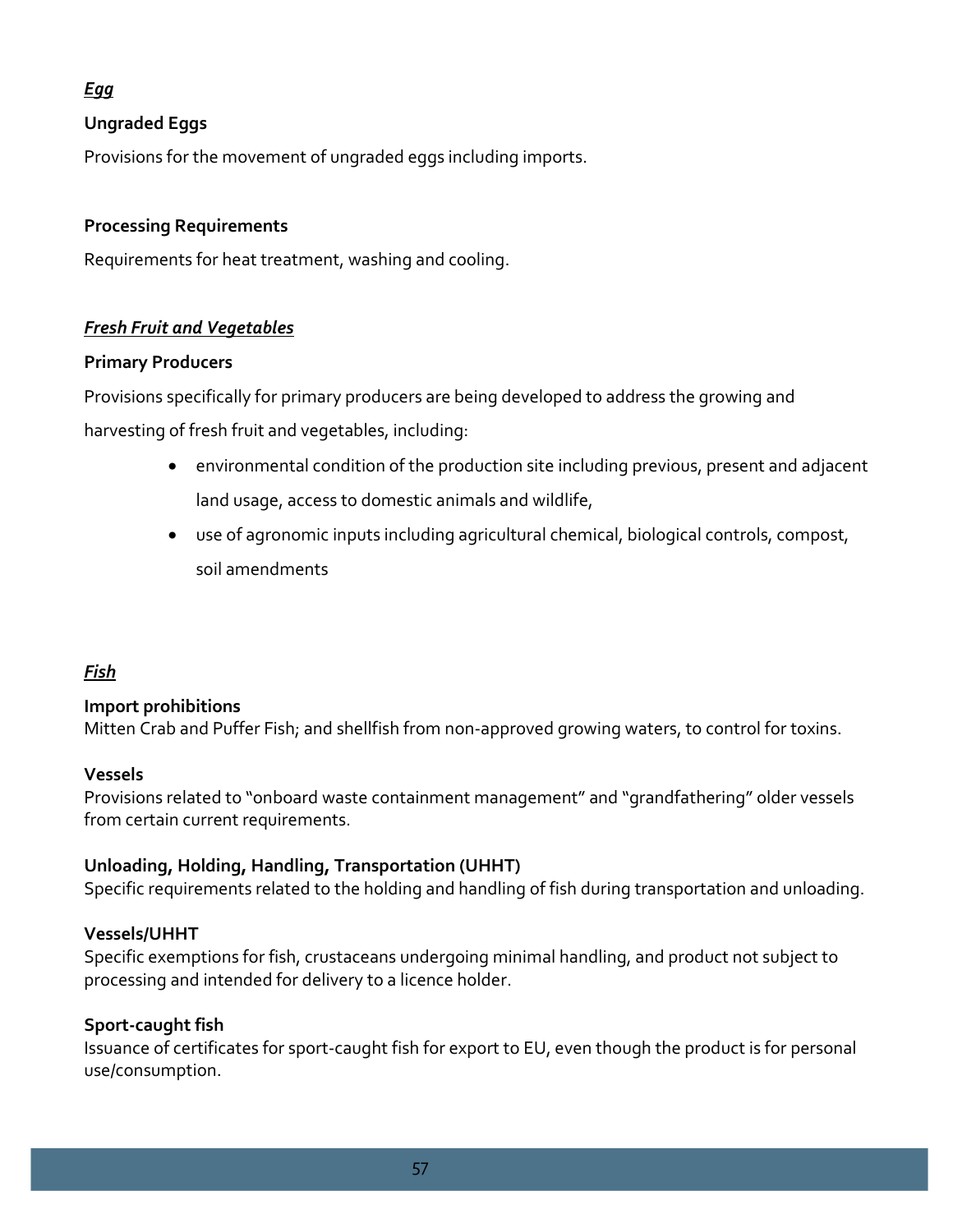# **Shellfish**

Specific requirements related to scallops for holding and packing, and the type of containers that must be used.

Record-keeping requirements specific to shellfish, in part related to Canada/U.S. shellfish agreement.

# *Meat*

**Facility Requirements** – For areas where live animals are received, handled, kept.

## **Official tags – Held, Condemned – for ante and post mortem inspection**:

Official identification tags for animal or meat product held or condemned during routine ante mortem and post mortem inspection procedures.

## **HACCP – FSEP:**

HACCP provisions and other requirements of the FSEP Manual will be maintained, likely through continued use of incorporation by reference.

## **Animal Information Documents:**

Information from the producer/owner of food animal presented for slaughter respecting risk assessment for ante and post mortem examination and inspection procedures; food safety and suitability; disease control; market access; and animal welfare.

## **Humane handling and slaughter:**

Requirements for the humane handling and slaughter of food animals in establishments. A number of provisions are harmonized with the proposed humane transport regulations (Health of Animal Regulations).

## **Ante mortem procedures:**

Provisions respecting ante mortem examination (screening) of food animals by the operator, and ante mortem inspection procedures by CFIA.

## **Post mortem procedures:**

Provisions respecting post mortem examination of carcass of food animals by the operator, and post mortem inspection procedures by CFIA.

## **Shared Inspection Programs:**

Enabling regulations to support the modernization of slaughter inspection programs. Provisions currently exists in the *Meat Inspection Regulations*, 1990 only for poultry (Modernized Poultry Inspection Program (MPIP), Poultry Rejection Program (PRP))

## **Edible meat products standards:**

Provisions to cover *listeria* and *E. coli* policy requirements; *Trichinella*; *Cysticercosis*; moisture retention in dressed carcasses and parts; microbial performance standards for dressed carcasses; defects disposition for carcass and parts.